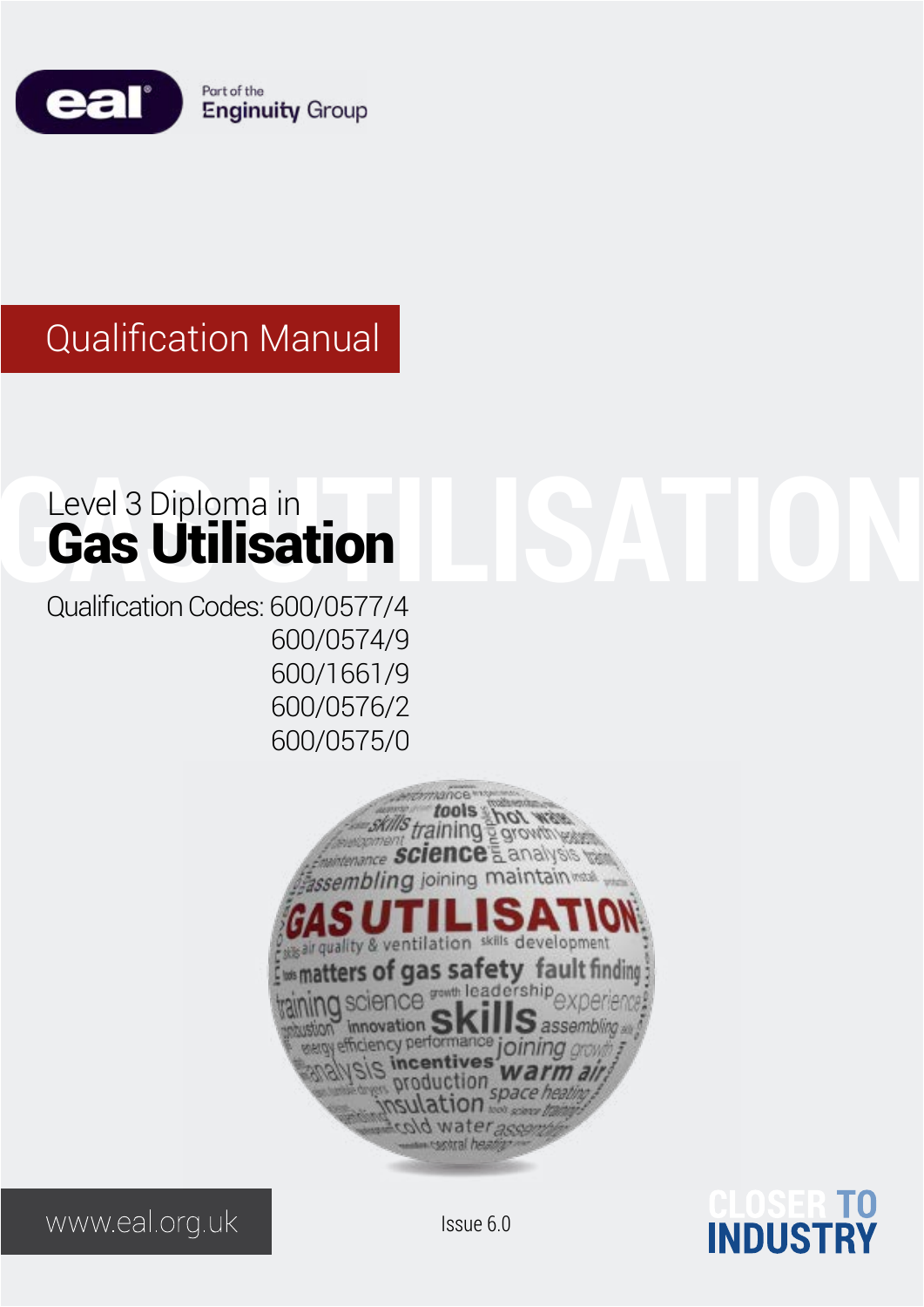This Qualification Manual relates to the following:

EAL Level 3 Diploma in Gas Utilisation: Core Skills and Knowledge (EUSGU001) Qualification number: 600/0577/4

EAL Level 3 Diploma in Gas Utilisation Installation and Maintenance: Cookers, Tumble Dryers and Leisure (EUSGU005) Qualification number: 600/0574/9

EAL Level 3 Diploma in Gas Utilisation Installation and Maintenance: Water Heating and Wet Central Heating (EUSGU010) Qualification number: 600/1661/9

EAL Level 3 Diploma in Gas Utilisation Installation and Maintenance: Cookers, Tumble Dryers, Leisure and Domestic Space Heating (EUSGU013) Qualification number: 600/0576/2

EAL Level 3 Diploma for Gas Emergency First Call Operative (EUSGU020) Qualification number: 600/0575/0

#### **Important note:**

The assessment strategy has been updated by EU Skills, after wider consultation with Industry.

The Performance packs have been updated and merged, were appropriate, to reflect the latest assessment strategy and **must** be used by all new entrants after September 2021

Entrants registered prior to September 2021 can be transferred onto this assessment strategy, **BUT** all evidence gained against the previous assessment strategy must be transferred over and a GAP fill activity carried out.

#### **Evidence will only be accepted if contained within a complete document.**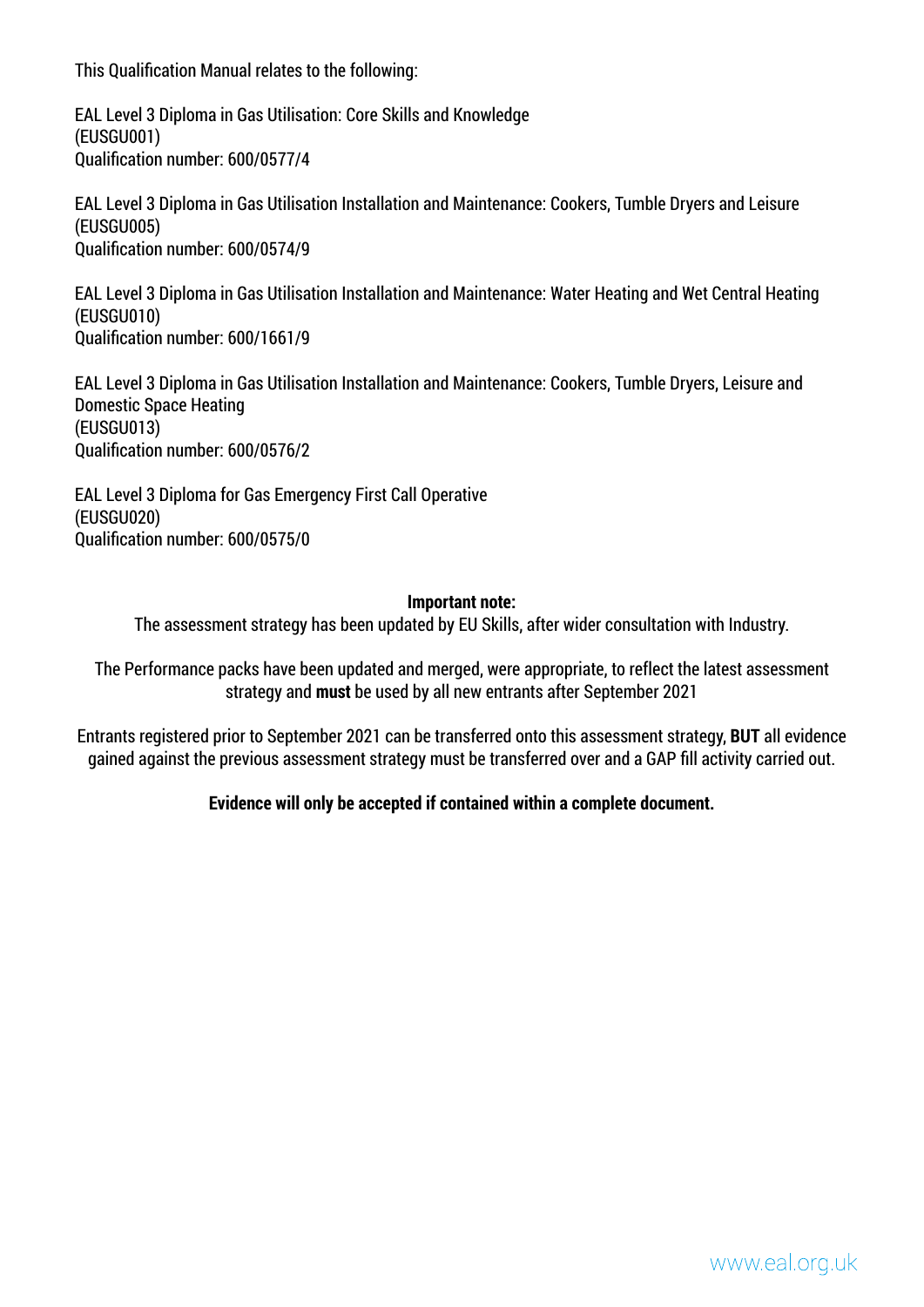# **Contents**

- **1.0** About EAL
- **2.0** Introduction to the Qualification
- **3.0** Rule of Combination (Qualification Structure)
- **4.0** Centre and Qualification Approval
- **5.0** Profiles and Requirements
- **6.0** Assessment
- **7.0** External Quality Control of Assessment
- **Appendix 1: Examination Specification**
- **Appendix 2:** Occupational Competence for Assessors
- **Appendix 3:** Learner Registration and Certification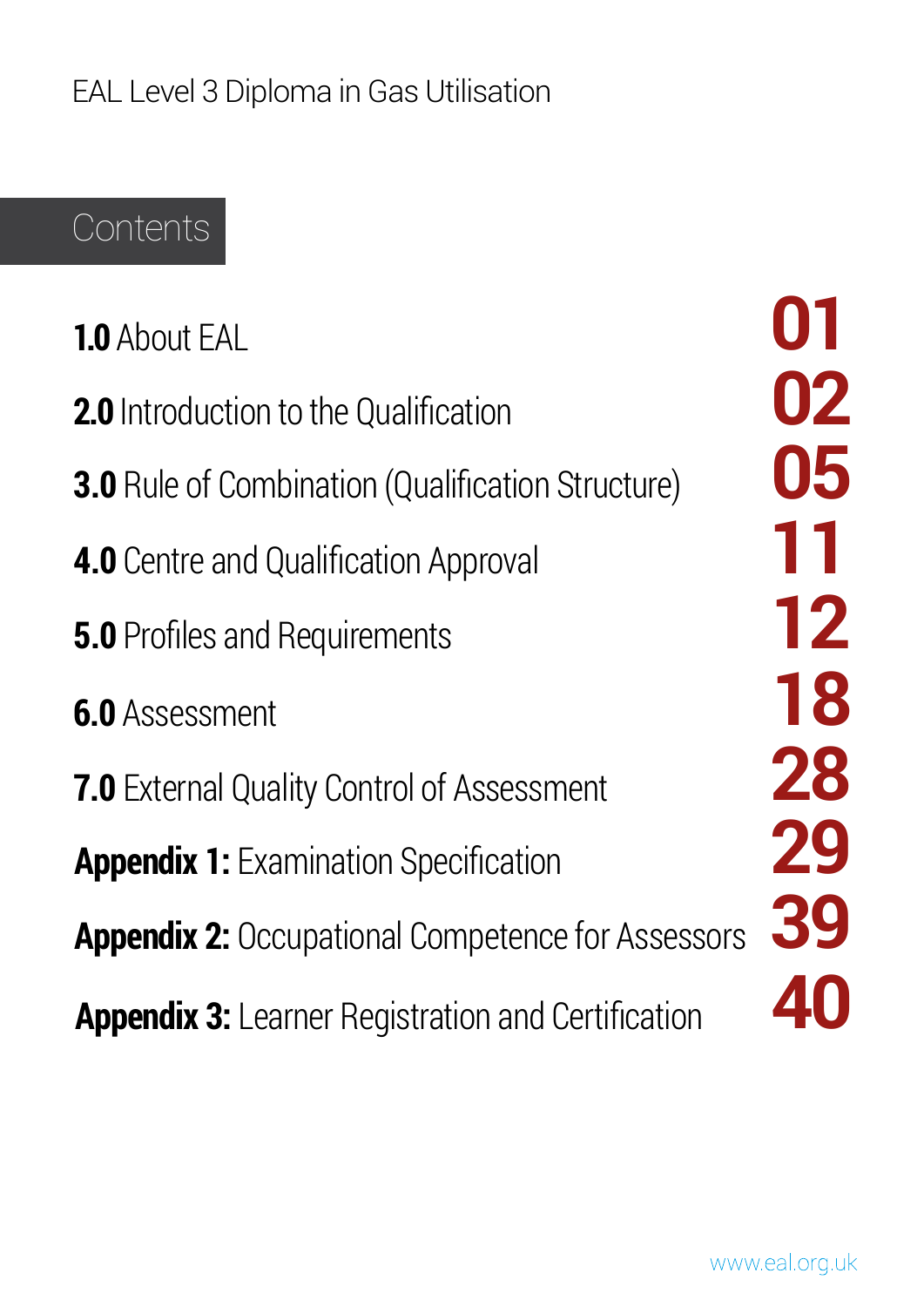**1.0 About EAL**<br>Since 1964 EAL (Excelle<br>for the industry and rela<br>on our core sectors give<br>in qualifications that car Since 1964 EAL (Excellence Achievement and Learning) has been the specialist awarding organisation for the industry and related sectors. Our commitment to partnering industry together with the focus on our core sectors gives us an unrivalled understanding of the skills employers need. This results in qualifications that carry weight and respect with employers which deliver real career benefits for learners.

We support the delivery network with an unparalleled level of service to ensure that learners are well prepared for the roles they plan to take on. Through its programme of continuous improvement, EAL strives to meet the demand from employers for high performing, high quality products.

## **1.1 Equal opportunities and diversity**

EAL expects its centres to enable Learner's to have equal access to training and assessment for qualifications in line with the Equality Act 2010 and protected characteristics. Further details can be located in the EAL Equal Opportunities and Diversity Policy:

[http://www.eal.org.uk/centre-support/centre-support/policies-and-important-documents](http://www.eal.org.uk/centre-support/centre-support/policies-and-important-documents ) 

## **1.2 Customer service and feedback**

Customer service is a fundamental part of EAL's commitment to you. EAL aims to ensure that all customers receive a high quality efficient service. We are always interested in feedback and if you have any comments or feedback on our qualifications, products or services, please contact the customer services team:

**EAL Customer Services Tel: +44 (0)1923 652 400 Email: [customercare@eal.org.uk](http://customercare@eal.org.uk)**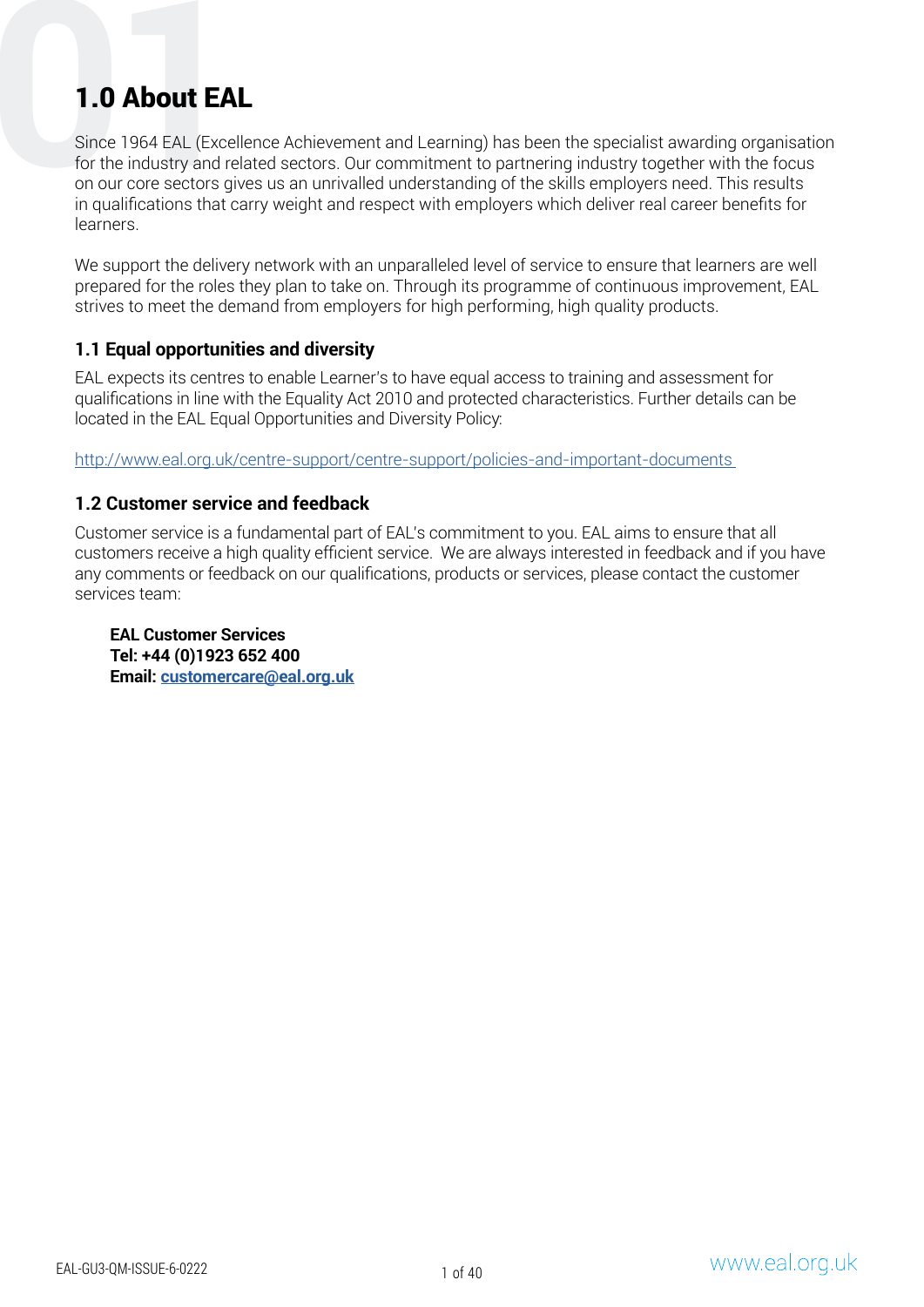# **02**2.0 Introduction to the Qualification

#### **What is this qualification?**

These qualifications in gas utilisation cover the knowledge and the skills necessary to carry out a variety of applicable job roles in domestic and small commercial premises.

The qualification is based on National Occupational Standards (NOS) which describe the skills, knowledge and understanding required to undertake a particular job or task to a nationally recognised level of competence.

#### **Who is this qualification for?**

These qualifications are predominantly for learners who want to be gas engineers working in the gas industry in UK, Isle of Man and Guernsey. The qualification may also be suitable for learners who are interested in gas utilisation and/or are considering a career change. The qualification has been specifically designed as a competence component in the Apprenticeship framework.

It is suitable for learners aged:

- $\cdot$  16-18
- $19+$

#### **What does this qualification cover?**

These qualifications cover a wide range of skills, knowledge and competencies including: Core skills and knowledge, installation and maintenance of cookers, tumble dryers, leisure, domestic space heating, water heating, wet central heating which will provide them with the competence to work in the Gas Utilisation sector, the structure is listed in section 3.

#### **Typical Job roles include:**

Gas Installation Engineer Gas Maintenance Engineer Gas Installation and Maintenance Engineer First Call Operative

#### **2.1 Accreditation & Industry Support for this Qualification**

These qualifications are:

- Regulated qualification at level 3
- Endorsed by employers as facilitating progression to an apprenticeship and/or one or more of the industry recognised qualifications at level 3\*

\*Letters of endorsement from employers and other organisations can be viewed on the EAL website.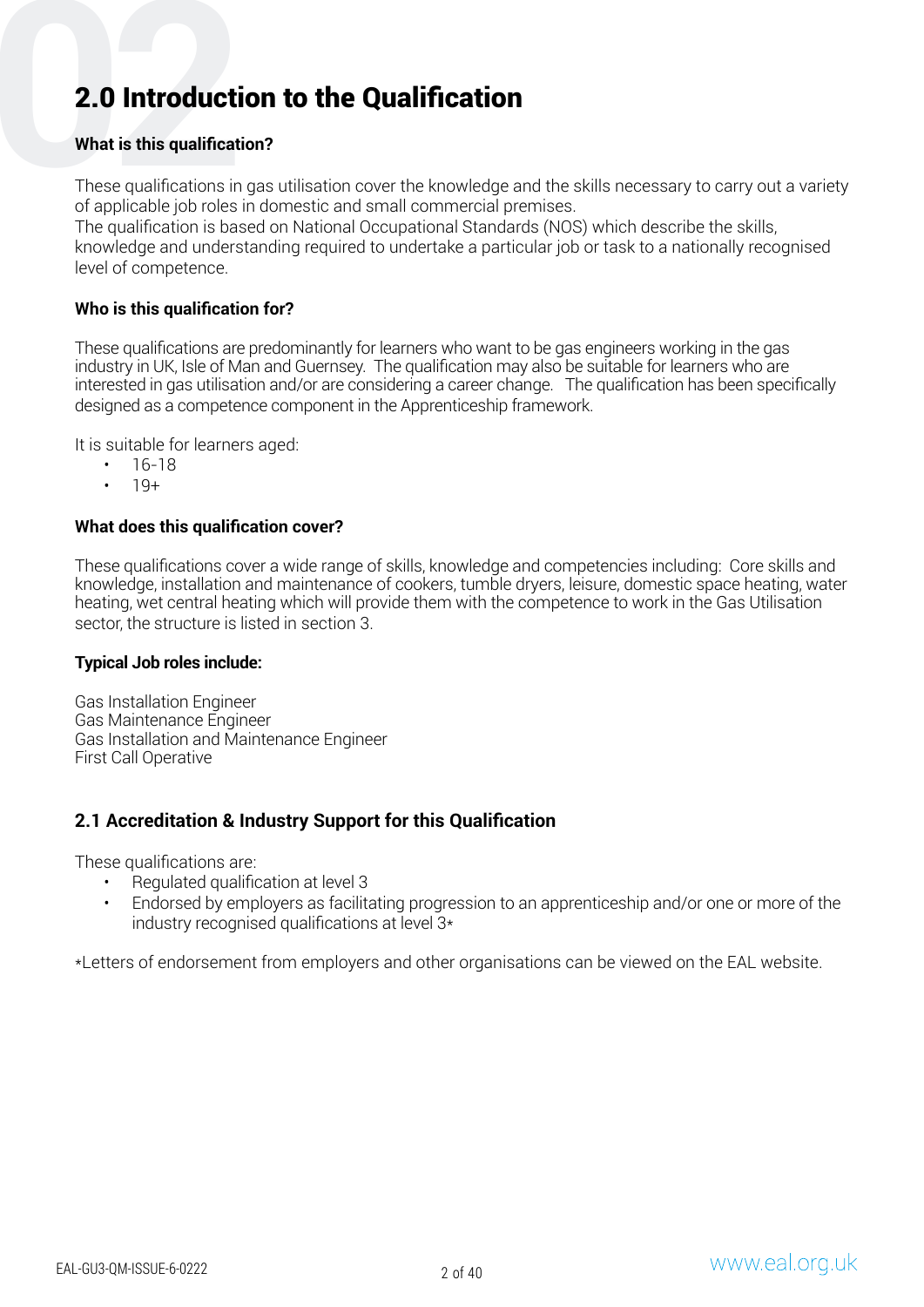**2.2 Achievement of the Qualification**<br>The qualification is gained when all the nable to apply for the learner's Diploma. The unite that have a schiared Hausever if The qualification is gained when all the necessary units have been achieved. The centre will then be able to apply for the learner's Diploma. The learner will also receive a Certificate of Unit Credit, listing all the units they have achieved. However if they don't manage to complete the full qualification learners can still claim a Certificate of Unit Credit for the units achieved therefore, they still have proof of their ability and could complete the qualification at a later date.

Units can also be taken individually (stand alone). This manual must be used in conjunction with the delivery and assessment of any individual units to ensure that assessment requirements and methodologies are consistently applied.

## **2.3 What are the Progression Opportunities?**

The qualifications also provide progression into the following:

- EAL Level 3 Diplomas in Gas Utilisation
- EAL Level 3 NVQ Diploma in Plumbing and Heating
- EAL Level 3 NVQ Diploma in Heating

Further information can be obtained from the EAL Website or alternatively contact:

EAL Customer Services Tel: +44 (0)1923 652400 Email: customercare@eal.org.uk

## **2.4 Qualification Support Materials**

The following materials are available for these qualifications:

- **Delivery packs:** which contain the qualification units, all relevant tutor guidance relating to the delivery and assessment and marking schemes for internally assessed practical and theory assessments
- **Learner assessment packs:** which contain the qualification units, the internally assessed practical and theory assessments, assessment checklists and all associated guidance for learners
- **• #Matters of Gas Safety Workbooks (MoGS):** which contain knowledge and practical assessments that must be completed by the learner under appropriately controlled conditions
- **• \*Practice question paper/s:** for the externally set and marked on-screen test, with feedback to learners on their performance.

**#** These documents are not available from our on line services portal and must be requested from your current EQA and these will be sent out electronically, this is to ensure centres are registered and future updates can be sent out to the correct individuals at a centre.

**\***The practice papers are available to schedule online as per externally set and marked examinations.

All other materials can be accessed by EAL registered Centres from the EAL Website **[www.eal.org.uk](http:// www.eal.org.uk)**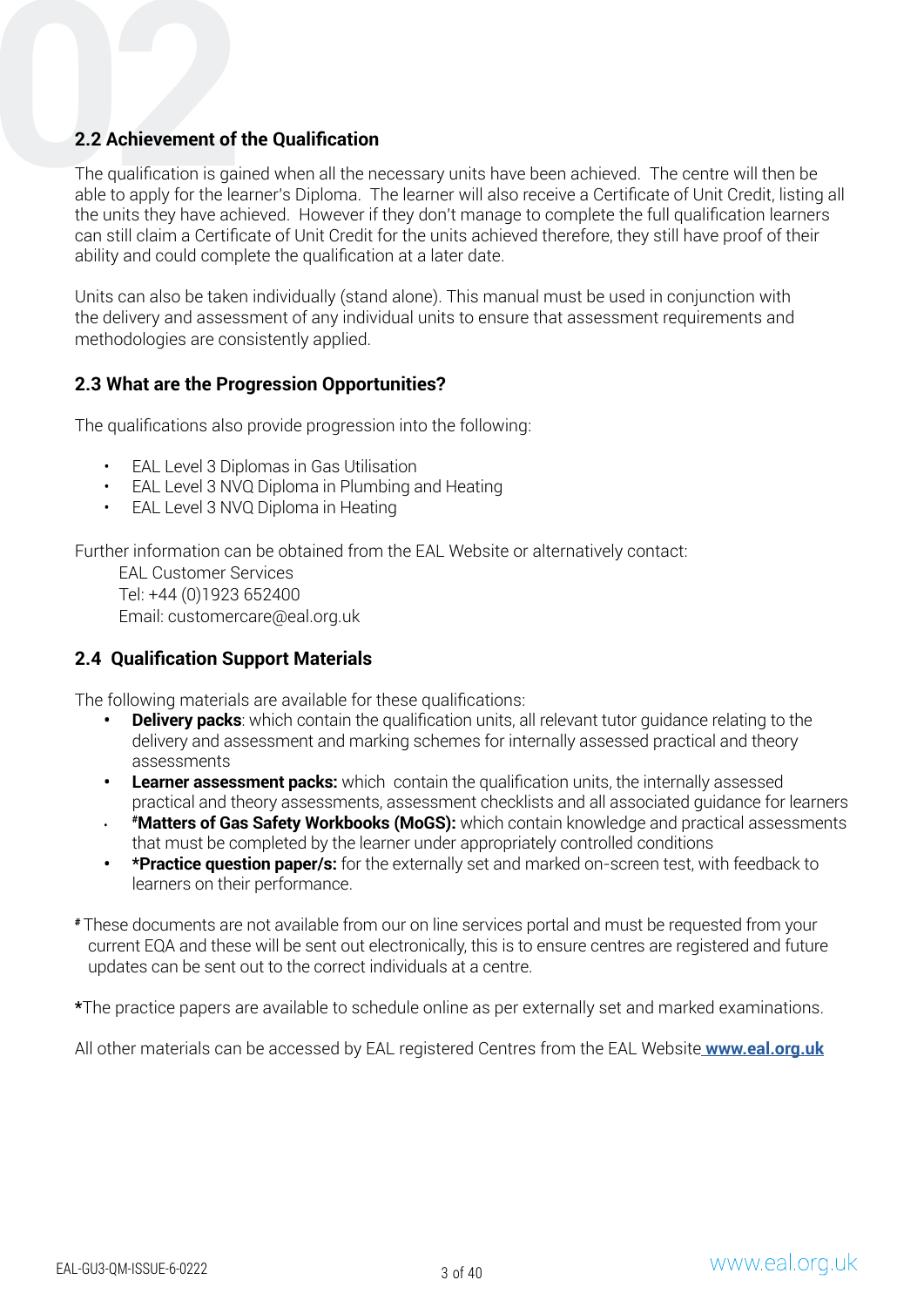**2.5 IGEM/IG/1 Recognition of Training**<br>The requirements around gas training that le<br>concerns raised from Industry with the view<br>• Framework Qualifications<br>• Managed Learning Programmes/AC The requirements around gas training that lead to Gas Safe Registration have changed to reflect the concerns raised from Industry with the view that training quality is varied across all entry routes:

- Framework Qualifications
- Managed Learning Programmes/ACS
- Apprenticeship Standards (Trailblazers)

It was also noted how the training content differs across these routes and the areas of concern included:

- Durations
- Portfolio content
- Work experience
- Range of competence

With these issues raised and the work being completed around the Lofstedt report on cutting red tape, EU Skills and IGEM formed a working panel to look to produce a new training document which would regulate training and produced the IGEM/IG/1 Standards of Training in Gas Work document which was first published in April 2014.

As an EAL centre you will fall under our recognition and will need to meet our latest requirements around training and use the latest documentation for training which compromises of the following:

#### **Domestic appliance installation and maintenance**

• Delivery and Learners packs for all gas related aspects – these should form the basis of your scheme of work and lesson plans and must cover our requirements at the very least, but you can enhance them as you see fit.

#### **First Call Operative**

- Delivery and learners packs have been developed for the core knowledge (DSG3 1.1, 1.2, 1.3, 1.4, 1.5) that is generic across all pathways – these should form the basis of your scheme of work and lesson plans and must cover our requirements at the very least, but you can enhance them as you see fit.
- For units DSG3 3.21, DSG3 3.22, DSG3 3.12, DSG3 3.13, DSG3 3.15, DSG3 3.16, DSG3 3.17 Centres will need to have their training materials approved by EAL and have a signed SLA in place prior to any learners being registered on the FCO pathway.
- Training packs agreed for delivery will form the basis of the X200, which will be developed by EAL.

#### **Generic documents**

- Bespoke Assessment Planning and Tracking documents (formerly the X200) for the qualifications you offer, which now include training specific sections and include training feedback and evaluation forms
- IQA documentation EAL provide templates, but if you use your centre specific materials please ensure all our requirements are met, these also include specific training standardisation meetings.
- SLA agreement agreeing to follow these new requirements, this will sit under your current SLA's you currently have in place.

These updated materials will be found in the relevant qualification materials under Delivery Packs.

This will mean as a centre offering gas related qualifications you will need a signed Service Level Agreement for training in place and your training will be quality assured at the appropriate time by your EQA and may also be included in our recognition audits by the relevant body.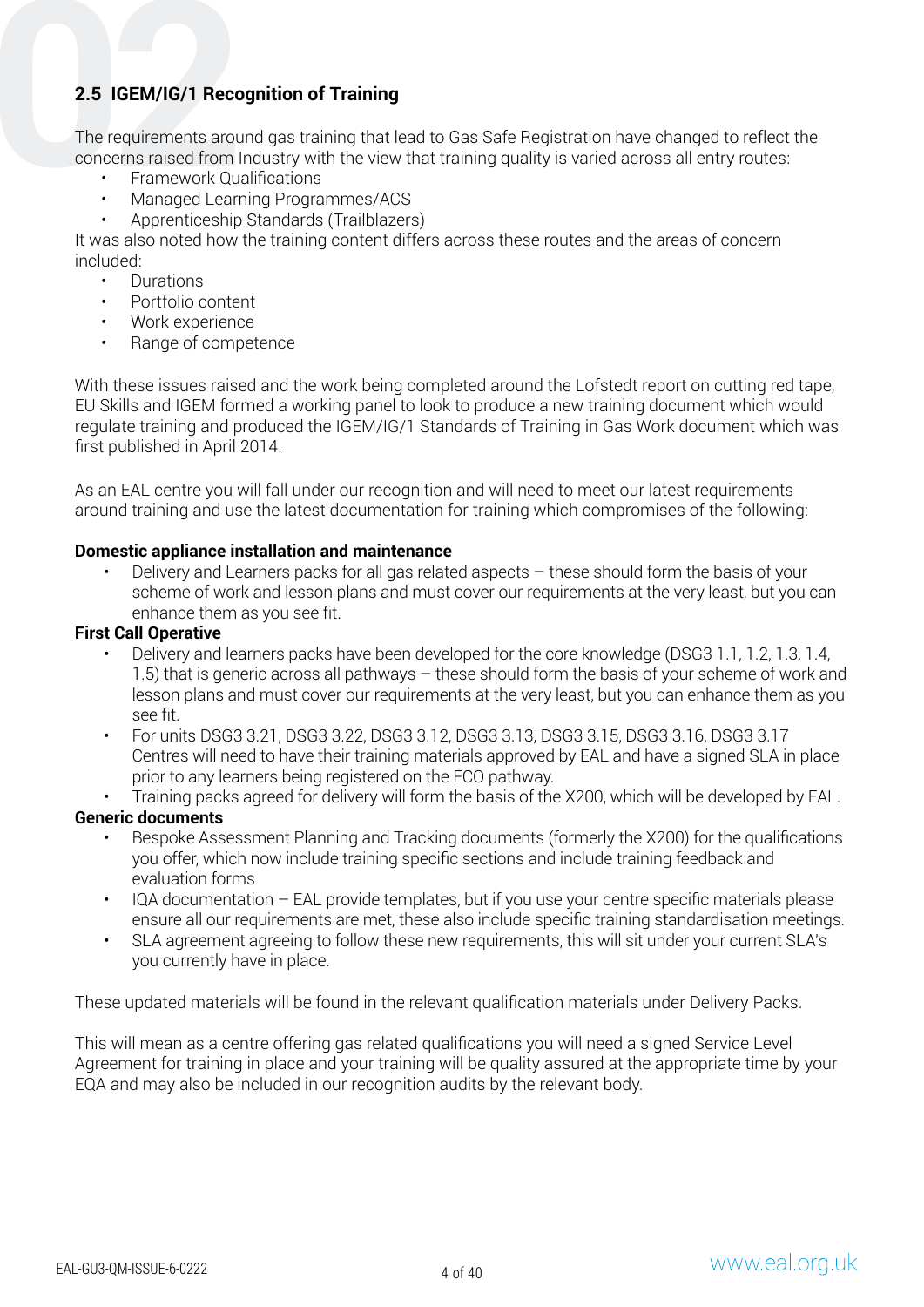# **03**3.0 Rule of Combination (Qualification Structure)

#### **EAL Level 3 Diploma in Gas Utilisation: Core Skills and Knowledge (EUSGU001)**

This is a knowledge only qualification designed to provide underpinning knowledge for the gas industry. These units may be completed as a stand alone qualification; or may be completed as an introductory part of a larger qualification. However, taken as a stand alone qualification, will not be sufficient for eligibility for entry to the Gas Safe Register, via any assessment only route (eg. ACS).

This qualification has 410 Guided Learning Hours (GLH), and 57 Credits. It has a Total Qualification Time (TQT) of 570 hours which is the notional time required by the learner to complete the qualification.

#### **All units below are mandatory and must be completed:**

| Unit      | Unit title                                                | Level | Credit | <b>GLH</b> | <b>Ofqual Code</b> |
|-----------|-----------------------------------------------------------|-------|--------|------------|--------------------|
| QDSG3/1.1 | Understanding health and safety in gas<br>utilisation     | З     |        | 70         | M/502/8461         |
| QDSG3/1.2 | Understanding scientific principles in gas<br>utilisation | З     | 4      | 30         | A/502/8463         |
| QDSG3/1.3 | Understanding combustion and properties of gas            | 3     | 15     | 110        | M/502/8475         |
| QDSG3/1.4 | Understanding buildings, services and structures          | З     | ۱2     | 90         | A/502/8480         |
| QDSG3/1.5 | Understanding gas safety                                  | 3     | 5      | $\Box$     | Y/502/8485         |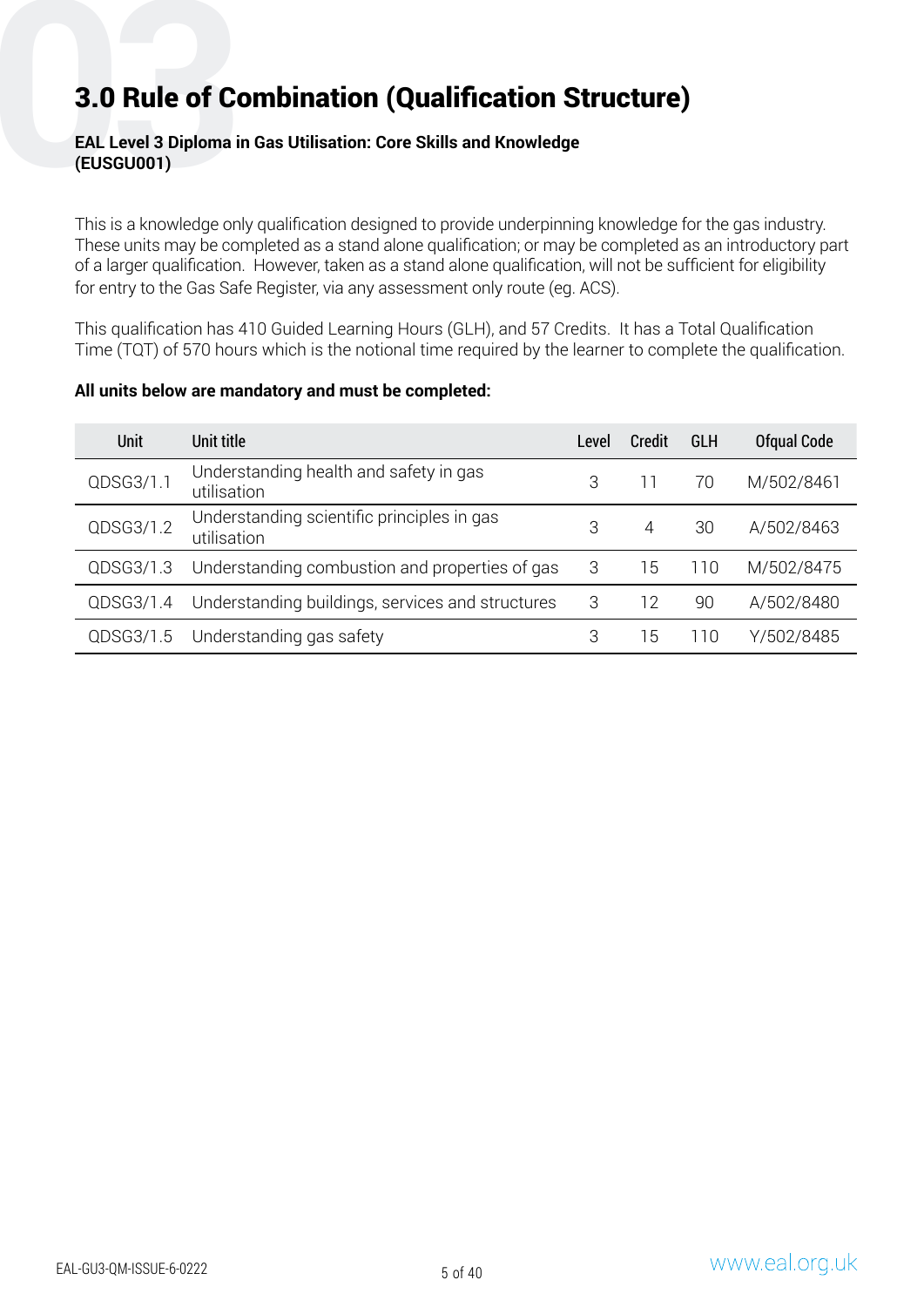# **EAL Level 3 Diploma in Gas Utilisation Installation and Maintenance: Cookers, Tumble Dryers and Leisure<br>(EUSGU005)**<br>The qualification will be obtained by the learner once they have completed the mandatory units. **Leisure (EUSGU005)**

The qualification will be obtained by the learner once they have completed the mandatory units.

This qualification has 769 Guided Learning Hours (GLH), and 123 Credits. It has a Total Qualification Time (TQT) of 1230 hours which is the notional time required by the learner to complete the qualification.

#### **Completion of this Qualification Combination will enable Gas Registration in the following categories: CCN 1, CKR 1, LAU 1, LEI 1, CPA 1, MET1/2, CoNGLP1 PD**

Performance Units should be undertaken after the relevant knowledge units

| Unit      | Unit title                                                 | Level | Credit | <b>GLH</b> | <b>Ofqual Code</b> |
|-----------|------------------------------------------------------------|-------|--------|------------|--------------------|
| QDSG3/1.1 | Understanding health and safety in gas<br>utilisation      | 3     |        | 70         | M/502/8461         |
| QDSG3/1.2 | Understanding scientific principles in gas<br>utilisation  | З     | 4      | 30         | A/502/8463         |
|           | QDSG3/1.3 Understanding combustion and properties of gas   | 3     | 15     | 110        | M/502/8475         |
|           | QDSG3/1.4 Understanding buildings, services and structures | 3     | 12     | 90         | A/502/8480         |
|           | QDSG3/1.5 Understanding gas safety                         | З     | ⊺5     | 110        | Y/502/8485         |

| Unit      | Unit title                                                                                                                          | Level | Credit | <b>GLH</b> | <b>Ofqual Code</b> |
|-----------|-------------------------------------------------------------------------------------------------------------------------------------|-------|--------|------------|--------------------|
| QDSG3/2.3 | Specific core installation & maintenance                                                                                            | 3     | 21     | 120        | H/502/8487         |
| QDSG3/3.1 | Install domestic gas cookers, tumble dryers and<br>leisure appliances                                                               | 3     | 10     | 54         | Y/502/8292         |
| QDSG3/3.2 | Maintain domestic gas cookers, tumble dryers<br>and leisure appliances                                                              | 3     | 13     | 54         | L/502/8452         |
| QDSG3/3.5 | Install, commission and de-commission gas<br>pipework up to 35mm 11/4 diameter in domestic<br>and small commercial premises         | З     | 19     | 115        | T/502/8381         |
| QDSG2/3.6 | Tightness test, purge, commission and de-<br>commission gas pipework up to 35mm 11/4<br>diameter in small natural gas installations | 2     | З      | 16         | K/502/8376         |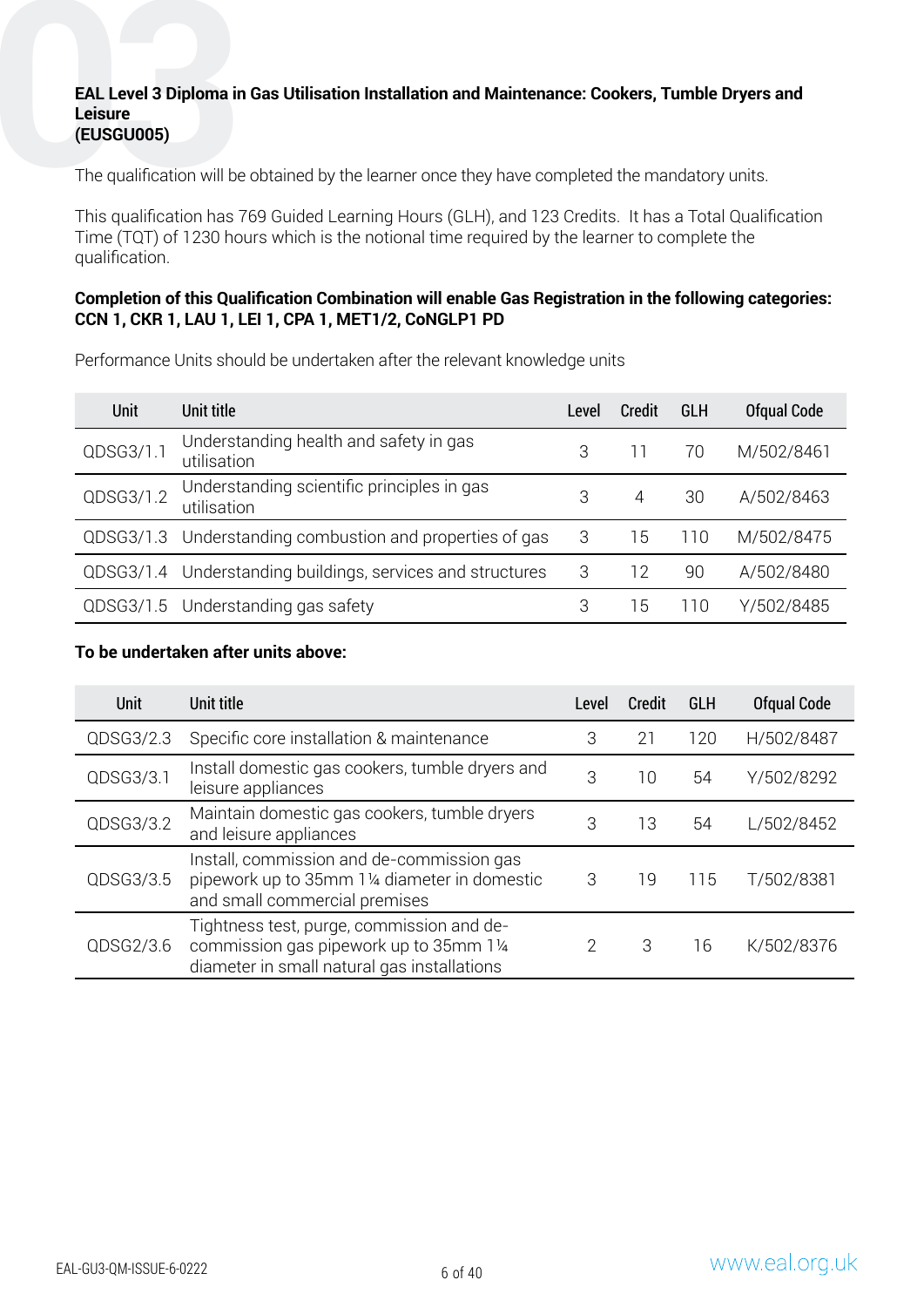# **EAL Level 3 Diploma in Gas Utilisation Installation and Maintenance: Water Heating and Wet Central Heating<br>
(EUSGU010)**<br>
The qualification will be obtained by the learner once they have completed the mandatory units. **Heating (EUSGU010)**

The qualification will be obtained by the learner once they have completed the mandatory units.

This qualification has 1526 Guided Learning Hours (GLH), and 222 Credits. It has a Total Qualification Time (TQT) of 2220 hours which is the notional time required by the learner to complete the qualification.

#### **Completion of this Qualification Combination will enable Gas Registration in the following categories: CCN 1, CENWAT 1, CPA 1, MET1/2, CoNGLP1 PD**

Performance Units should be undertaken after the relevant knowledge units

| Unit      | Unit title                                                 | Level | Credit | <b>GLH</b> | <b>Ofqual Code</b> |
|-----------|------------------------------------------------------------|-------|--------|------------|--------------------|
| QDSG3/1.1 | Understanding health and safety in gas<br>utilisation      | 3     |        | 70         | M/502/8461         |
| QDSG3/1.2 | Understanding scientific principles in gas<br>utilisation  | З     | 4      | 30         | A/502/8463         |
|           | QDSG3/1.3 Understanding combustion and properties of gas   | 3     | 15     | 110        | M/502/8475         |
|           | QDSG3/1.4 Understanding buildings, services and structures | 3     | 12     | 90         | A/502/8480         |
|           | QDSG3/1.5 Understanding gas safety                         | З     | 15     | 110        | Y/502/8485         |

| Unit      | Unit title                                                                                                                                           | Level         | Credit      | <b>GLH</b> | <b>Ofqual Code</b> |
|-----------|------------------------------------------------------------------------------------------------------------------------------------------------------|---------------|-------------|------------|--------------------|
| QDSG3/2.3 | Specific core installation & maintenance                                                                                                             | 3             | $2^{\circ}$ | 120        | H/502/8487         |
| QDSG3/3.3 | Install domestic gas water heaters and wet<br>central heating appliances                                                                             | 3             | 18          | 134        | Y/502/8454         |
| QDSG3/3.4 | Maintain gas water heating and wet central<br>heating appliances                                                                                     | 3             | 16          | 75         | T/502/8459         |
| QDSG3/3.5 | Install, commission and de-commission gas<br>pipework up to 35mm 1 <sup>1</sup> / <sub>4</sub> diameter in domestic<br>and small commercial premises | 3             | 19          | 115        | T/502/8381         |
| QDSG2/3.6 | Tightness test, purge, commission and de-<br>commission gas pipework up to 35mm 11/4<br>diameter in small natural gas installations                  | $\mathcal{P}$ | З           | 16         | K/502/8376         |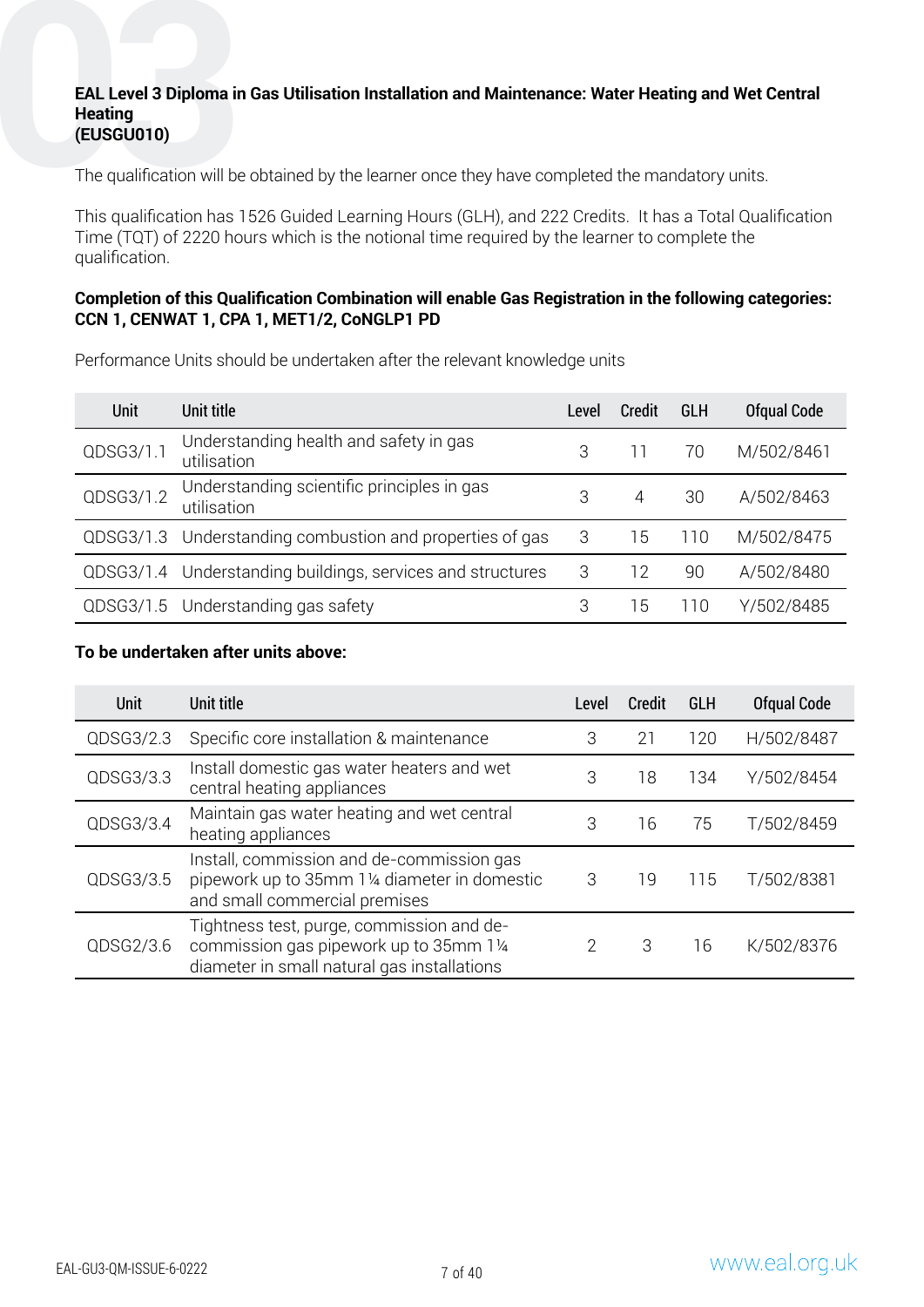| Unit            | Unit title                                                                                                                 | Level          | <b>Credit</b>  | <b>GLH</b>     | <b>Ofqual Code</b> |
|-----------------|----------------------------------------------------------------------------------------------------------------------------|----------------|----------------|----------------|--------------------|
| QDSG3/3.21      | Water compulsory core unit                                                                                                 | 3              | 13             | 90             | J/502/8465         |
| QDMES2/02       | Understand and apply domestic cold water<br>system installation and maintenance techniques                                 | $\overline{2}$ | 8              | 62             | H/602/2697         |
| QDMES2/03       | Understand and apply domestic hot water<br>system installation and maintenance techniques                                  | $\overline{2}$ | 8              | 62             | F/602/2884         |
| QDMES2/04       | Understand and apply domestic central heating<br>system installation and maintenance techniques                            | $\overline{2}$ | 10             | 82             | Y/602/2888         |
| QDMES3/05       | Understand and apply domestic cold water<br>system installation, commissioning, service and<br>maintenance techniques      | 3              | 9              | 76             | K/502/8930         |
| QDMES3/06       | Understand and apply domestic hot water<br>system installation, commissioning, service and<br>maintenance techniques       | 3              | 9              | 76             | K/502/9155         |
| QDMES3/07       | Understand and apply domestic central heating<br>system installation, commissioning, service and<br>maintenance techniques | 3              | 12             | 98             | M/502/9156         |
| QDHTG2/02       | Install and maintain domestic heating systems                                                                              | $\overline{2}$ | $\overline{4}$ | 4              | R/602/2971         |
| QDHTG3/04       | Install, commission, service and maintain<br>domestic heating systems                                                      | 3              | 3              | $\overline{4}$ | A/502/8933         |
| <b>QMES3/02</b> | Understand and carry out electrical work on<br>domestic plumbing and heating systems and<br>components                     | 3              | 12             | 102            | T/502/9157         |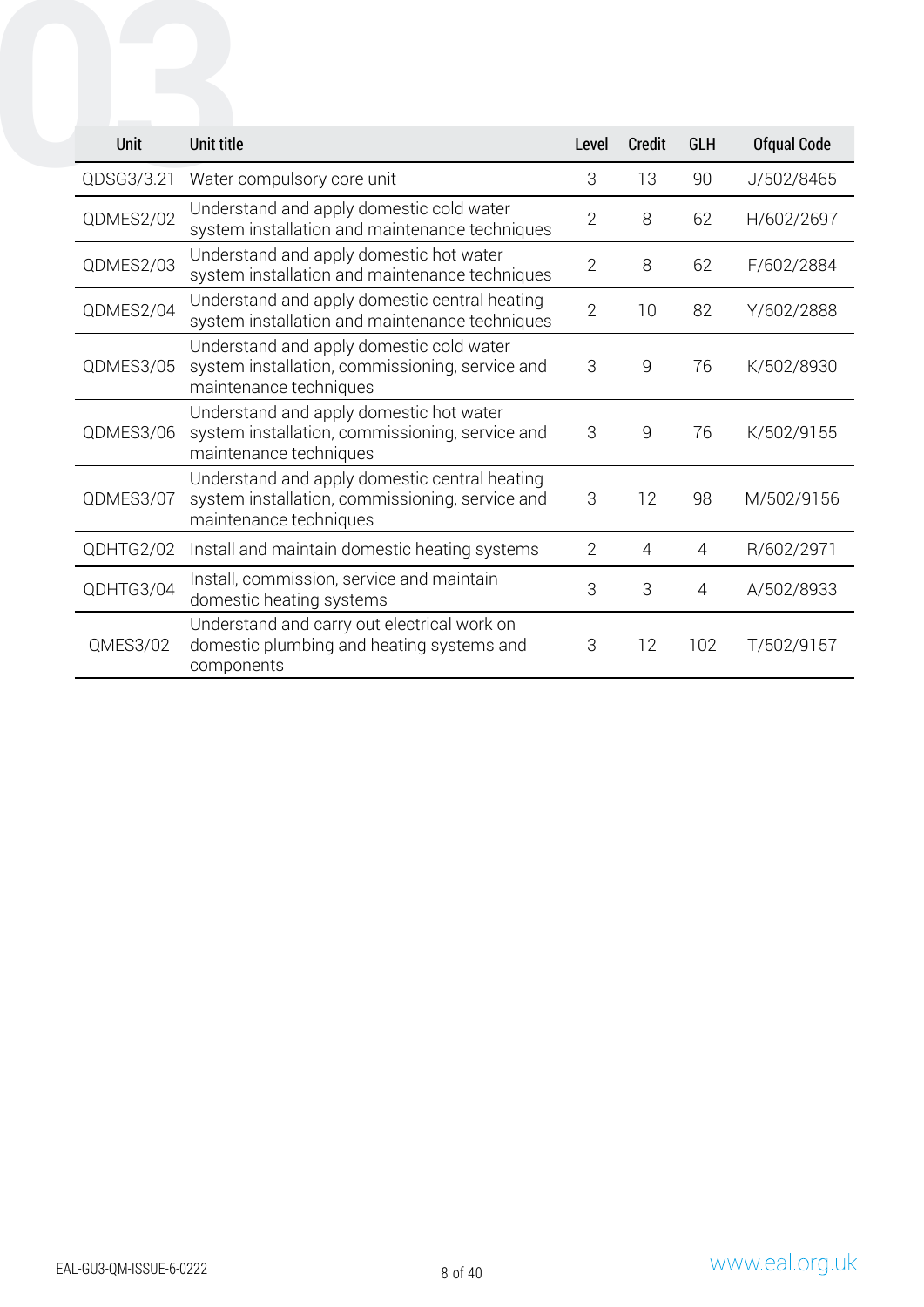# **EAL Level 3 Diploma in Gas Utilisation Installation and Maintenance: Cookers, Tumble Dryers, Leisure<br>and Domestic Space Heating<br>The qualification will be obtained by the learner once they have completed the mandatory unit and Domestic Space Heating (EUSGU013)**

The qualification will be obtained by the learner once they have completed the mandatory units.

This qualification has 945 Guided Learning Hours (GLH), and 153 Credits. It has a Total Qualification Time (TQT) of 1530 hours which is the notional time required by the learner to complete the qualification.

#### **Completion of this Qualification Combination will enable Gas Registration in the following categories: CCN 1, CKR 1, LAU 1, LEI 1, HTR 1, CPA 1, MET1/2, CoNGLP1 PD**

Performance Units should be undertaken after the relevant knowledge units

| Unit      | Unit title                                                 | Level | Credit | <b>GLH</b> | <b>Ofqual Code</b> |
|-----------|------------------------------------------------------------|-------|--------|------------|--------------------|
| QDSG3/1.1 | Understanding health and safety in gas<br>utilisation      | 3     |        | 70         | M/502/8461         |
| QDSG3/1.2 | Understanding scientific principles in gas<br>utilisation  | З     | 4      | 30         | A/502/8463         |
|           | QDSG3/1.3 Understanding combustion and properties of gas   | 3     | 15     | 110        | M/502/8475         |
|           | QDSG3/1.4 Understanding buildings, services and structures | 3     | 12     | 90         | A/502/8480         |
|           | QDSG3/1.5 Understanding gas safety                         | З     | 15     | 110        | Y/502/8485         |

| Unit      | Unit title                                                                                                                               | Level | <b>Credit</b>  | <b>GLH</b> | <b>Ofqual Code</b> |
|-----------|------------------------------------------------------------------------------------------------------------------------------------------|-------|----------------|------------|--------------------|
| QDSG3/2.3 | Specific core installation & maintenance                                                                                                 | 3     | 2 <sup>1</sup> | 120        | H/502/8487         |
| QDSG3/3.1 | Install domestic gas cookers, tumble dryers and<br>leisure appliances                                                                    | 3     | 10             | 54         | Y/502/8292         |
| QDSG3/3.2 | Maintain domestic gas cookers, tumble dryers<br>and leisure appliances                                                                   | 3     | 13             | 54         | L/502/8452         |
| QDSG3/3.5 | Install, commission and de-commission gas<br>pipework up to 35mm 1 <sup>1</sup> /4 diameter in domestic<br>and small commercial premises | 3     | 19             | 115        | T/502/8381         |
| QDSG2/3.6 | Tightness test, purge, commission and de-<br>commission gas pipework up to 35mm 11/4<br>diameter in small natural gas installations      | 2     | 3              | 16         | K/502/8376         |
| QDSG3/3.7 | Install domestic gas space heating appliances                                                                                            | 3     | 15             | 88         | D/502/8374         |
| QDSG3/3.8 | Maintain domestic gas space heating appliances                                                                                           | 3     | 15             | 88         | R/502/8372         |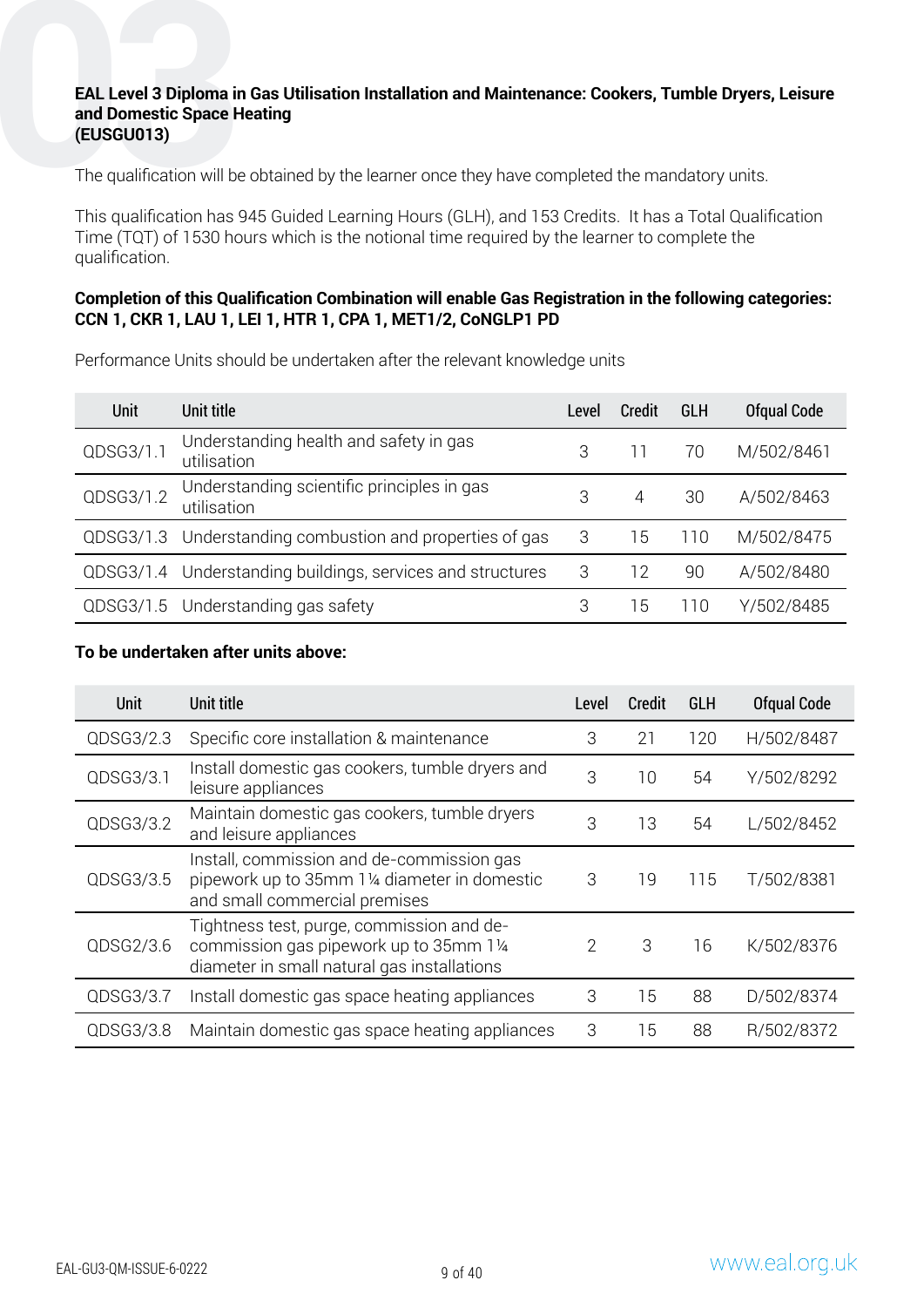# **EAL Level 3 Diploma for Gas Emergency First Call Operative (EUSGU020)**<br>The qualification will be obtained by the learner once they have<br>This qualification has 1316 Guided Learning Hours (GLH), an **(EUSGU020)**

The qualification will be obtained by the learner once they have completed the mandatory units.

This qualification has 1316 Guided Learning Hours (GLH), and 260 Credits. It has a Total Qualification Time (TQT) of 2600 hours which is the notional time required by the learner to complete the qualification.

#### **Completion of this Qualification Combination will enable Gas Registration in the following categories: CESP 1, MET 1/2, MET4, TPCP1A, REGT1, REGT2, CoNGLP1 PD**

Performance Units should be undertaken after the relevant knowledge units

| Unit      | Unit title                                                 | Level | Credit | <b>GLH</b> | <b>Ofqual Code</b> |
|-----------|------------------------------------------------------------|-------|--------|------------|--------------------|
| QDSG3/1.1 | Understanding health and safety in gas<br>utilisation      | 3     | $\Box$ | 70         | M/502/8461         |
| QDSG3/1.2 | Understanding scientific principles in gas<br>utilisation  | 3     | 4      | 30         | A/502/8463         |
|           | QDSG3/1.3 Understanding combustion and properties of gas   | 3     | 15     | 110        | M/502/8475         |
|           | QDSG3/1.4 Understanding buildings, services and structures | 3     | 12     | 90         | A/502/8480         |
|           | QDSG3/1.5 Understanding gas safety                         | 3     | 15     | 110        | Y/502/8485         |

| Unit       | Unit title                                                                                                                                           | Level          | <b>Credit</b> | GLH | <b>Ofqual Code</b> |
|------------|------------------------------------------------------------------------------------------------------------------------------------------------------|----------------|---------------|-----|--------------------|
| QDSG3/2.1  | Specific core metering                                                                                                                               | 3              | 23            | 60  | D/502/8486         |
| QDSG3/2.2  | Specific core emergency                                                                                                                              | 3              | 45            | 200 | K/502/8488         |
| QDSG3/3.5  | Install, commission and de-commission gas<br>pipework up to 35mm 1 <sup>1</sup> / <sub>4</sub> diameter in domestic<br>and small commercial premises | 3              | 19            | 115 | T/502/8381         |
| QDSG2/3.6  | Tightness test, purge, commission and de-<br>commission gas pipework up to 35mm 11/4<br>diameter in small natural gas installations                  | $\overline{2}$ | 3             | 16  | K/502/8376         |
| QDSG2/3.12 | Install Gas Meters and Regulators 2.5 to 16.0m <sup>3</sup> /<br>hr                                                                                  | $\overline{2}$ | 12            | 50  | A/502/8303         |
| QDSG3/3.13 | Install gas meters and regulators 2.5 to 1076m <sup>3</sup> /<br>hr                                                                                  | 3              | 25            | 108 | L/502/8371         |
| QDSG3/3.15 | Dealing with reported upstream gas emergencies                                                                                                       | 3              | 32            | 149 | Y/502/8373         |
| QDSG3/3.16 | Dealing with reported downstream gas<br>emergencies                                                                                                  | 3              | 32            | 150 | T/502/8378         |
| QDSG3/3.17 | Strength Testing, gas tightness testing and direct<br>purging -IGE/UP/1A                                                                             | 3              | 12            | 58  | M/502/8380         |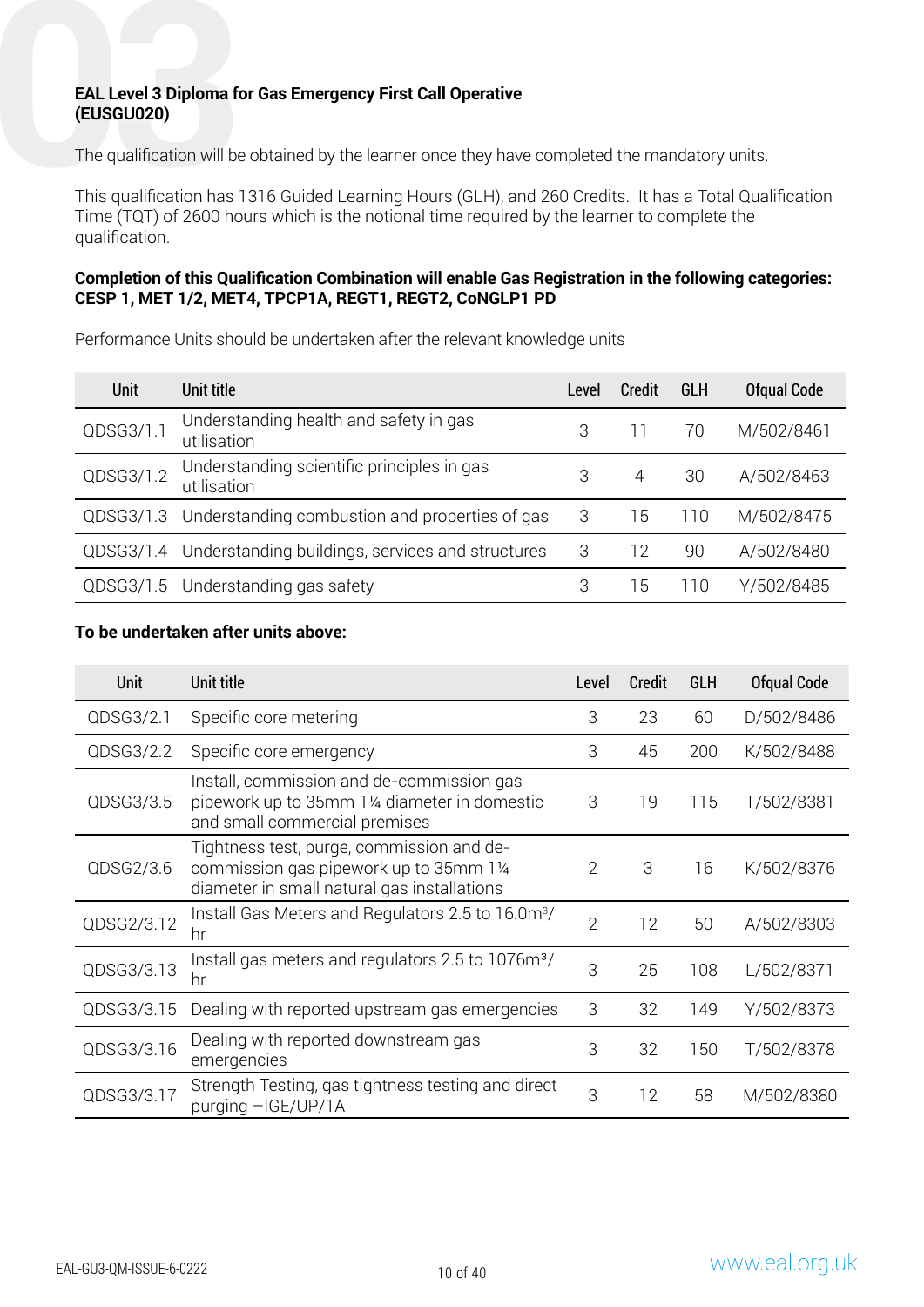**4.0 Centre and Qualification Approval**<br>Centres wishing to run the qualification will need t<br>centre recognition criteria for this qualification upo<br>place the appropriate physical and human resourd<br>qualification. Please ref Centres wishing to run the qualification will need to comply with the Qualification Manual and EAL's centre recognition criteria for this qualification upon accreditation and launch. Centres must also put in place the appropriate physical and human resources and administration systems to effectively run the qualification. Please refer to Section 5 for the requirements of centre staff involved in the delivery of the qualification.

#### **For existing EAL Centres to put the qualification on your centre remit:**

• To add this Qualification to your Centre Qualification remit create and complete a Qualification Approval Application form in Smarter Touch and submit to EAL.

#### **For non EAL Centres to gain centre approval to run the qualification:**

- Please contact the EAL Customer Services Department who will be delighted to hear from you: Tel: +44 (0)1923 652400
	- Email: customercare@eal.org.uk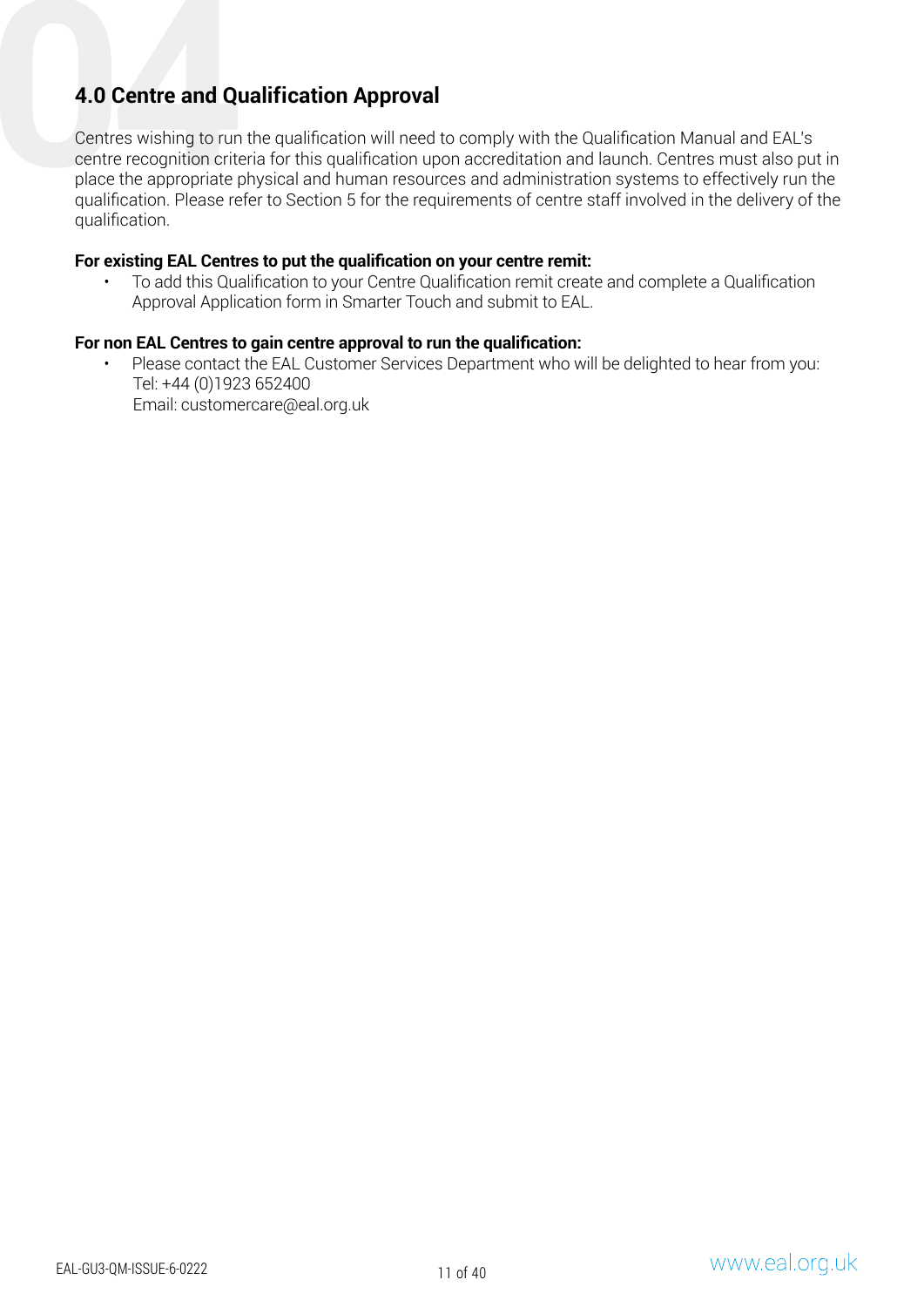**5.0 Profiles and Requirements<br>
The staff involved in the delivery of this qualification a<br>
section.<br>
5.1 Staff Responsible for Registering and Cert** The staff involved in the delivery of this qualification at the Centre must meet ALL of the requirements in this section.

## **5.1 Staff Responsible for Registering and Certificating Learners**

Centres are required to appoint a suitable member of staff who can take responsibility for registering learners onto the qualification, submitting entries for externally set assessments to EAL, and taking receipt of external assessment procedures. They may also be responsible for applying to EAL for learner certificates. The role may be undertaken by the same person who undertakes quality assurance (see Section 5.4).

## **5.2 Teaching Staff**

Teaching staff must have knowledge and understanding of:

- The occupations covered by this qualification.
- The qualification structure and content.
- The learning outcomes and assessment criteria they are delivering.

It is a recommendation that teaching staff will:

- Have 2 years' experience in teaching/training
- **or**
- Be working towards an appropriate teaching/training qualification (e.g. Cert Ed or Learning and Development trainer units)

**or** 

• Hold an appropriate teaching/training qualification (e.g. Cert Ed or Learning and Development trainer units)

## **5.3 Principal Assessors**

The Centre MUST provide EAL with the names of any Principle Assessors (this is the same individual that was the Assessor in the previous Assessment Strategy) who will undertake assessment, so that these can be approved prior to them carrying out an assessment role.

#### **Assessor requirements for Gas units (QDSG)**

Where Principal Assessors undertake assessments in the workplace, and are not supported by a suitable gas operative, then they or their employer must be a member of an appropriate Gas Registration Body in accordance with the Gas Safety (Installation and Use) Regulations. In these circumstances they should also hold suitable insurance for this activity.

In addition to the qualifications listed below, the Principal Assessor must be able to provide appropriate documented evidence that demonstrates they have a minimum of 5 years proven occupational experience in the activities they will be assessing. Particular attention should be paid to providing evidence of occupational experience in the gas safety critical areas being assessed.

Principal Assessors must be technically qualified in domestic gas installation / maintenance and should hold one of the following qualifications:

- C&G / SQA S/NVQ in Domestic Natural Gas (Level 3);
- **or**
- C&G 662 Certificate for Service Engineers (Gas);

**or**

- C&G 598-2 Certificate in Gas Installation Studies;
- **or**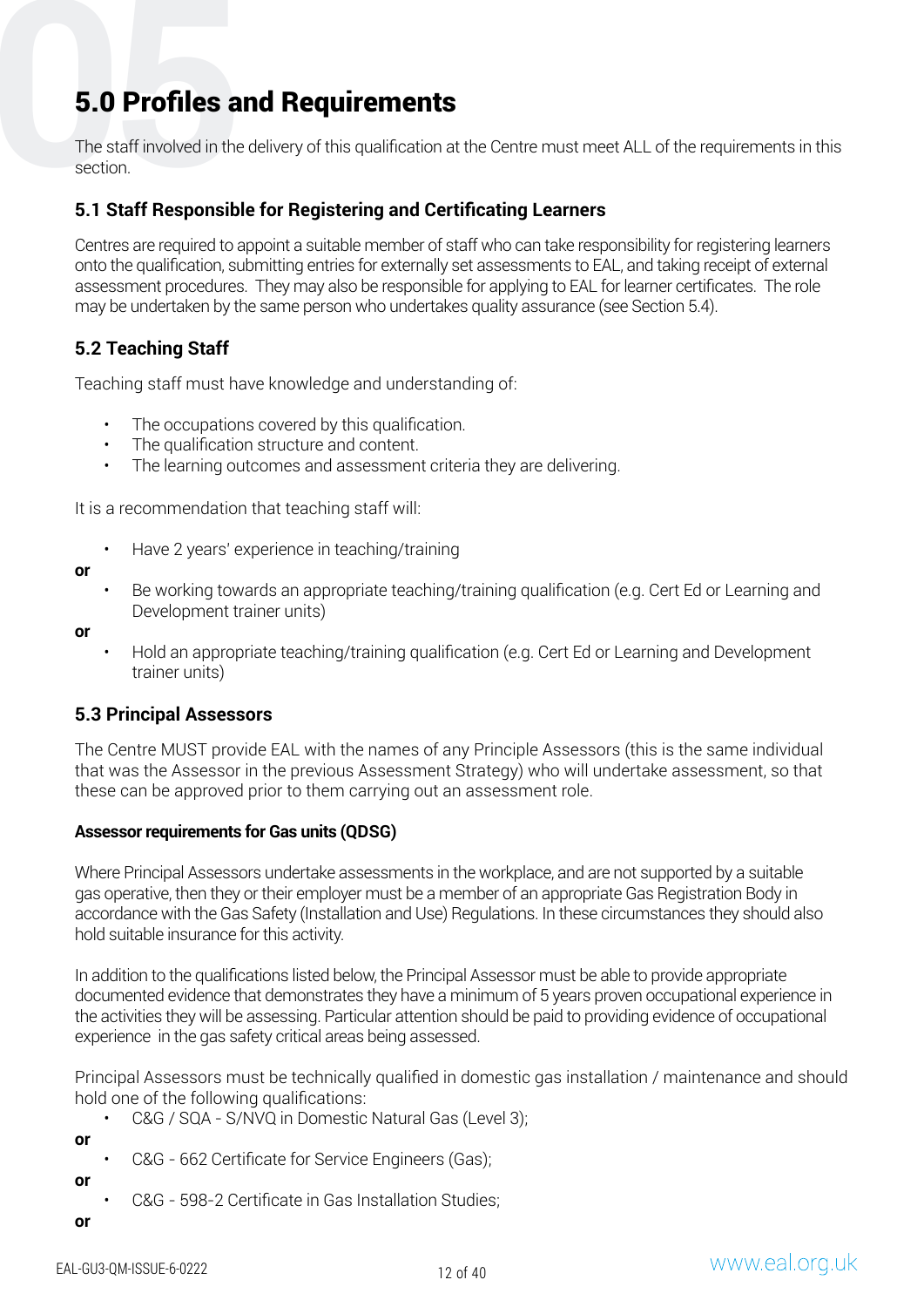**059**• C&G - 660 Certificate in Gas Fitting - Final<br>This list is not considered exhaustive and other "I<br>Engineering Services" (BES) qualifications at Lev<br>acceptable. Centres must submit requests to con<br>External Quality Ass This list is not considered exhaustive and other 'Mechanical Engineering Services' (MES) or 'Building Engineering Services' (BES) qualifications at Level 3/SCQF Level 6 or equivalent may be considered acceptable. Centres must submit requests to confirm the acceptability of other qualifications to their External Quality Assurer for a decision regarding the acceptability of other qualifications. The External Quality Assurer must keep a record of any such decisions.

## **Assessors for all SummitSkills units (QDHTG/QDMES/QMES):**

Must have verifiable relevant industry experience and current knowledge of industry working practices and techniques relevant to the occupational working area. This verifiable evidence must be at or above the level being assessed and include one or more of the following:

- A relevant qualification (See Appendix 2)
- Registration with the appropriate industry registration body at the relevant occupational level and grade.

For particular units the verifiable evidence may need to be above the level of the unit being assessed. Where this is the case the requirement will be detailed within the unit.

This occupational competence must include up-to-date knowledge of each industry (for which the assessment is taking place), its settings, legislative and regulatory requirements, codes of practice and guidance.

The occupational competence of assessors must be updated on a regular basis and will be periodically reconfirmed by EAL as part of the quality assurance arrangements.

#### **ALL Assessors must:**

- Be vocationally and occupationally competent in the areas they are assessing
- Have knowledge and understanding of the assessment criteria they are assessing
- Have knowledge and understanding of the qualification structure, content and assessment components
- Understand the assessment process

#### **Centre Based Assessors must hold:**

- Level Three Award "Assessing Vocationally Related Achievement"
- **or**
	- Level Three Certificate "Assessing Vocationally Related Achievement"
- **or**

 $A1*$  or D32 /D33 with an Upgrade to A1 as a minimum

**or**

• SQA Accredited Learning and Development Unit L&D 9DI – Assess workplace competence using direct and indirect methods (replaces Units A1)\*

#### **Workplace Assessors must hold:**

- Level Three Award "Assessing Competence in the Work Environment"
- **or**
	- Level Three Certificate "Assessing Vocationally Related Achievement"

**or**

- SQA Accredited Learning and Development Unit L&D 9D Assess workplace competence using direct methods
- **or**
- A2 or D32 with an upgrade to A2 as a minimum  $*$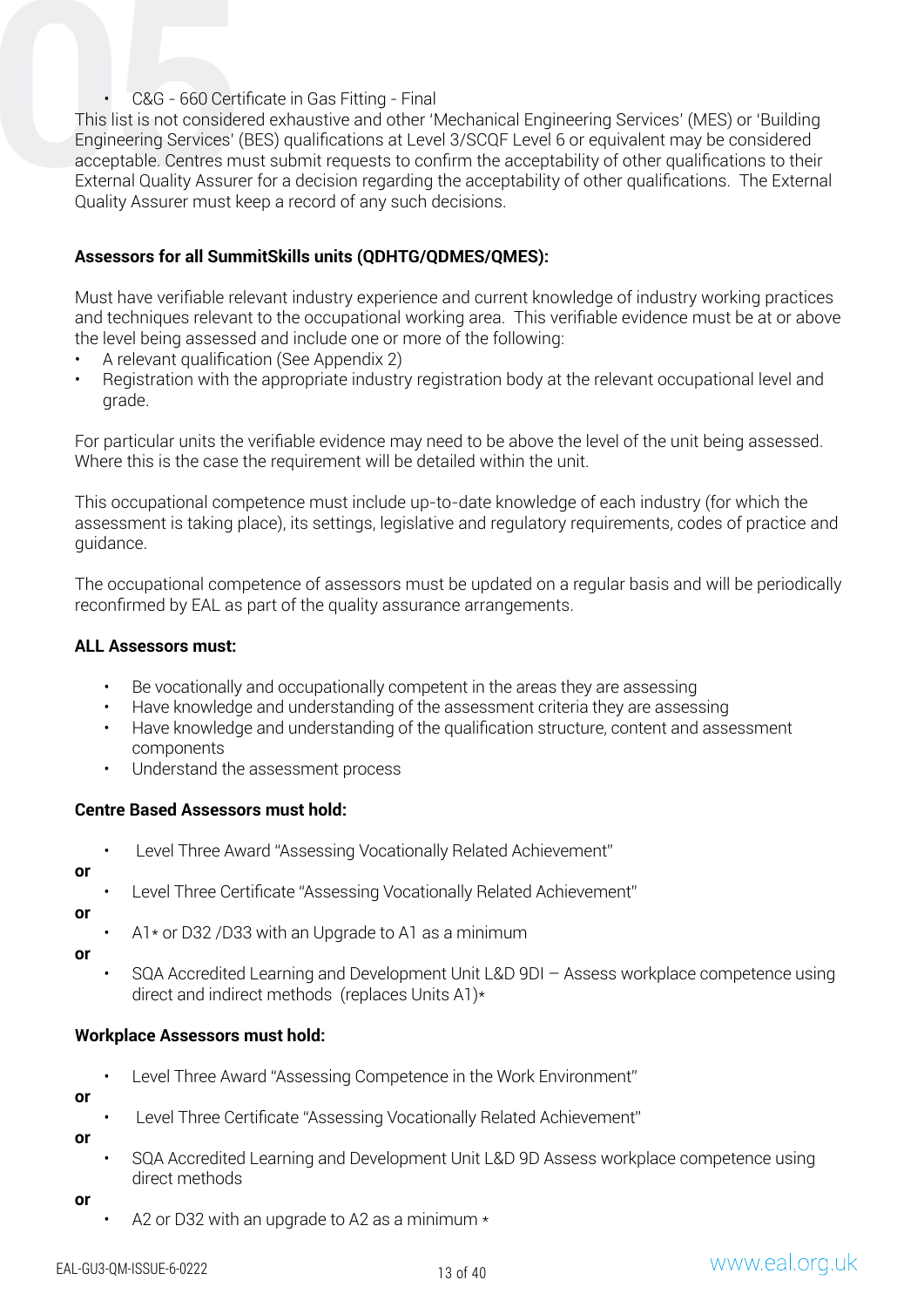**The Teaching Qualification for Secondary Education (TQSE) or the Teaching Qualification for Further Education (TQFE) (which is recognised in Scotland) these awards are acceptable providing they are the versions that are r** Education (TQFE) (which is recognised in Scotland) these awards are acceptable providing they are the versions that are recognised as equivalents to the A1 award plus appropriate CPD.

Assessors holding D units must have evidence of Continuing Professional Development (CPD) to demonstrate compliance with the A units.

Note: 'Candidate Assessors' who are working towards their Assessor qualifications and who do not have the requisite 2 years' experience must be supervised by a Qualified Assessor. Learner Assessors must have a clear action plan for achieving the Assessor qualification(s). Assessor approval will be withdrawn if a relevant qualification has not been attained within 18 months.

Evidence of CPD will be sought by the External Quality Assurer for all Assessors approved to assess for the centre.

#### **Further Requirement for Assessors of QMES3/02: 'Understand and carry out electrical work on domestic plumbing and heating systems and components'**

Assessors of this unit **must** have auditable evidence of CPD to the learning outcomes of the unit.

A suitable form of CPD will be for the assessors to undertake the unit themselves, and be subject to assessment as required by the unit.

Where the centre assessors do not have the necessary access to CPD, please contact the EAL External Quality Assurer, who will be able to guide you.

The EAL L2 Certificate for Domestic Electrical Installers will not be considered an automatic proxy against this unit (QMES3/02) due to the difference in the unit level and assessment requirements. The qualification can however provide some of the necessary training.

- 1. A learner who completes this unit is not competent to inspect and test a complete electrical installation. The competencies identified in the unit and demonstrated by the learner are only applicable to electrically operated mechanical services components and controls up to 230V single phase supply.
- 2. Individuals responsible for the delivery and/or assessment of this unit must provide auditable evidence that, as a minimum, they have the competencies that equate with the Learning Outcomes and Assessment Criteria of the unit.

These requirements **MUST** be followed due to the safety critical nature of the unit.

## **5.4 Expert Observer (Only applicable for Gas units)**

The Centre MUST provide EAL with the names of any Expert Observers who will undertake assessment, so that these can be approved prior to them carrying out an assessment role.

Where Expert Observers undertake assessments in the workplace, then they or their employer must be a member of an appropriate Gas Registration Body in accordance with the Gas Safety (Installation and Use) Regulations. In these circumstances they should also hold suitable insurance for this activity.

In addition to the qualifications listed below, the Expert Observer must be able to provide appropriate documented evidence that demonstrates they have a minimum of 2 years post qualification proven occupational experience in the activities they will be assessing. Particular attention should be paid to providing evidence of occupational experience in the gas safety critical areas being assessed.

Expert Observers must be technically qualified and should hold one of the following qualifications:www.eal.org.uk EAL-GU3-QM-ISSUE-6-0222 14 of 40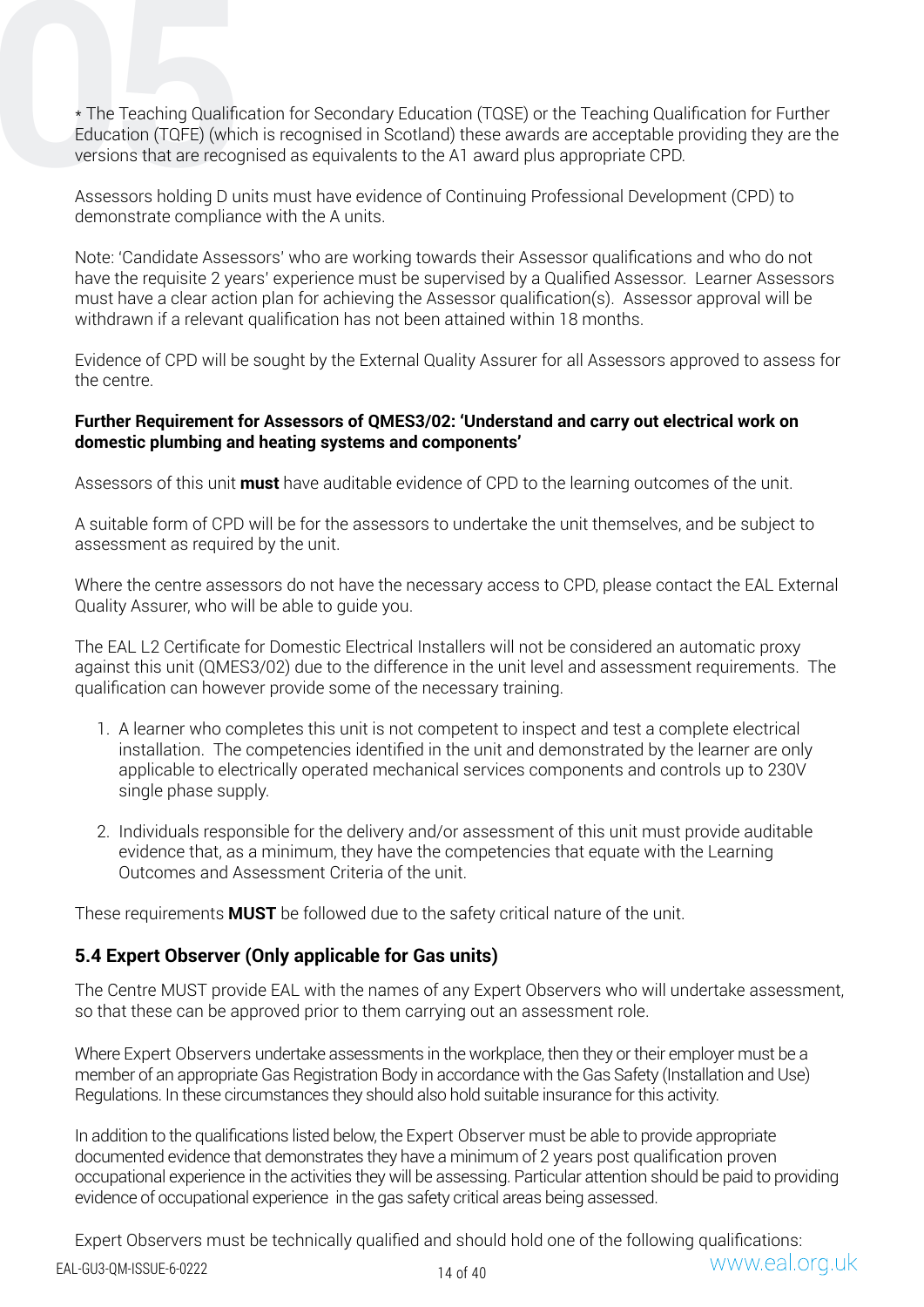- C&G / SQA S/NVQ in Domestic Natural Gas (Level 3);<br> **or**<br> **05** C&G 662 Certificate for Service Engineers (Gas);<br> **07** C&G 598-2 Certificate in Gas Installation Studies;
	- C&G 662 Certificate for Service Engineers (Gas);

**or**

**or**

• C&G - 598-2 Certificate in Gas Installation Studies;

#### **or**

• C&G - 660 Certificate in Gas Fitting - Final

This list is not considered exhaustive and other 'Mechanical Engineering Services' (MES) or 'Building Engineering Services' (BES) qualifications at Level 3/SCQF Level 6 or equivalent may be considered acceptable, with the appropriate and current ACS categories being assessed. Centres must submit requests to confirm the acceptability of other qualifications to their External Quality Assurer for a decision regarding the acceptability of other qualifications. The External Quality Assurer must keep a record of any such decisions.

## **Expert Observers must:**

- Be vocationally and occupationally competent in the areas they are assessing
- Have knowledge and understanding of the assessment criteria they are assessing
- Have knowledge and understanding of the qualification structure, content and assessment components
- Understand the assessment process

This Expert Observer must complete relevant training provided by the centre and this must include the requirements of assessment and the completion of related direct observation documentation. The training must be documented and recorded within quality assurance documentation and be subject to annual review by EAL.

Expert Observers will be subject to the same internal quality assurance process as Principal Assessors and will initially be subject to \* enhanced quality assurance.

## **5.5 Quality Assurance Staff**

This relates to staff undertaking internal verification of assessment. The Centre MUST provide EAL with the names of any Internal Quality Assurers who will undertake internal quality assurance, so that these can be approved prior to them carrying out this role.

## **Internal quality assurance staff requirements for Gas units (QDSG)**

Internal Quality Assurers (IQAs) shall be technically qualified in domestic gas installation / maintenance and hold one of the following qualifications:

• C&G / SQA - S/NVQ in Domestic Natural Gas (Level 3);

#### **or**

- C&G 662 Certificate for Service Engineers (Gas);
- **or**
	- C&G 598-2 Certificate in Gas Installation Studies;

**or**

• C&G - 660 Certificate in Gas Fitting - Final

This list is not considered exhaustive and other 'Mechanical Engineering Services' (MES) or 'Building Engineering Services' (BES) qualifications at Level 3 or equivalent may be considered acceptable. Centres must submit requests to confirm the acceptability of other qualifications to their EQA for a decision regarding the acceptability of other qualifications. The EQA must keep a record of any such decisions.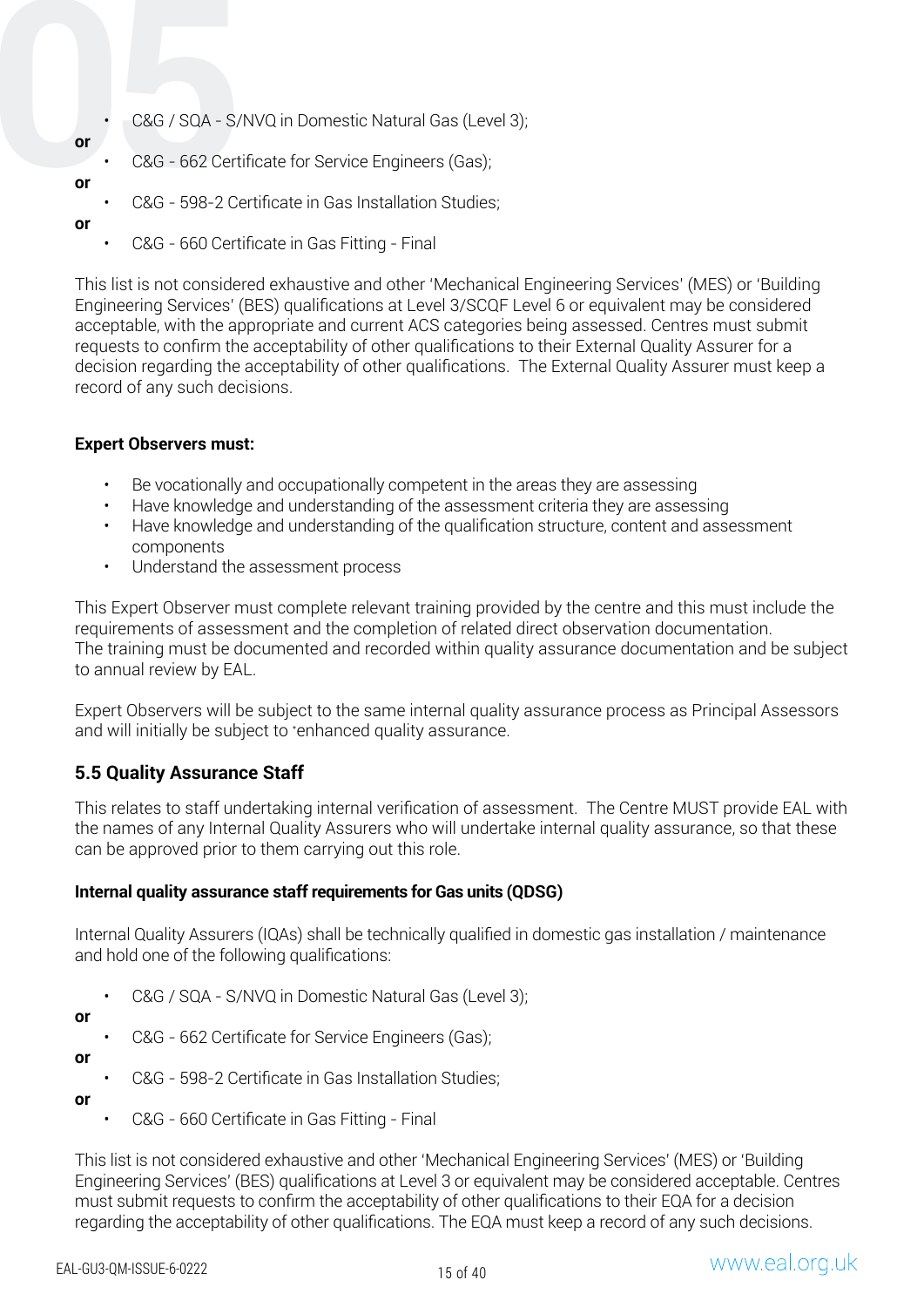In addition to the above the IQA must hold a current certificate of gas safety competence in the areas of<br>gas work they will be internally verifying that is not more than 5 years old (either current ACS Certificates<br>of Gas gas work they will be internally verifying that is not more than 5 years old (either current ACS Certificates of Gas Safety Competence or a 6012 Domestic Natural Gas S/NVQ are acceptable).

#### **Internal quality assurance staff requirements for Plumbing based units (QDHTG/QDMES/QMES)**

**Must** have a minimum of occupational experience evidenced by having a building services engineering sector related qualification or proven sector competence/experience plus access to relevant "occupational expertise" to enable them to conduct their role as internal verifier appropriately. This evidence and access to "occupational expertise" is quality assured by EAL.

#### **Internal quality assurance staff for all units must:**

- Be familiar with the occupation(s) covered by this qualification
- Have knowledge and understanding of the qualification structure and content
- Understand the assessment process and the role of quality assurance

Internal quality assurance staff must also hold the following:

• Level Three Certificate "Assessing Vocationally Related Achievement"

#### **or**

- A1 or D32/D33 with an upgrade to A1 as a minimum
- **or**
	- Learning and Development Unit L&D 9DI Assess workplace competence using direct and indirect methods

#### **And**

- Level Four Award " Internal Quality assurance of assessment processes and practice"
- **or**
- Level Four Certificate "leading the Internal Quality assurance of assessment processes and practice"
- **or**
- V1 or D34 with an upgrade to V1 as a minimum\*

\*The Teaching Qualification for Secondary Education (TQSE) or the Teaching Qualification for Further Education (TQFE) (which is recognised in Scotland) these awards are acceptable providing they are the versions that are recognised as equivalents to the A1 award plus appropriate CPD. Internal Quality Assurers holding D units must have evidence of CPD to demonstrate compliance with the A and V units

**or**

• SQA Accredited Learning and Development Unit L&D 11 "Internally monitor and maintain the quality of workplace assessment"

It is recommended that 'Candidate Internal Quality Assurers have a clear action plan for achieving the IQA qualification(s).

IQA approval will be withdrawn if the qualification / units have not been attained within 18 months.

Where quality assurance staff themselves do not hold a suitable technical qualifications they must have access to technical expertise from qualified personnel, who hold the relevant qualifications, to support them where the verification requires technical support and interpretation.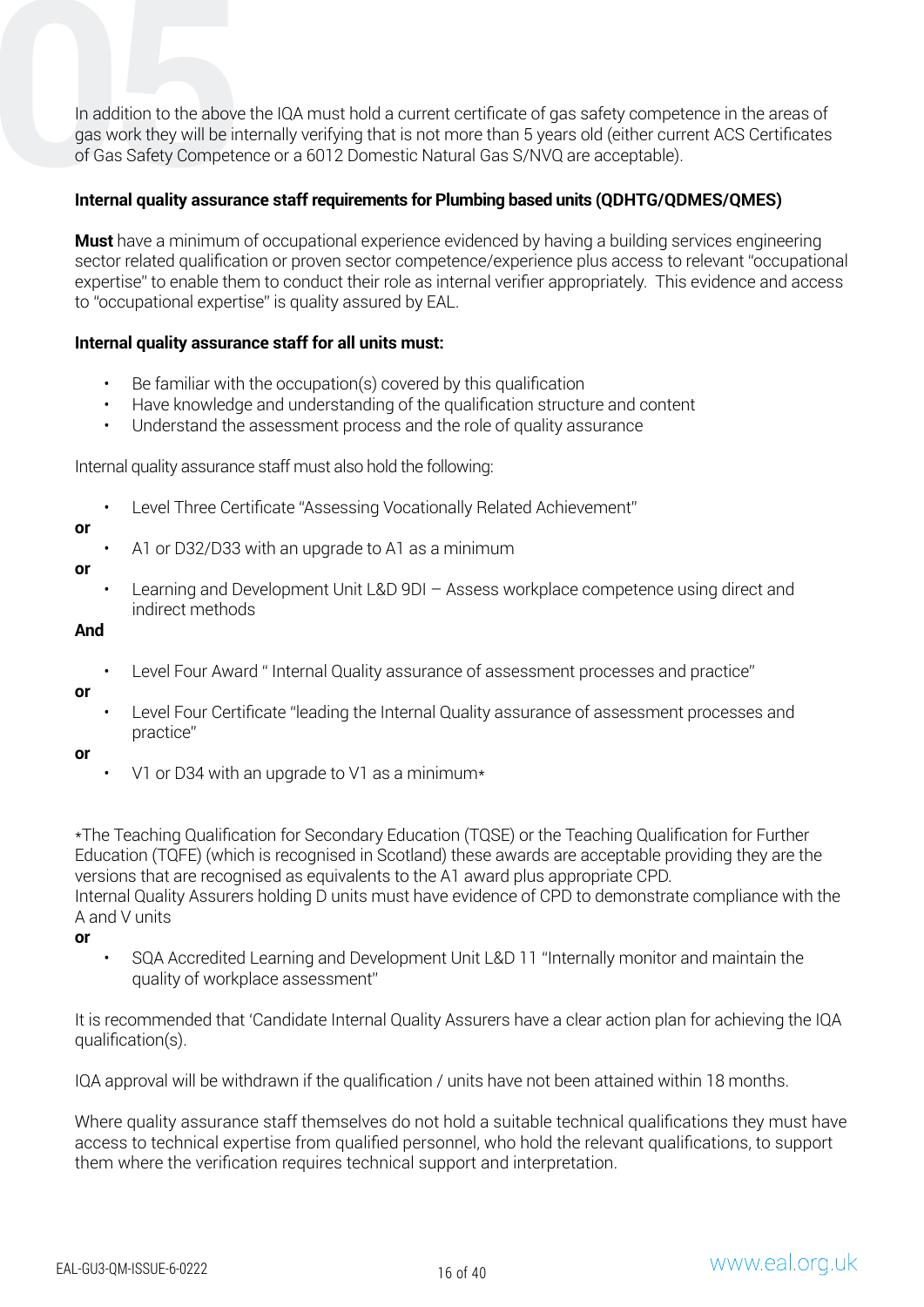**Continuing professional development of internal quality assurance staff**<br>The occupational experience of quality assurance staff must be updated of<br>periodically confirmed via continuing professional development (CPD) via<br>w The occupational experience of quality assurance staff must be updated on a regular basis and be periodically confirmed via continuing professional development (CPD) via the Assessment Centre. This will be quality assured by EAL.

It is the responsibility of each internal quality assurance staff member to identify and make use of opportunities for CPD, such as industry conferences, access to trade journals, and Professional Body/ Trade Association events, at least on an annual basis to enhance and upgrade their professional development and technical knowledge. It is imperative that records are kept of all such CPD opportunities/occasions and that they provide evidence of cascading such technical knowledge and industry intelligence to all relevant colleagues.

#### **5.6 Direct observations (Gas Units only)**

Direct observations must be carried out by a Principal Assessor or Expert Observer

Where direct observation is carried out by the expert observer, the observation documentation must be counter signed by the principal assessor and subject to \* enhanced quality assurance.

#### **Note:**

\* Enhanced quality assurance could include, additional IQA observations, detailed feedback, regular review, increased sampling and detailed action planning.

## **5.7 Expert Witness**

Witness Testimony evidence can only be accepted if the testimony is completed by a technically and occupationally competent witness and will normally be in the form of a completed and signed Work Experience Log with other supporting evidence (e.g. company or employer job sheets, photographic evidence).

The evidence provided by Witness Testimony and other non-observed sources must be substantiated by an Assessor (e.g. by confirming the suitability of the witness and by professional discussion). Once the evidence has been substantiated and suitably documented, then it can be referenced appropriately by the Assessor.

Where "Expert Witnesses" are used in the assessment process they must be:

- Sector competent individuals who can attest to the learner's performance in the workplace.
- It is not necessary for expert witnesses to hold an assessor qualification, as a qualified assessor must assess the performance evidence provided by an expert witness.
- Evidence from expert witnesses must meet the tests of validity, reliability, authenticity and sufficiency.
- Expert witnesses will need to demonstrate:
	- they have relevant current knowledge of industry working practices and techniques,
	- that they have no conflict of interest in the outcome of their evidence.

The EAL External Quality Assurer will be able to give further advice on the use of witness testimony.

#### **5.8 Mentor**

The primary responsibilities of a mentor are to offer support and guidance to learners throughout the Programme and confirm suitability for assessment.

The mentor should be occupationally competent and have suitable industry experience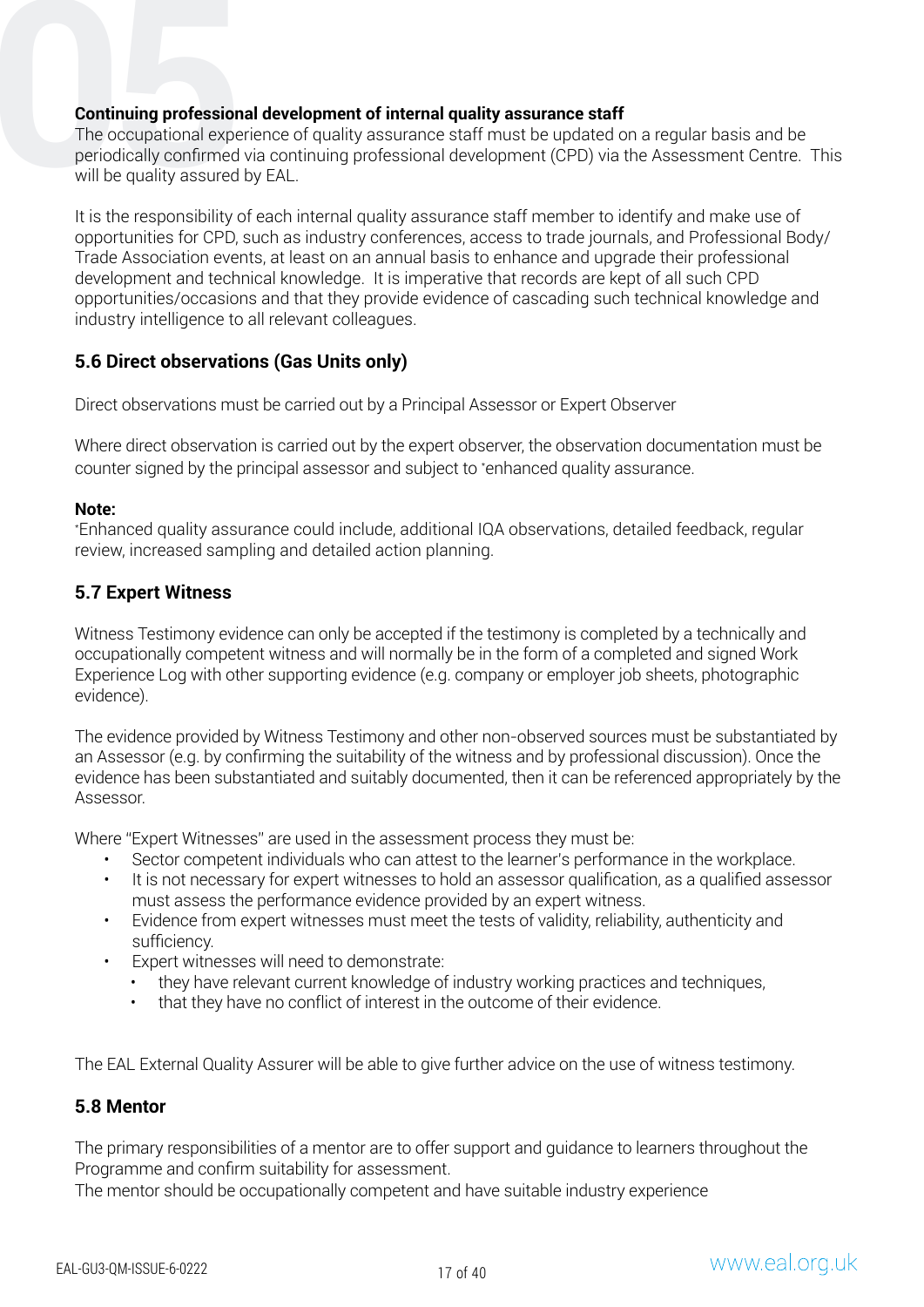**05.9 Learners with Particular Requirements**<br>
There are no formal entry requirements for this dearners have the potential to achieve this qualification<br>
literacy and numeracy to complete the learning There are no formal entry requirements for this qualification; however centres should ensure that the learners have the potential to achieve this qualification. Learners must have the minimum levels of literacy and numeracy to complete the learning outcomes and the external assessment.

Centres should make learners with particular requirements aware of the content of the qualification and they should be given every opportunity to successfully complete the qualification. EAL will consider any reasonable suggestions for, and from, those with disabilities that would help them to achieve the learning outcomes without compromising the standards required.

#### **Age Restrictions**

Learners must be at least 16 years of age.

## **5.10 Staff invigilating external assessments**

This relates to staff that are conducting and controlling exam sessions only; assessor requirements are given in 5.3.

#### **These personnel must:**

- Have experience in conducting and controlling exam sessions
- **or**
- Be supervised, conducting this function, by and individual experienced in conducting and controlling exam sessions
- Have knowledge, understanding and compliance to EAL examination procedures 'Procedures for Conducting the Exam Component within EAL Qualifications' (EAF 1), see website.

**Note:** A tutor/assessor who has prepared the learners for the subject of the exam must not be the sole Supervisor at any time during an exam of that subject(s).

#### **5.11 Physical Resources**

Safe working is a key issue and all practical activities conducted within the centre must be subject to up to date risk assessments. All learners must be properly supervised and wear the correct personal protective equipment. Arrangements for first aid and emergency action in case of accident must be in place.

Where practical based assignments are used within knowledge units, the required resources will be clearly detailed within the documentation.

#### **Revisions or amendments to EAL drawings are permissible subject to the written agreement of the EAL External Quality Assurer.**

## **5.12 Conflict of Interests**

Assessors involved in providing direct training to a learner, either as part of a group or on a 'one to one' basis should not carry out assessment for any of those trained aspects.

Alternatively, centres must agree effective quality control measures (includes enhanced IQA and data monitoring) with EAL to ensure that any potential conflicts of interest do not have an adverse effect on assessment outcomes. Any potential conflict of interest must be documented and available for scrutiny in line with EAL's conflict of interests policy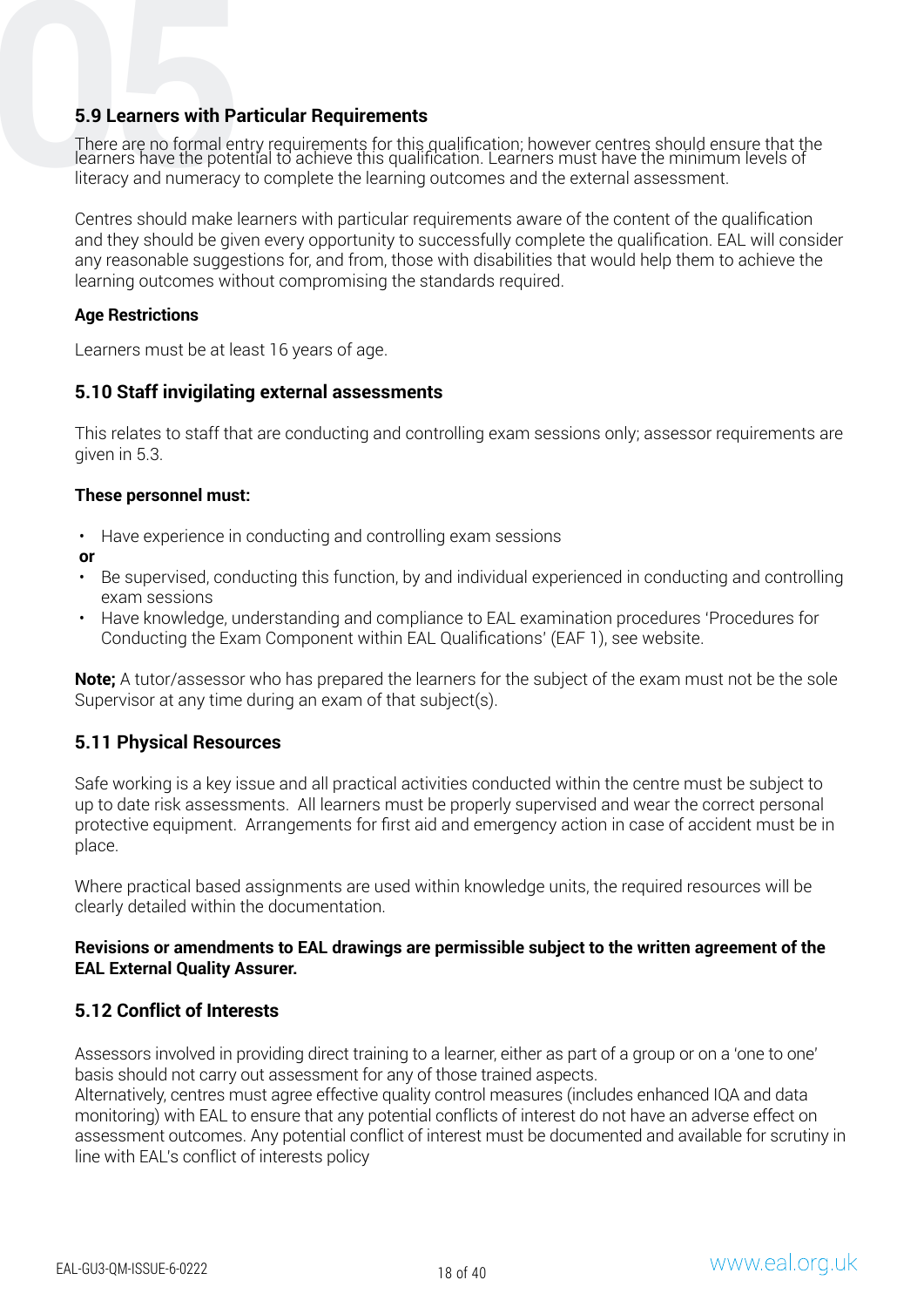**6.0 Assessment**<br>The following table indicate<br>each component:<br>• Who is responsible<br>• How the componen The following table indicates the assessment components that are included in the qualification and for each component:

- Who is responsible for setting and marking the component.
- How the component is quality assured.

| <b>Assessment component</b>                                    | <b>Marked by</b><br>Set by |        |                                               | <b>Method of quality assurance</b>                       |  |  |
|----------------------------------------------------------------|----------------------------|--------|-----------------------------------------------|----------------------------------------------------------|--|--|
|                                                                |                            |        | <b>Internal</b>                               | <b>External</b>                                          |  |  |
| On-screen examination <sup>1</sup>                             | FAI                        | FAI    | Examination invigilation                      | Verification and continuous<br>monitoring via EQA visits |  |  |
| Centre marked<br>practical/ theory<br>assessments <sup>2</sup> | EAL                        | Centre | On-going standardisation<br>within the Centre | Verification and continuous<br>monitoring via EQA visits |  |  |

1. Refer to Section 6.1 External Assessment.

2. Refer to Section 6.2 Internal (EAL Set and Centre Marked) Assessments.

#### **General Gas Guidance**

The Domestic Natural Gas qualifications are assessed through a combination of workplace assessment, simulation assessment and knowledge assessment.

The Diploma in Gas Utilisation: Core Skills and Knowledge (EUSGU001) (Level 3; SCQF Level 6) is now an integral part, and a prerequisite of, all the Gas Utilisation qualifications. As such the following options are available to Learners:

- EUSGU001 may be completed as a stand-alone qualification\* (see note 3 below)
- EUSGU001 may be completed as an introductory part of a larger qualification

#### **\* Important Notes**

1. The assessment requirements set out in this document must be met in full.

2. In accordance with good practice and Ofqual requirements regarding Conflict of Interest in Assessment (Condition A4 in General Conditions of Regulation – Ofqual 2011) Assessors involved in providing direct training to a Learner, either as part of a group or on a 'one to one' basis should not carry out assessments for any of those trained aspects. Alternatively Awarding Organisations may put in place effective quality control measures to ensure that any potential conflicts of interest do not have an adverse effect on assessment outcomes.

3. The EUSGU001 Diploma, taken as a stand-alone qualification is not sufficient for eligibility for entry to the Gas Safe Register, via any assessment only route (eg. ACS). Learners must complete a minimum of one of the range of Diplomas (EUSGU002-EUSGU024) to meet the requirements for Gas Safe Registration.

4. Gas Safe Register competence criteria are incorporated in all assessments. It is essential that the Awarding Organisations/Awarding Bodies update their Assessors and Assessment Materials to ensure that any changes to these criteria are reflected in the performance of the learner from the date they become effective. (for example: if the IGE/UP/1B Testing procedure changed six months prior to the learner completing the qualification, all assessments including testing from the change date, must be completed against the changed procedure standard).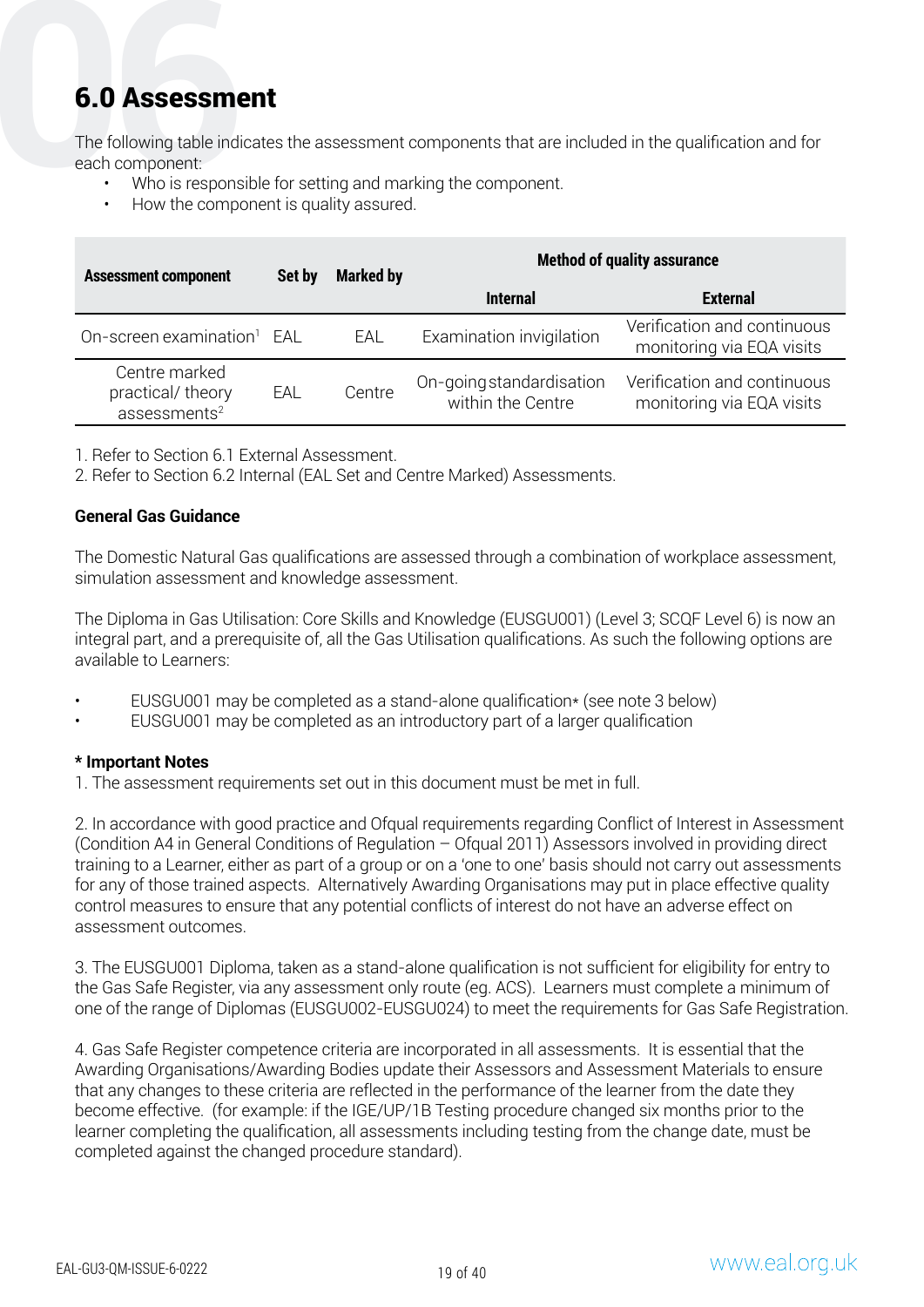**06 Important requirements for practical assessments of gas units<br>
<b>Practical Assessments**: Learners undertaking assessment whic<br>
100% pass rate. In the case of failure, it is appropriate for the learness<br>
assessment. The **Practical Assessments**: Learners undertaking assessment which involves a gas aspect must achieve a 100% pass rate. In the case of failure, it is appropriate for the learner to undertake re-training prior to reassessment. The learner attempt of the practical should be recorded on the EAL documentation.

The learner must pass **ALL** assessments to achieve the qualification.

A breakdown showing the assessment requirements for each unit is shown in the table below:

| <b>EAL</b> code | <b>Unit title</b>                                                                                                                   | On-screen exam | <b>Centre marked</b><br>practical/theory<br>assessment |
|-----------------|-------------------------------------------------------------------------------------------------------------------------------------|----------------|--------------------------------------------------------|
| QDSG3/1.1       | Understanding health and safety in gas utilisation                                                                                  | <b>YES</b>     | N <sub>0</sub>                                         |
| QDSG3/1.2       | Understanding scientific principles in gas utilisation                                                                              | <b>YES</b>     | N <sub>0</sub>                                         |
| QDSG3/1.3       | Understanding combustion and properties of gas                                                                                      | <b>YES</b>     | MOGs Workbook                                          |
| QDSG3/1.4       | Understanding buildings, services and structures                                                                                    | <b>YES</b>     | MOGs Workbook                                          |
| QDSG3/1.5       | Understanding gas safety                                                                                                            | <b>YES</b>     | MOGs Workbook                                          |
| QDSG3/2.1       | Specific core metering                                                                                                              | <b>YES</b>     | <b>YES</b><br>MOGs/RWE<br>Workbooks                    |
| QDSG3/2.2       | Specific core emergency                                                                                                             | <b>YES</b>     | <b>YES</b><br>MOGs/RWE<br>Workbooks                    |
| QDSG3/2.3       | Specific core installation and maintenance                                                                                          | <b>YES</b>     | <b>YES</b><br>MOGs/RWE<br>Workbooks                    |
| QDSG3/3.5       | Install, commission and de-commission gas pipework up to 35mm<br>(1 1/4) diameter in domestic and small commercial premises         | N <sub>0</sub> | MOGs/RWE<br>Workbook                                   |
| QDSG2/3.6       | Tightness test, purge, commission and de-commission gas<br>pipework up to 35mm (1 ¼) diameter in small natural gas<br>installations | N <sub>0</sub> | MOGs/RWE<br>Workbook                                   |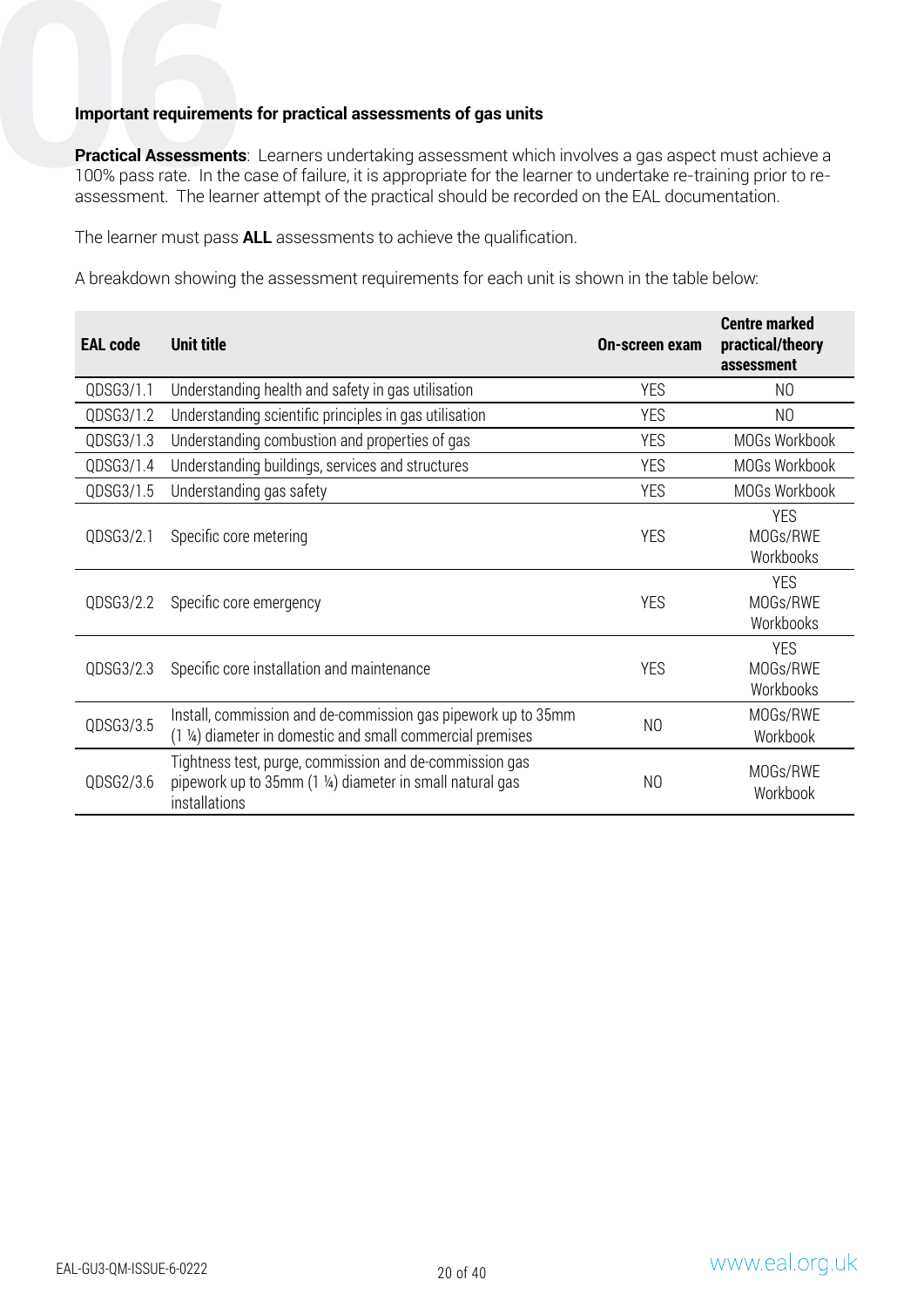|                         | <b>Assessment - continued:</b>                                                                                          |                                        |                                                        |
|-------------------------|-------------------------------------------------------------------------------------------------------------------------|----------------------------------------|--------------------------------------------------------|
| <b>EAL code</b>         | <b>Unit title</b>                                                                                                       | <b>On-screen exam</b>                  | <b>Centre marked</b><br>practical/theory<br>assessment |
| QDSG3/3.1               | Install domestic gas cookers, tumble dryers and leisure appliances                                                      | N <sub>O</sub>                         | MOGs/RWE<br>Workbooks                                  |
| QDSG3/3.2               | Maintain Domestic Gas Cookers, Tumble Dryers and Leisure<br>Appliances                                                  | N <sub>0</sub>                         | MOGs/RWE<br>Workbooks                                  |
| QDSG3/3.3               | Install Domestic Gas Water Heaters and Wet Central Heating<br>Appliances                                                | N <sub>0</sub>                         | MOGs/RWE<br>Workbooks                                  |
| QDSG3/3.4               | Maintain Gas Water Heating and Wet Central Heating Appliances                                                           | N <sub>0</sub>                         | MOGs/RWE<br>Workbooks                                  |
| QDSG3/3.7               | Install domestic gas space heating appliances                                                                           | N <sub>O</sub>                         | MOGs/RWE<br>Workbooks                                  |
| QDSG3/3.8               | Maintain Domestic Gas Space Heating Appliances                                                                          | N <sub>O</sub>                         | MOGs/RWE<br>Workbooks                                  |
|                         | QDSG2/3.12 Install Gas Meters and Regulators 2.5 to 16.0m3/hr                                                           | No                                     | MOGs/RWE<br>Workbooks                                  |
|                         | QDSG3/3.13 Install gas meters and regulators 2.5 to 1076m <sup>3</sup> /hr                                              | N <sub>o</sub>                         | MOGs/RWE<br>Workbooks                                  |
| QDSG3/3.15              | Dealing with reported upstream gas emergencies                                                                          | No                                     | MOGs/RWE<br>Workbooks                                  |
| QDSG3/3.16              | Dealing with reported downstream gas emergencies                                                                        | No                                     | MOGs/RWE<br>Workbooks                                  |
| QDSG3/3.17              | Strength Testing, gas tightness testing and direct purging -IGE/<br>UP/1A                                               | N <sub>o</sub>                         | MOGs/RWE<br>Workbooks                                  |
|                         | <b>Plumbing based units</b>                                                                                             |                                        |                                                        |
| QDSG3/3.21              | Water compulsory core unit                                                                                              | Yes                                    | N <sub>0</sub>                                         |
| QDMES2/02               | Understand and apply domestic cold water system installation and<br>maintenance techniques                              | Yes                                    | Learner's Simulated<br><b>Practical Record</b>         |
| QDMES2/02               | Understand and apply domestic cold water system installation and<br>maintenance techniques                              | Yes                                    | Learner's Simulated<br><b>Practical Record</b>         |
| QDMES2/03               | Understand and apply domestic hot water system installation and<br>maintenance techniques                               | Yes                                    | Learner's Simulated<br><b>Practical Record</b>         |
| QDMES2/04               | Understand and apply domestic central heating system installation<br>and maintenance techniques                         | Yes                                    | Learner's Simulated<br><b>Practical Record</b>         |
| QDMES3/05               | Understand and apply domestic cold water system installation,<br>commissioning, service and maintenance techniques      | Yes                                    | Learner's Simulated<br><b>Practical Record</b>         |
| QDMES3/06               | Understand and apply domestic hot water system installation,<br>commissioning, service and maintenance techniques       | Yes                                    | Learner's Simulated<br><b>Practical Record</b>         |
| QDMES3/07               | Understand and apply domestic central heating system installation,<br>commissioning, service and maintenance techniques | Yes                                    | Learner's Simulated<br><b>Practical Record</b>         |
| <b>QMES3/02</b>         | Understand and carry out electrical work on domestic plumbing and<br>heating systems and components                     | Yes                                    | Learner's Simulated<br><b>Practical Record</b>         |
|                         | <b>Plumbing based performance units</b>                                                                                 |                                        |                                                        |
| QDHTG2/02               | Install and maintain domestic heating systems                                                                           | Performance evidence required for this | unit.                                                  |
| QDHTG3/04               | Install, commission, service and maintain domestic heating<br>systems                                                   | Performance evidence required for this | unit.                                                  |
| EAL-GU3-QM-ISSUE-6-0222 | 21 of 40                                                                                                                |                                        | www.eal.org.uk                                         |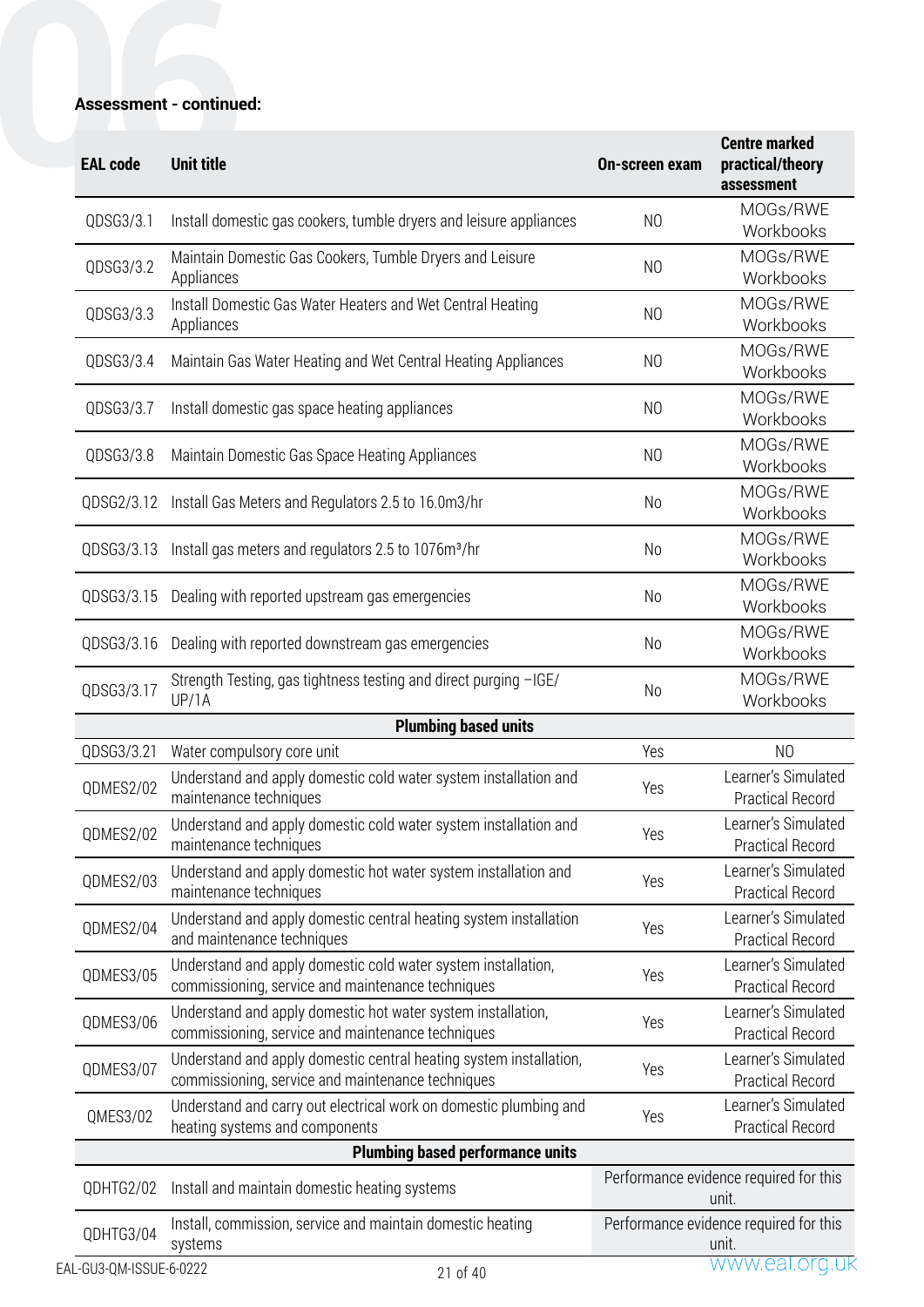**6.1 External assessment**<br>External assessment compr<br>which has been designed to External assessment comprises an externally set and marked on-screen multiple-choice examination, which has been designed to assess the knowledge and understanding in the core mandatory unit.

A specification for the examination, indicating the number of questions to be set for each learning outcome is provided in Appendix 1.

Key Points

- The external examination is available on demand
- The examination must be undertaken by the learner under controlled examination conditions, in accordance with EAL's Procedures for Conducting the Exam Component within EAL Qualifications' (EAF 1)
- The EAL co-ordinator within the Centre will assume responsibility for liaison and correspondence regarding the external assessment component
- Centres will be sampled and spot checks will be carried out by EAL to ensure examinations are delivered in accordance with EAL published procedures.

#### **Re-taking externally set and marked examinations**

Learners who fail to achieve a pass in the externally set and marked examination will be permitted to retake this examination after feedback and appropriate tuition has taken place.

The re-sits for externally set and marked examinations will be subject to the current published charges.

#### **Practice papers**

A practice paper is available to learners, which can be accessed via the EAL website (see Section 2.4). The practice paper is not part of the formal assessment arrangements and marks from this paper will therefore NOT count towards the qualification.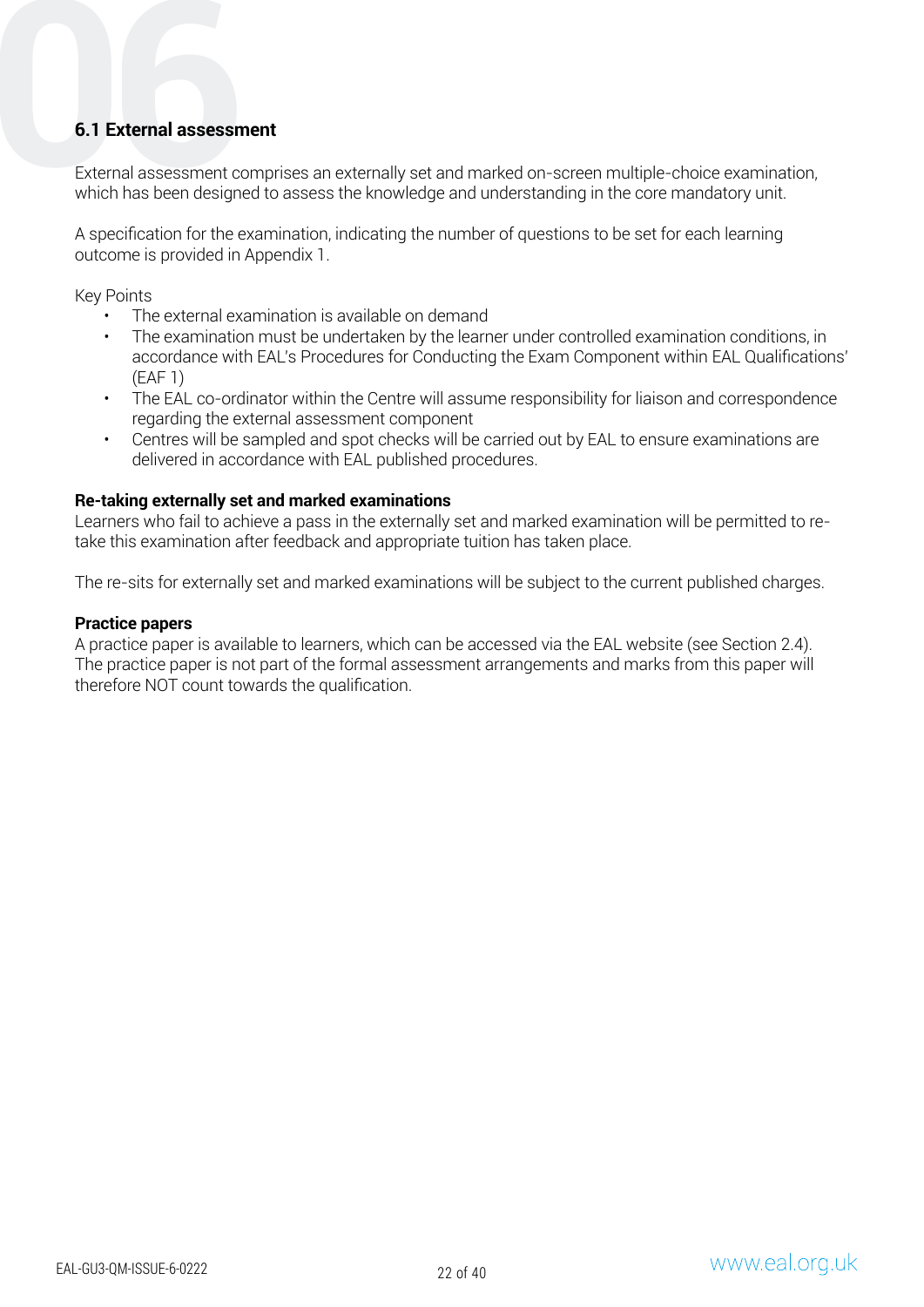**6.2 Internal assessment**<br>
Internal assessment includ<br>
the knowledge, understand<br>
unit is set by EAL and mark Internal assessment includes practical and/or theory assessments, which have been designed to assess the knowledge, understanding and skills of learners for individual units. The internal assessment for each unit is set by EAL and marked by members of the delivery team at the Centre. All assessment decisions are then subject to internal standardisation and external quality assurance.

Internal assessments involve collecting and evaluating evidence that demonstrates achievement of the learning outcomes in each unit. The internal Matters of Gas Safety assessments are accompanied by marking criteria, checklists and other materials to ensure that the delivery team is consistent in their approach to internal assessments across learners. The internal assessments and the accompanying marking/assessment criteria can be found in the individual units within the Matters of Gas Safety Workbooks and Learner Packs. Centres are responsible for ensuring that internal assessments are suitably controlled to ensure that assessment decisions are valid and reliable, and that work submitted for assessment by learners is prepared and produced by them independently, without assistance from others, and free of plagiarism.

Where the assessment takes the form of written/short answer or multiple choice question papers, these should be treated as controlled assessments therefore imposing the necessary restrictions on the learner, as necessary. Guidance sheets have also been created to hand out to the learners, to ensure they are aware how to complete the multiple choice and short answer questions papers.

All learning outcomes of the qualification must be assessed. In order to help meet this requirement it is advised that learners should produce a logbook/portfolio where they can file and make reference to evidence that shows their achievements against the learning outcomes. Centres should also maintain an assessment and feedback record for each learner, which details the evidence evaluated against the learning outcome and the feedback given to the learner. These records must be available to the External Quality Assurer.

#### **Re-taking internal assessments**

Learners who fail to achieve a pass in the internally marked controlled assessments will be permitted to re-take after feedback and appropriate tuition has taken place.

#### **Standardisation of internal assessments**

Members of the internal quality assurance team at the Centre have an important role to play in ensuring that internal assessment is standardised. In particular, they should work with tutor/assessors to ensure that the correct procedures are being followed at all times, and to ensure that assessment decisions taken by different assessors are consistent, fair and reliable. Key activities will include:

- Meeting with tutor/assessors (individually and collectively) throughout the course to discuss quality assurance and standardisation issues and provide support and guidance where needed.
- Observing tutor/assessors and giving them feedback to help improve their assessment technique.
- Sampling learner evidence across different learner cohorts to ensure that appropriate standards have been met.
- Arranging cross-marking of learner work to compare results and agree benchmarks.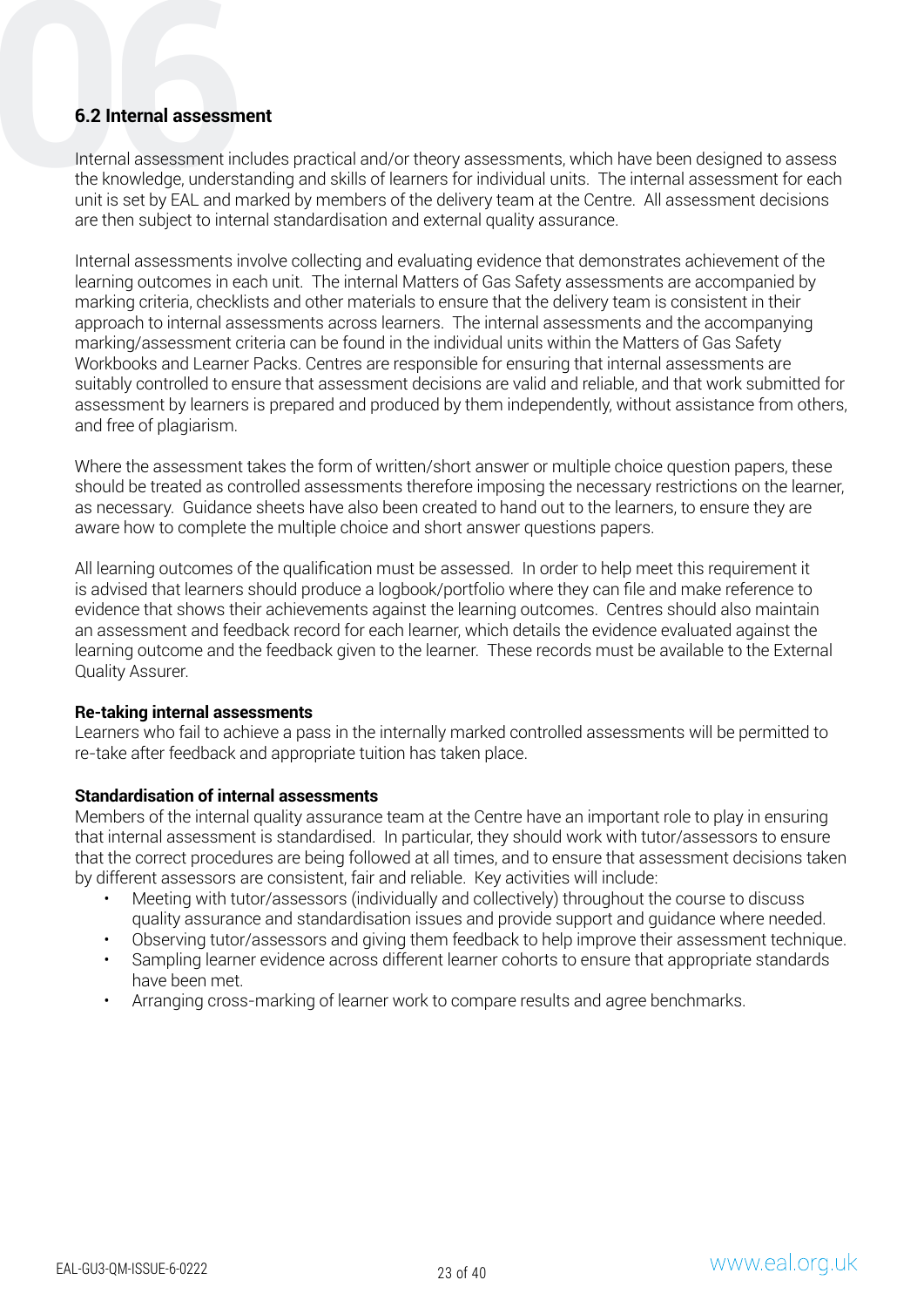#### **Generic Core Knowledge Units**

**6.3 Additional assessment requirements<br>
Generic Core Knowledge Units<br>
All knowledge criteria must be evidenced by le<br>
which will demonstrate that learners have sud<br>
book written questions, open book written que** All knowledge criteria must be evidenced by learners. EAL has used a variety of assessment methods which will demonstrate that learners have successfully met the unit criteria. These can include closed book written questions, open book written questions, recorded oral questions, projects and assignments.

#### **Specific Gas Performance Units Learners must be able to practice on all specified unit components within the tables listed**

Realistic Working Environment (RWE) assessments must be included in the portfolio of evidence leading to completion of the units in line with the requirements set out for each unit. This must be supplemented by evidence gathered directly from the workplace as required for each unit and a work experience portfolio, signed off as accurate and authentic by a suitably qualified and Gas Safe Registered engineer.

Learners **MUST** demonstrate competence in the workplace during the performance of genuine work activities, by carrying out the tasks and duties that would be reasonably expected of them as a competent operative. Learners will be expected to have demonstrated competence in the assessed tasks over a period of time under normal working conditions to generate a sufficiency of evidence.

The gas industry is highly regulated regarding safety requirements and this is reflected in these qualifications. Certain Gas Safety related assessments must only be carried out under simulated conditions. Gas Safety critical activities within the Units will normally be assessed in a simulated RWE and where necessary these requirements are shown in the units.

#### **Important note:**

The assessment strategy has been updated by EU Skills and wider consultation with Industry.

The Performance packs have been updated and merged, were appropriate, to reflect the latest assessment strategy and **must** be used by all new entrants after September 2021

Entrants registered prior to September 2021 can be transferred onto this assessment strategy, **BUT** all evidence gained against the previous assessment strategy must be transferred over and a GAP fill activity carried out.

#### **Evidence will only be accepted if contained within a complete document.**

#### **SummitSkills Performance Units**

The environment, in which the evidence and the quantity of evidence for **Performance Units** must be assessed, is detailed in each EAL Learner Pack. This can be applicable to all or some of the learning outcomes.

Evidence that is sourced from the real working environment for **Performance Units** must be naturally occurring and can be generated by:

- Direct observation of performance in the workplace by a qualified assessor and/or testimony from an expert witness subject to the activity being assessed. (This will be the primary source of evidence).
- Learner's reflective account of performance.
- Work plans and work based products e.g. diagrams, drawings, specifications, customer testimony, authorised and authenticated photographs/images and audiovisual records of work completed.
- Evidence from prior achievements that demonstrably match the requirements of the Performance Unit.
- Witness testimony

Meeting the assessment requirements of **Performance Units** will need initial discussions and assessment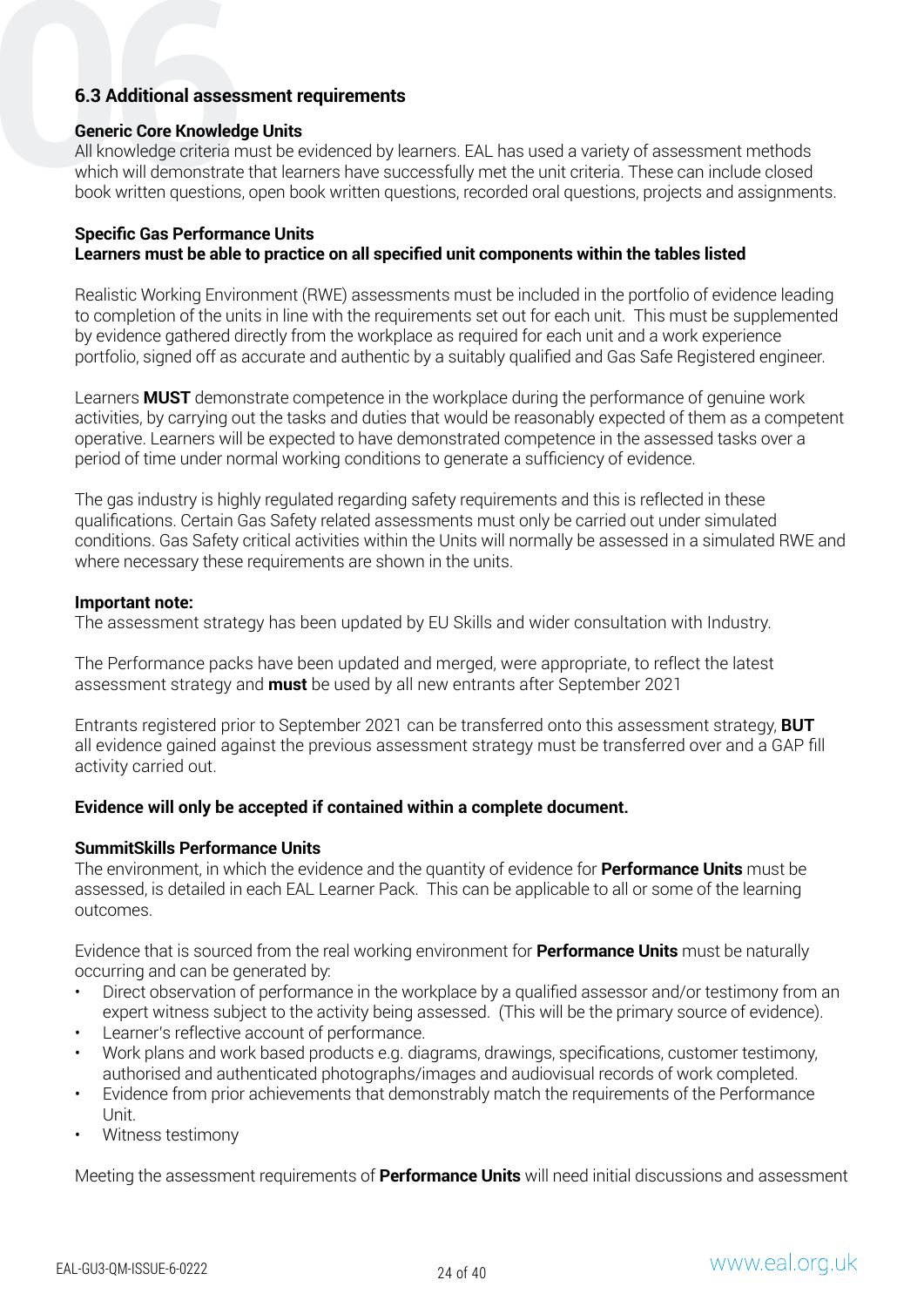planning between the learner and assessor, as an essential activity to identify opportunities to assess<br>real working environment evidence, gaps that need to be filled or opportunities to recognise the prior<br>achievement of real working environment evidence, gaps that need to be filled or opportunities to recognise the prior achievement of the learner.

Competence must be demonstrated consistently over a period of time. However SummitSkills the sector skills council, does not wish to stipulate what that period of time might be as this is a decision for the Assessor. Based on their own professional judgement Assessors must be capable of identifying when competence has been demonstrated by the learner.

#### **Simulation and Simulated Conditions for SummitSkill Units**

#### **Where simulation is permissible:**

Simulation can take place in those rare circumstances where the opportunities to collect naturally occurring evidence are limited or absent and the learner lacks evidence for completion of the unit. However, this scenario is anticipated to be rare in relation to the qualifications and the units to which this strategy applies given the inherent flexibility of the evidence-gathering process. Where simulation does take place it must be in a realistic working environment.

**Simulation and simulated conditions is defined as** an environment in which simulated activities take place involving the replication of a real working environment. The criteria for which must be to supply fit-for-purpose tools, equipment, full-size components, realistic deadlines and other commercial requirements.

**A real working environment is defined as** an environment in which real work activities take place under real working conditions in keeping with real commercial situations.

The performance units are designed to allow the assessment centre the opportunity to assess the learner in either the workplace or in simulated conditions. Where simulated conditions are used a practical assignment is detailed within the performance unit.

#### **Matters of Gas Safety**

EAL will ensure that all units and the associated "matters of gas safety criteria" are referenced to those issued by Energy & Utility Skills. The "matters of gas safety criteria" are updated on a six monthly cycle and any changes must be implemented in line with the industry requirements agreed with Gas Safe Register.

#### **Important note**

These Matters of Gas Safety (MOGs) workbooks are kept in line with the current requirements issued by EU Skills, allowing these qualifications to remain ACS aligned, and the requirements are updated every 6 months to reflect any changes within industry, these changes do not always impact on the requirements for this qualification staying ACS aligned, therefore EAL will only issue new workbooks with the changes affecting alignment with ACS and any changes will be communicated to centres allowing for them to be incorporated in current and future delivery.

For example: if the IGE/UP/1B Testing procedure changed six months prior to the learner completing the qualification, all assessments including testing from the change date, must be completed against the changed procedure standard

Centres **must** ensure they are using the current Matters of Gas Safety Workbooks.

These documents are not available from our on line services portal and must be requested from your current EQA and these will be sent out electronically, this is to ensure centres are registered and future updates can be sent out to the correct individuals at a centre.

#### **Realistic Working Environment (RWE) Gas Assessments**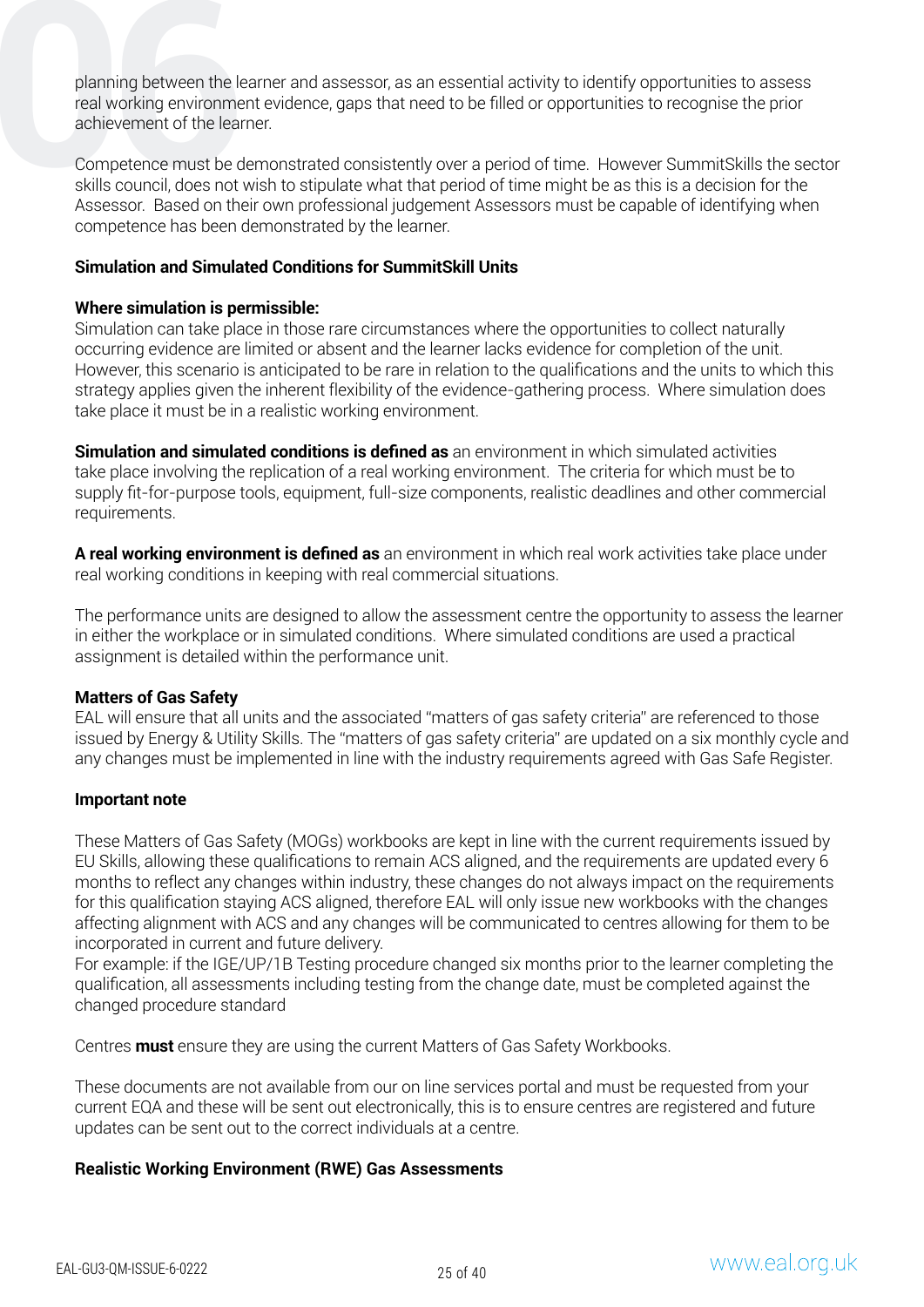**EXECUTE:**<br> **EXECUTE:**<br> **EXECUTE:**<br> **CONFIDENT** Assure (see previous section). Any approval given by the External Quality Assurer<br> **MUST** be recorded and filed in the centre's Quality Manual and in the 'Learner's Portfolio the External Quality Assurer (see previous section). Any approval given by the External Quality Assurer **MUST** be recorded and filed in the centre's Quality Manual and in the 'Learner's Portfolio' for audit purposes.

These assessments will normally be installation and maintenance activities conducted in a workshop area. These areas are considered to be a 'managed' environment because there is a degree of control over the conditions under which the activity is undertaken. The simulation activities and areas will normally include:

- real time pressures;
- a range of appliances, applicable to the assessment types;
- a variety of flue types, e.g. Type 'B', Type 'C', natural & fanned draught with a range of construction methods;
- a range of potential hazards that could realistically be found in a domestic dwelling, e.g. combustible surfaces, opening windows, doors, fans, curtains etc. (Note: these hazards may be simulated);
- a range of installation conditions, e.g. surface installation, under floor installation, through wall installation etc.
- a range of building material types, e.g. brick walls, block walls, plaster board and timber walls.

The RWE must take account of health and safety requirements for risk assessments, gas safety related issues and against other activities where generating evidence is limited.

#### **Recognition of Prior Learning (RPL)**

Recognition of Prior Learning (RPL) evidence is an acceptable source of evidence for these qualifications. All evidence shall be sufficient, valid, reliable, authentic and current (within the last three years).

For evidence of gas safety competence the following constraints shall apply:

• Certificates covering the competence criteria for Gas Safe Registration are acceptable as RPL evidence. However, as these do not attest to competence in the other essential aspects of gas installation and maintenance, all unit requirements must be satisfied in full to achieve the qualification. All evidence of current gas safety competence must be demonstrated throughout the qualification being undertaken.

All RPL evidence must be approved by the centre's RPL Advisor. The RPL Advisor shall hold D36 or equivalent.

#### **ACS acceptance as part of a regulated qualification**

ACS evidence can be accepted against RWE assessments and relevant knowledge and understanding criteria contained in the Matters of Gas Safety criteria. The requirements are as follows:

a) ACS obtained prior to registration.

Where ACS is obtained prior to registration all assessments of experience and workplace assessment requirements tabulated in this document must still be adhered to.

b) ACS obtained whilst undertaking the qualification.

Where ACS is obtained whilst undertaking a qualification, all the assessment of experience and work place evidence requirements tabulated within this document must be achieved prior to the completion of the ACS.

#### **Note: The relevant ACS assessments, must have at least 36 months remaining until the individual assessments expire at the time of claiming the full regulated qualification.**

All RPL evidence must be approved by the centre's RPL Advisor. The RPL Advisor shall hold D36 or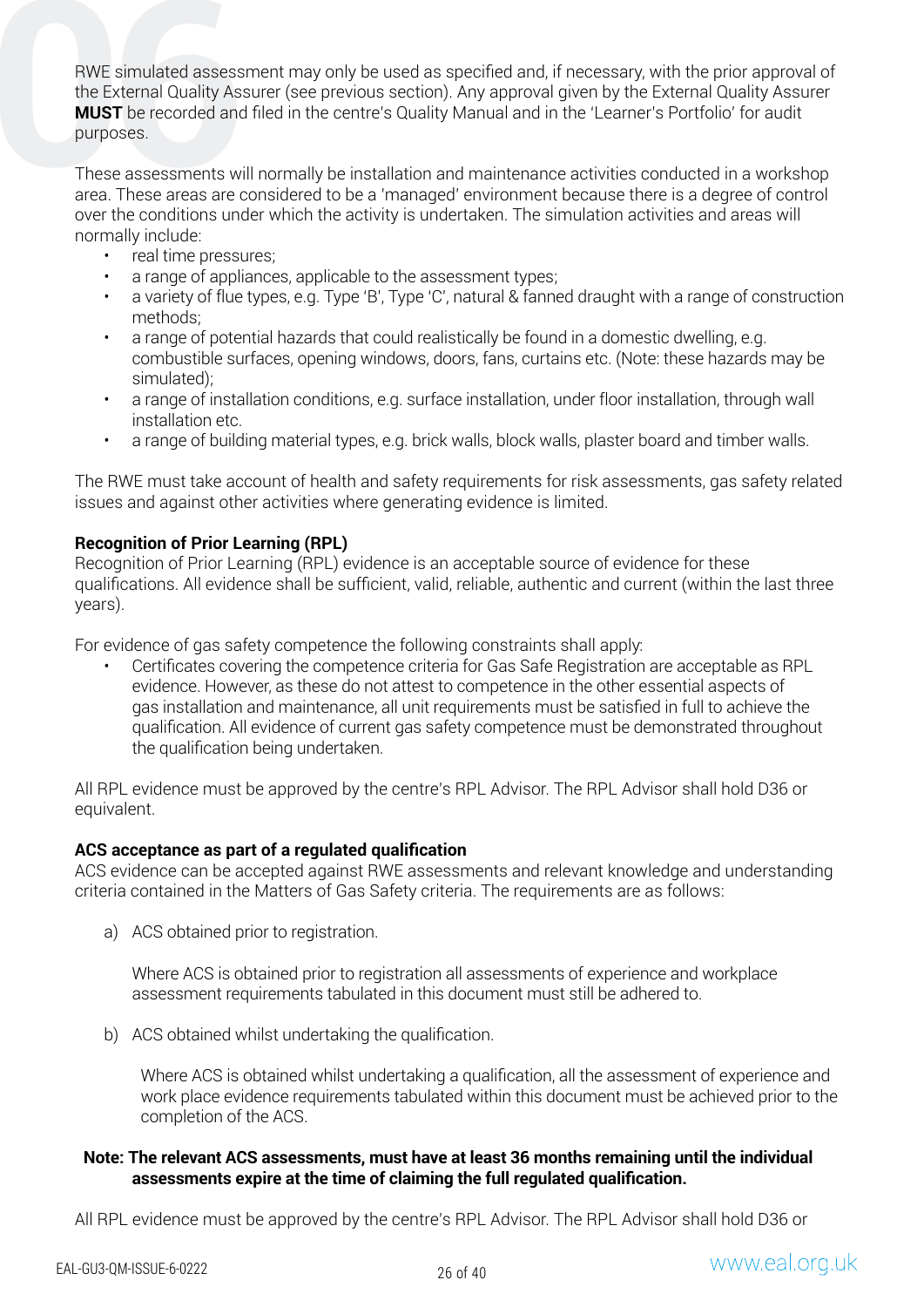equivalent. Due consideration needs to be given the risks involved in accepting third party certificated evidence, not least the consideration that the third party certificate may be withdrawn at any time without the knowl evidence, not least the consideration that the third party certificate may be withdrawn at any time without the knowledge of the centre who have accepted it as evidence.

#### **Gathering Evidence**

In order to achieve a qualification, Learners must produce sufficient evidence of competence. Documentation must be provided to ensure that evidence of competence is gathered, organised and recorded in a uniform manner across all centres.

Where appropriate, learners may provide evidence of prior learning (see RPL Section of section 6)

Witness testimony may be used as supporting evidence to cover the range of activities not covered naturally by workplace assessment. This evidence will normally be via a completed document signed by a 'Technically and Occupationally Competent Witness' (the centre's EQA will be able to give further advice on the use of witness testimony).

**Note:** Witness testimony is **not acceptable** as evidence to meet the "Matters of Gas Safety" criteria, incorporated into each qualification.

#### **The Learner's Portfolio**

The learner portfolio documents the evidence which will demonstrate learner progress. It records their assessment achievement, development and work experience leading to the attainment of their chosen qualification.

The 'Learner's Portfolio' could be made up of a combination of the following:

- Summary of the results from knowledge & understanding question papers
- Summary of the results from assessments (RWE/Workplace)
- Assessment sheets
- Copies of all learner specific questions together with a record of the answers given (oral or written)
- Feedback sheets
- Workplace experience evidence
- Witness statements
- Work method statements
- Evidence of prior learning (RPL Evidence)
- Assessor assessment plans feedback to Learners
- Company or employer job sheets and specifications
- Curriculum Vitae
- Photographic evidence

#### **Witness Testimony**

Witness Testimony can **NOT** be accepted as a primary source of evidence for all work activities. Witness Testimony may be used as supporting evidence to cover the range of activities not covered by Workplace Assessment or RWE Assessment.

Witness Testimony evidence can only be accepted if the testimony is completed by a Technically and Occupationally Competent Witness and will normally be in the form of a completed and signed source of evidence with other supporting evidence (e.g. company or employer job sheets, photographic evidence). The centre's External Quality Assurer will be able to give further advice on the use of witness testimony.

The evidence provided by Witness Testimony and other non-observed sources must be substantiated by an Assessor (e.g. by confirming the suitability of the witness and by professional discussion). Once the evidence has been substantiated and suitably documented, then it can be referenced to the appropriate record of achievement by the Assessor.

#### **Written and Oral Questioning**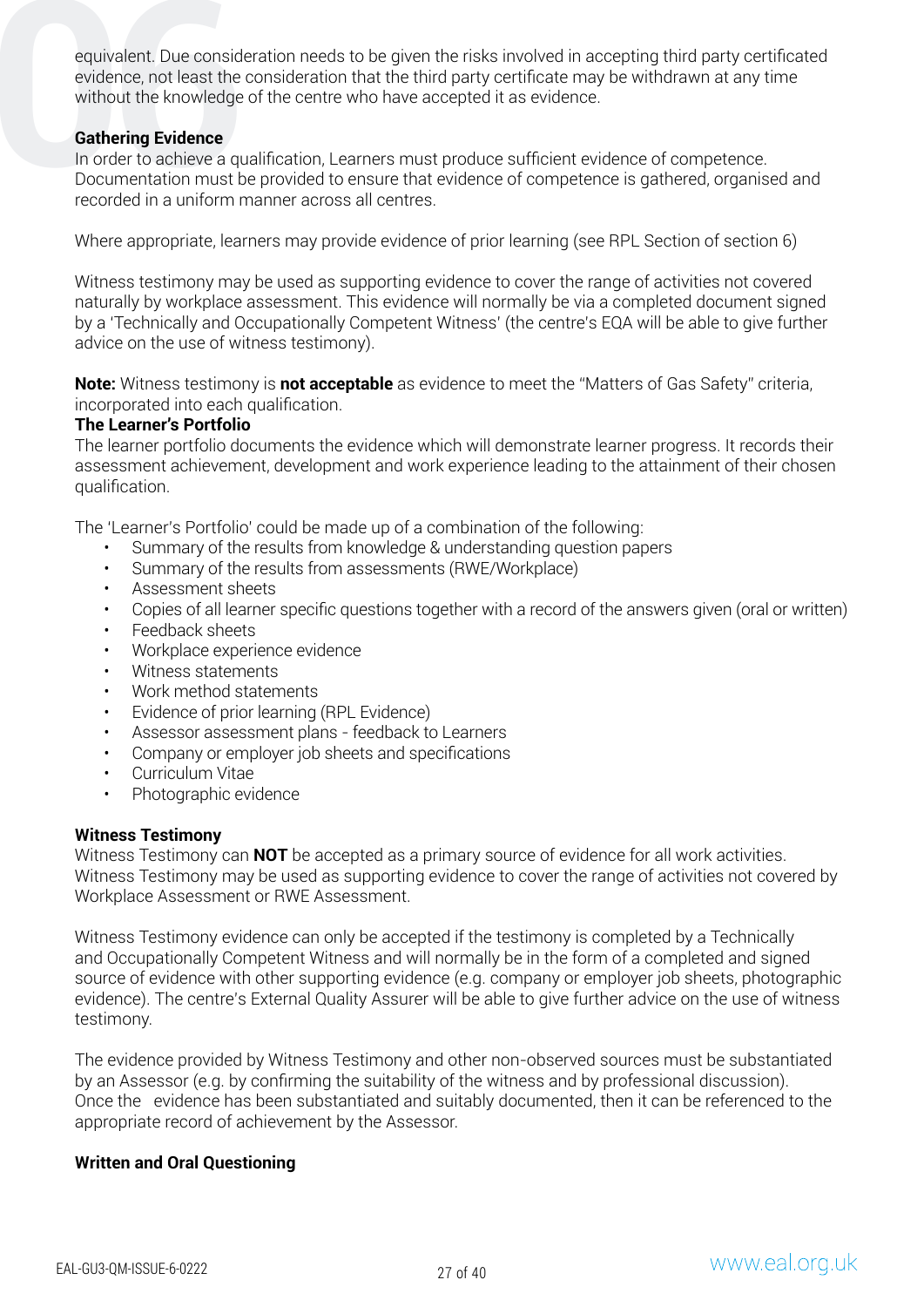being assessed and to allow the Learner to evidence their full understanding.

Assessors should use questioning where they consider it is appropriate to fully cover the subject area<br>being assessed and to allow the Learner to evidence their full understanding.<br>When using oral questions, Assessors shou When using oral questions, Assessors should be mindful of the effect their behaviour can have on the Learner's performance. Questions should be asked in the spirit of gaining information rather than pressurising a Learner by creating the atmosphere of a test.

**ALL** oral questions must be relevant to the assessment criteria and the Assessor **MUST NOT** coach or lead the Learner towards providing correct answers. The Assessor **MUST NOT** ask the Learner any 'leading' or 'closed' questions. Assessors should take care to ask clear questions.

Questions and the Learner's responses should be recorded on the appropriate assessment documentation.

#### **Feedback**

Learners shall be given feedback at appropriate times during the completion of their qualification, as determined suitable by the Assessor, employer, mentor, etc. This would normally be associated with an assessment activity with Assessor involvement and should be given as soon as practical after the completion of the activity.

It is important that a copy of all feedback and oral questioning sessions with Learners are kept for inclusion in the Learner Portfolio.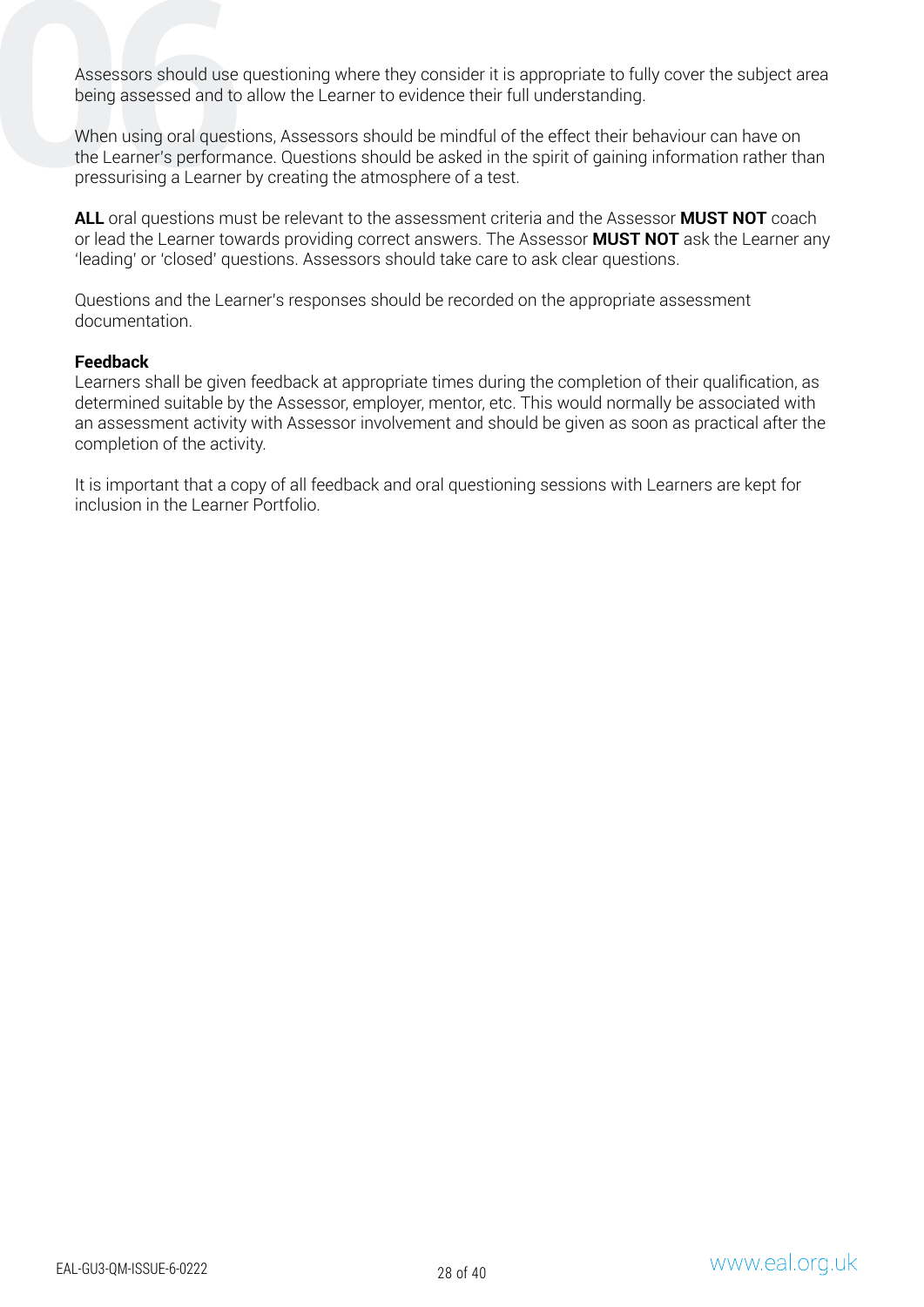# **07**7.0 External Quality Control of Assessment

There are two major points where an awarding organisation interacts with the centre in relation to the external quality control of assessment for a qualification and these are:

- **• Recognition:** When a Centre decides to offer the qualification, the EAL External Quality Assurers (EQAs) ensures that the Centre is suitably equipped and prepared for delivery and assessment.
- **• Engagement:** Throughout the ongoing delivery of the qualification EAL, through EQA monitoring and other mechanisms will review the quality and consistency of assessment and internal quality assurance and recommend actions to address issues of concern.

## **Recognition**

In granting approval, EAL, normally through its EQAs, will ensure that the prospective Centre:

- Meets any procedural requirements specified by EAL.
- Has sufficient and appropriate physical and staff resources.
- Meets relevant health and safety and/or equality and access requirements.
- Has a robust plan for the delivery, assessment and QA for the qualifications (including, where appropriate, scope for involving employers).

EAL may decide to visit the Centre to view the evidence provided.

#### **Engagement**

EAL, through EQA Engagement and other mechanisms will ensure that:

- A strategy is developed and deployed for the on-going monitoring of the centre  $-$  this will be based on an active risk assessment of the Centre, and will include details of the learner, assessor and internal quality assurer's sampling strategy and the rationale behind this.
- The Centre's internal quality assurance processes are effective in learner assessment.
- Outcomes of internal assessment are verified, through sampling, to ensure standards are being maintained.
- Sanctions are applied to a Centre where necessary and that corrective actions are taken by the Centre and monitored by the EQA.
- Reviews of EAL's external auditing arrangements are undertaken.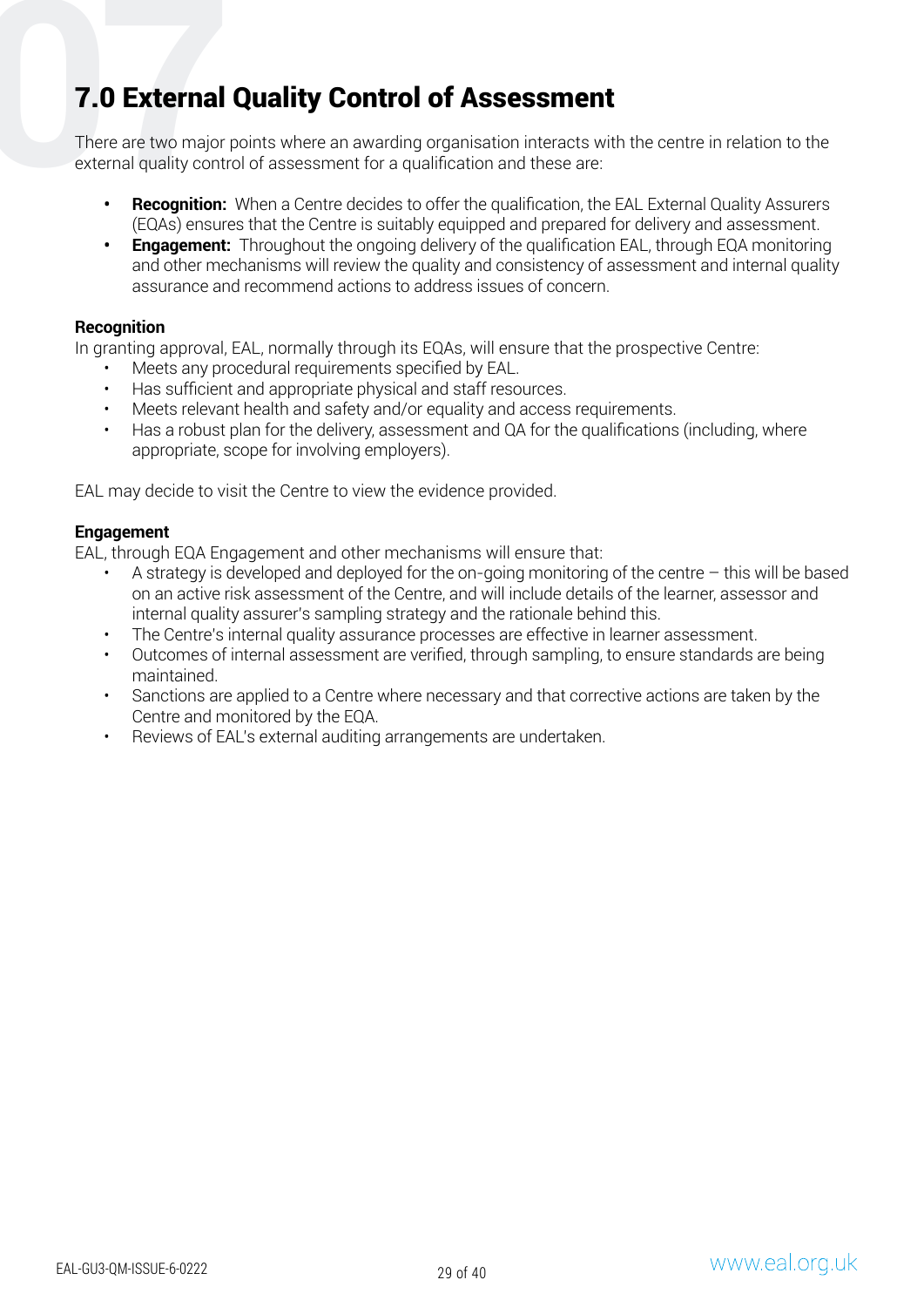**Unit:** DSG 1.1 - Understanding health and safety in gas utilisation

#### Assessment type: Multiple choice Number of questions: 60

#### Closed Book

The examination will cover the knowledge learning outcomes of the units as follows:

| $N^{\circ}$    | LO title                                                                                                       | Approximate<br>coverage |
|----------------|----------------------------------------------------------------------------------------------------------------|-------------------------|
|                | Know the health and safety legislation                                                                         | 10%                     |
| $\overline{2}$ | Know the health and safety measures for gas utilisation                                                        | 13%                     |
| 3              | Know the regulations covering the use and disposal of hazardous<br>substances                                  | 14%                     |
| 4              | Know manual handling methodology and lifting techniques                                                        | 7%                      |
| 5              | Know how to identify and respond to accidents which occur at work                                              | 20%                     |
| 6              | Know the requirements for maintaining electrical safety, earthing<br>protection systems and associated dangers | 15%                     |
| 7              | Know fire safety                                                                                               | 8%                      |
| 8              | Know the safety requirements for working at heights                                                            | 8%                      |
| 9              | Know how to work safely in confined spaces                                                                     | 5%                      |
|                |                                                                                                                | 100%<br>Total           |
|                |                                                                                                                |                         |

**Unit:** DSG 1.2 - Understanding scientific principles in gas utilisation

#### Assessment type: Multiple choice Number of questions: 20

Closed Book

| Ν° | LO title                                                                   | Approximate<br>coverage |
|----|----------------------------------------------------------------------------|-------------------------|
|    | Know the Système Internationale (SI) units and uses within gas utilisation | 50%                     |
| っ  | Know the sources of energy and heat transfer                               | 25%                     |
| 3  | Know the combined gas laws                                                 | 10%                     |
| 4  | Know energy efficiency legislation                                         | 15%                     |
|    | Total                                                                      | 1በበ%                    |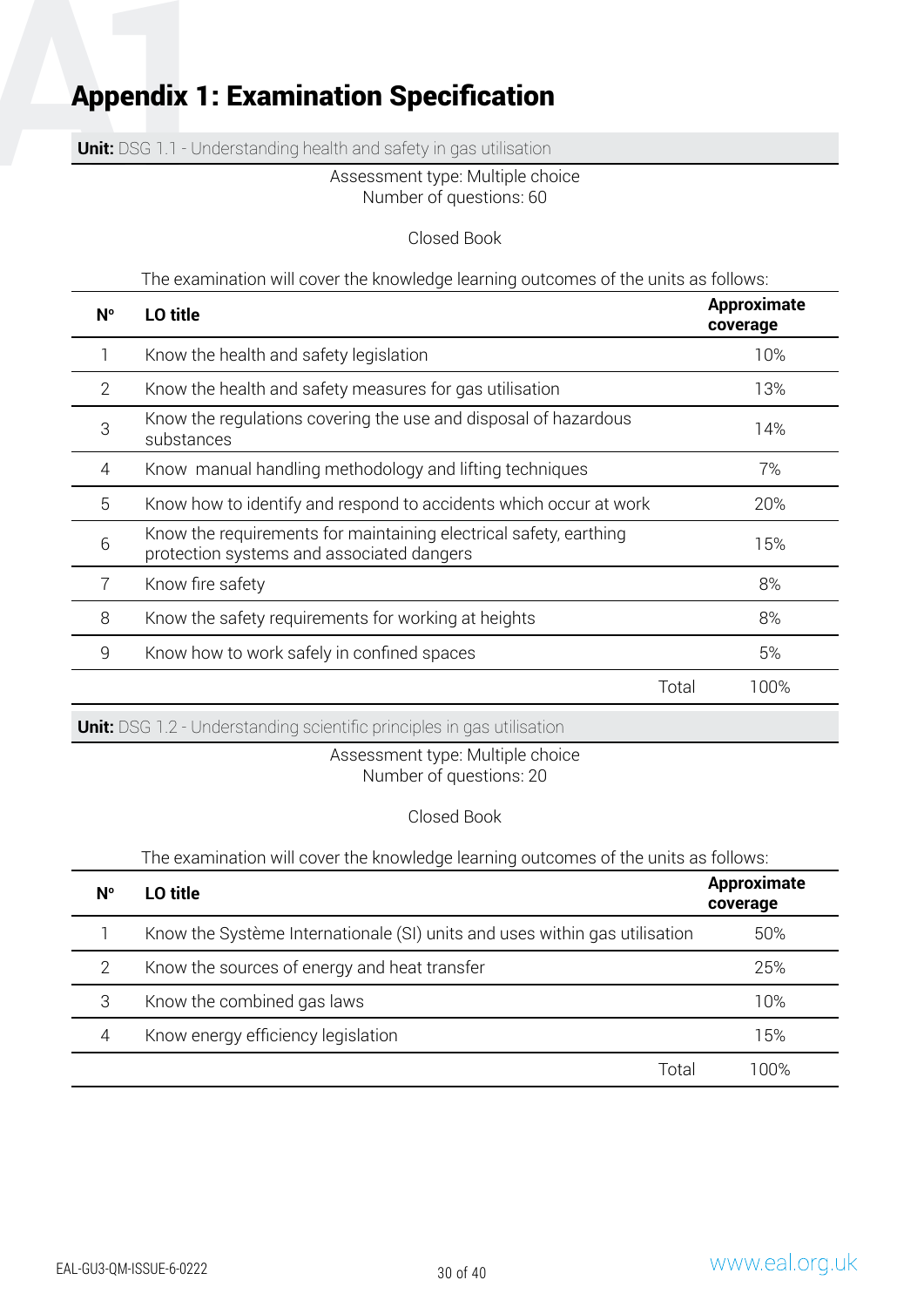**Unit:** DSG 1.3 - Understanding combustion and properties of gas

Assessment type: Multiple choice Number of questions: 30

#### Closed Book

The examination will cover the knowledge learning outcomes of the units as follows:

| $N^{\circ}$    | LO title                                                                                   | Approximate<br>coverage |
|----------------|--------------------------------------------------------------------------------------------|-------------------------|
|                | Know the natural gas supply network and LPG supplies                                       | 16%                     |
| $\overline{2}$ | Know the operation pressure regulators                                                     | 10%                     |
| 3              | Know the factors affecting pressure loss and the equipment used to<br>measure gas pressure | 10%                     |
| 4              | Understand the combustion of gases, and potential risks                                    | 27%                     |
| 5              | Know gas burner operation, design, features and types                                      | 20%                     |
| 6              | Know the properties and characteristics of NG and LPG                                      | 17%                     |
|                | Total                                                                                      | 100%                    |
|                |                                                                                            |                         |

**Unit:** DSG 1.4 - Understanding buildings, services and structures

Assessment type: Multiple choice Number of questions: 55

#### Closed Book

| $N^{\circ}$    | LO title                                                                                   | Approximate<br>coverage |
|----------------|--------------------------------------------------------------------------------------------|-------------------------|
|                | Know the types and characteristics of construction materials                               | 15%                     |
| $\overline{2}$ | Know the construction methods of buildings and how to read and<br>interpret plans          | 9%                      |
| 3              | Know how to use hand and power tools within gas utilisation                                | 11%                     |
| 4              | Know the installation requirements, methods and materials for gas<br>pipework (NG and LPG) | 16%                     |
| 5              | Know the ventilation requirements, types and methods                                       | 27%                     |
| 6              | Know the different types and operation of suitable chimney systems for<br>gas appliances   | 14%                     |
|                | Know the methods for checking and testing chimney performance                              | 8%                      |
|                | Total                                                                                      | 100%                    |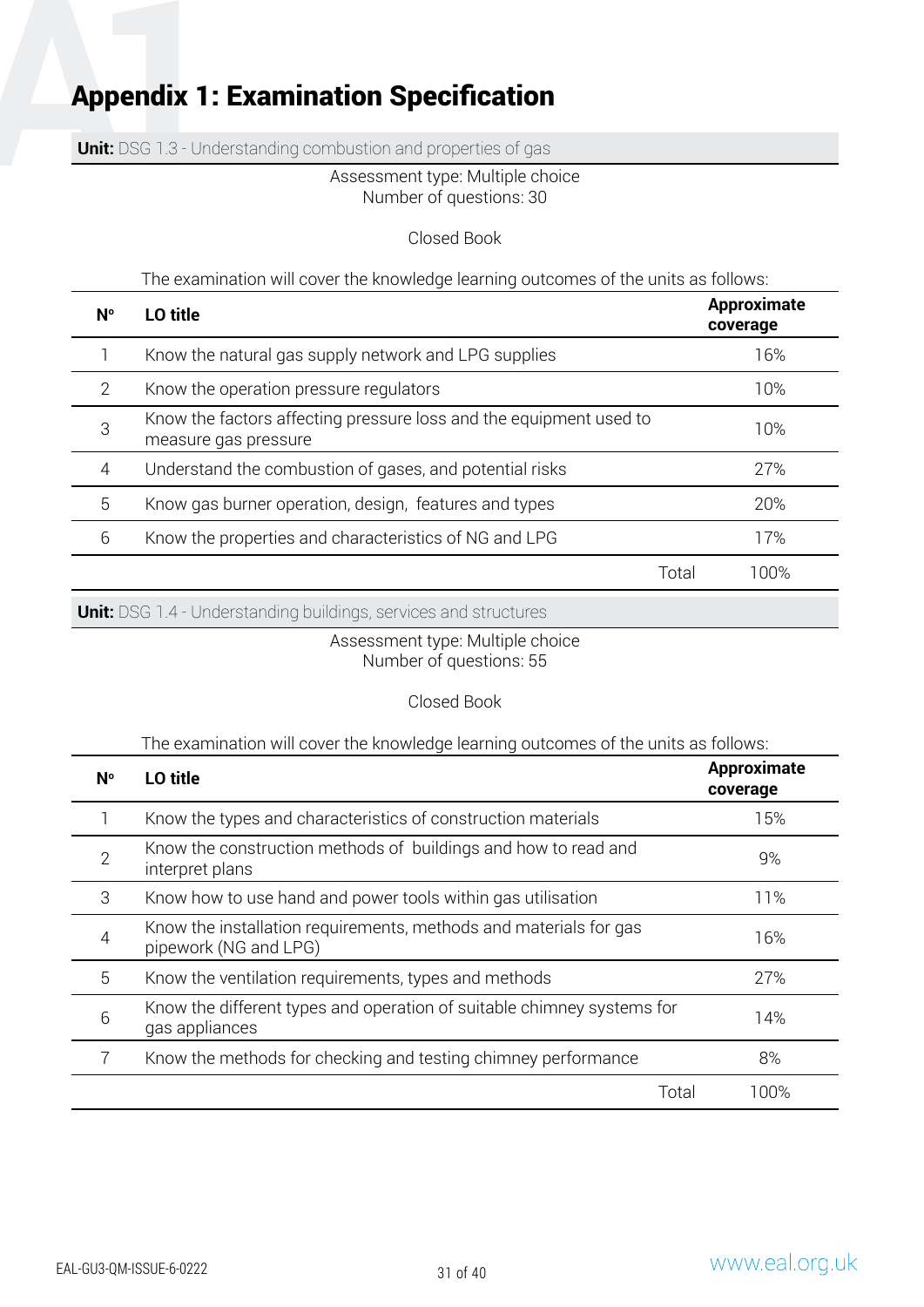**Unit:** DSG 1.5 - Understanding gas safety

#### Assessment type: Multiple choice Number of questions: 60

#### Closed Book

| $N^{\circ}$    | LO title                                                                                                          | <b>Approximate</b><br>coverage |
|----------------|-------------------------------------------------------------------------------------------------------------------|--------------------------------|
| $\mathbf{1}$   | Know industry specific legislation and standards                                                                  | 4%                             |
| $\overline{2}$ | Know gas safety legislation                                                                                       | 6%                             |
| 3              | Know the gas emergency actions, responsibilities and procedures<br>relevant to the industry                       | 5%                             |
| $\overline{4}$ | Know the Gas Industry Unsafe Situations Procedure                                                                 | 8%                             |
| 5              | Know the gas operative's responsibilities in accurately completing<br>emergency notices, warning labels and forms | 5%                             |
| 6              | Know the correct installation locations and types of Emergency Control<br>and Appliance Isolation Valves          | 5%                             |
| 7              | Know and understand the requirements for Natural Gas and LPG meter<br>installations up to .035cu mtrs             | 5%                             |
| 8              | Know the types of gas meter housings and compartments and the<br>requirements for installation and labelling      | 7%                             |
| 9              | Know the methods and requirements to tightness test and purge small<br>gas installations. (NG and LPG)            | 18%                            |
| 10             | Know how to check and set gas installation operating pressures at gas<br>meters and LPG regulators                | 3%                             |
| 11             | Know how to safely assess the potential risks, tightness test and re-light<br>temporarily isolated appliances     | 3%                             |
| 12             | Know how to check and set appliance burner pressures and compare<br>measured gas rates with published figures     | 5%                             |
| 13             | Know the principles of operation and methods of testing gas appliance<br>safety controls                          | 8%                             |
| 14             | Know how to safely work in customers' premises and liaise with clients<br>regarding the progress of the job       | 12%                            |
| 15             | Know where to acquire information and documentation used during their<br>daily work activities                    | 3%                             |
| 16             | Know the regulations in force to protect the environment and control<br>waste                                     | 3%                             |
|                | Total                                                                                                             | 100%                           |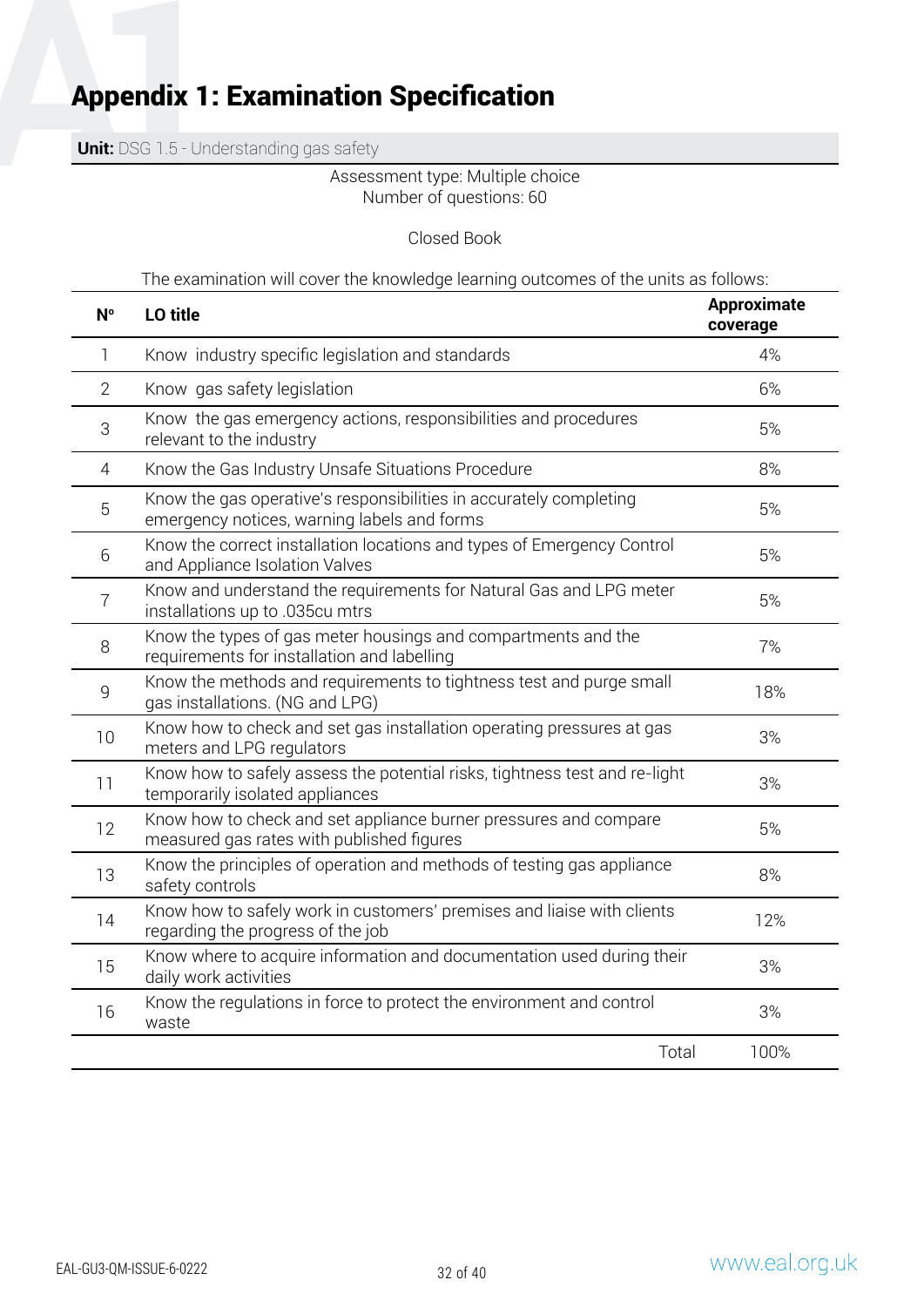**Unit:** DSG 2.1 - Specific core emergency

#### Assessment type: Multiple choice Number of questions: 30 Closed Book

The examination will cover the knowledge learning outcomes of the units as follows:

| $N^{\circ}$    | LO title                                                                                            | <b>Approximate</b><br>coverage |
|----------------|-----------------------------------------------------------------------------------------------------|--------------------------------|
|                | Identify the gas industry legislation that applies to Emergency First Call<br>Operatives (FCO)      | 12%                            |
| $\overline{2}$ | Know the purpose and operation of typical gas controls                                              | 12%                            |
| 3              | Know how the control of pressure and gas flow is achieved                                           | 16%                            |
| $\overline{4}$ | Identify meter housings and compartments for industrial and commercial<br>applications              | 12%                            |
| 5              | Know the installation requirements for industrial and commercial natural<br>gas meter installations | 12%                            |
| 6              | Identify industrial and commercial natural gas meter installation                                   | 12%                            |
| $\overline{7}$ | Know pipework materials and types of fittings that may be used for gas<br>installations             | 20%                            |
| 8              | Know the construction and operation of chimneys used for domestic gas<br>appliance                  | 4%                             |
|                | Total                                                                                               | 100%                           |

**Unit:** DSG 2.2 - Specific core metering

#### Assessment type: Multiple choice Number of questions: 20 Closed Book

| Ν° | LO title                                                                                                 | Approximate<br>coverage |
|----|----------------------------------------------------------------------------------------------------------|-------------------------|
|    | Identify the range and capacities of domestic gas meters                                                 | 50%                     |
| ⌒  | Identify the specification for domestic gas meter housings                                               | 30%                     |
| 3  | Identify the requirements for emergency control and bypass valves on<br>domestic gas meter installations | 10%                     |
| 4  | Know the construction and operation of chimneys used for domestic gas<br>appliances                      | 10%                     |
|    | Tota                                                                                                     | በበባ%                    |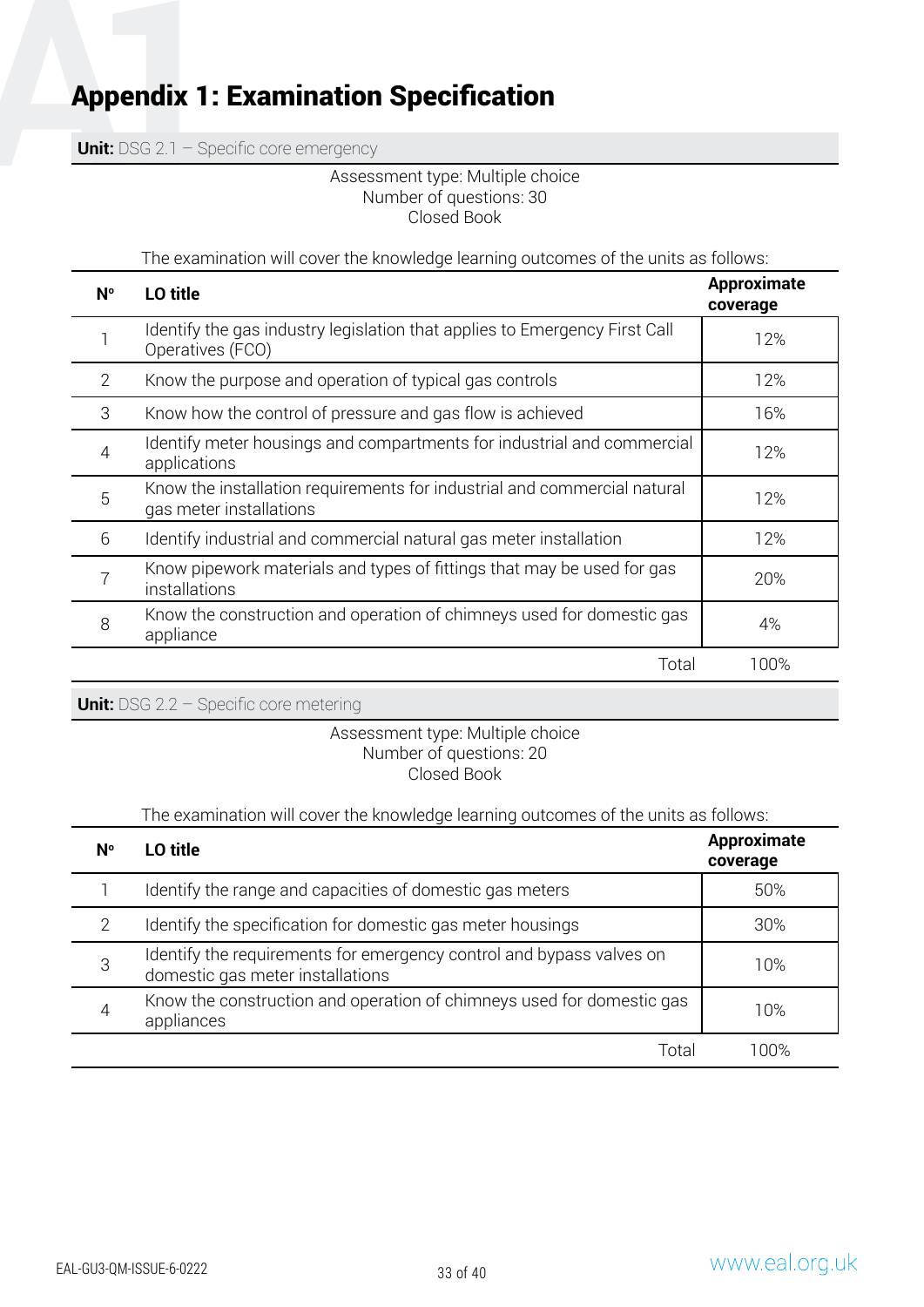**Unit:** DSG 2.3 – Specific core installation and maintenance

#### Assessment type: Multiple choice Number of questions: 20

#### Closed Book

The examination will cover the knowledge learning outcomes of the units as follows:

| $N^{\circ}$ | LO title                                                                                                                | Approximate<br>coverage |
|-------------|-------------------------------------------------------------------------------------------------------------------------|-------------------------|
| 3           | Know the construction and operation of chimneys used for domestic gas<br>appliances                                     | 10%                     |
| 5           | Identify and complete the correct notices, forms and labels used in<br>domestic gas utilisation                         | 25%                     |
| 6           | Demonstrate how to work correctly and safely with electrical systems and<br>components used in domestic gas utilisation | 30%                     |
| 11          | Install and commission a small domestic gas installation                                                                | 10%                     |
| 12          | Calculate the requirements for permanent ventilation in domestic gas<br>utilisation environments                        | 25%                     |
|             | Total                                                                                                                   | 1በበ%                    |

**Unit:** DSG 3.21 – Water compulsory core

#### Assessment type: Multiple choice Number of questions: 60

#### Closed Book

| N°             | LO title                                                                                                    | <b>Approximate</b><br>coverage |
|----------------|-------------------------------------------------------------------------------------------------------------|--------------------------------|
|                | Know the energy conservation legislation that applies to the building<br>services industry                  | 7%                             |
| $\overline{2}$ | Know the applications of energy sources used in the building services<br>industry                           | 16%                            |
| 3              | Know the importance of energy conservation when commissioning<br>building services systems                  | 6%                             |
| 4              | Know the methods of reducing waste and conserving energy while<br>working in the building services industry | 7%                             |
| 5              | Know how to safely dispose of materials used in the building services<br>industry                           | 7%                             |
| 6              | Know the methods of conserving and reducing wastage of water within<br>the building services industry       | 7%                             |
|                | Know the principles of plumbing science and how to apply them in the<br>workplace                           | 25%                            |
| 8              | Know plumbing processes and how to apply them in the workplace                                              | 25%                            |
|                | Total                                                                                                       | 100%                           |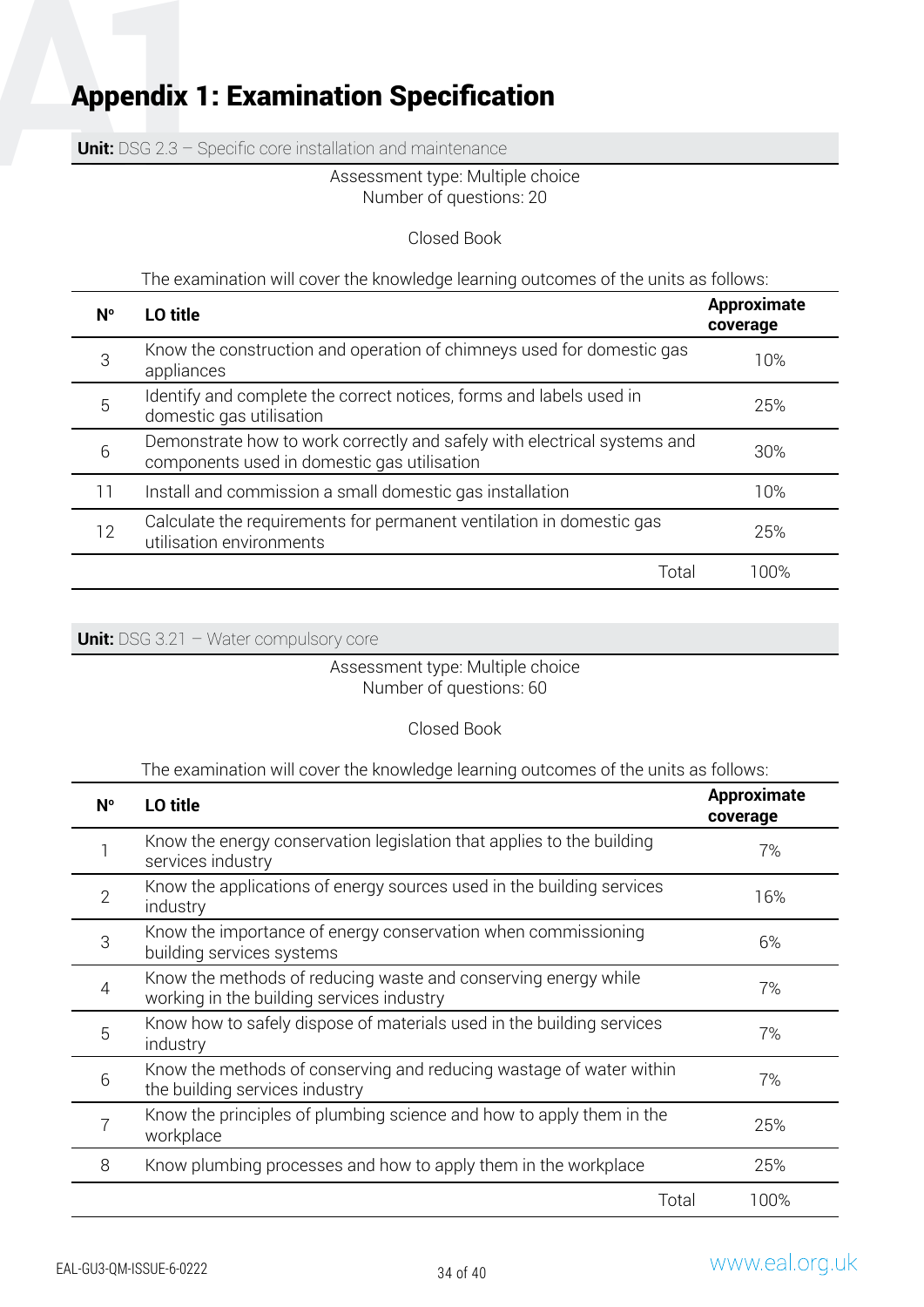**Unit:** DMES2 02 Understand and apply domestic cold water system installation and maintenance techniques

> Assessment type: Multiple choice Number of questions: 60

#### Permitted documents

The examination will cover the knowledge learning outcomes of the units as follows:

| $N^{\circ}$    | LO title                                                                                       | <b>Approximate</b><br>coverage |
|----------------|------------------------------------------------------------------------------------------------|--------------------------------|
|                | Know the cold water supply route to dwellings                                                  | 8%                             |
| $\overline{2}$ | Know the types of cold water system and their layout requirements                              | 33%                            |
| 3              | Know the site preparation techniques for cold water systems and<br>components                  | 10%                            |
| 4              | Know the installation requirements of cold water systems and<br>components                     | 21%                            |
| 5              | Know the service and maintenance requirements of cold water systems<br>and components          | 10%                            |
| 6              | Know the decommissioning requirements of cold water systems and<br>components                  | 9%                             |
|                | Know the inspection and soundness testing requirements of cold water<br>systems and components | 9%                             |
|                | Total                                                                                          | 100%                           |

#### **Normative references for use in this open book examination:**

- Water Regulations Guide by Laurie Young & Graham May, published by WRAS, 2000
- BS EN 806 "Specifications for installations inside buildings concerning water for human consumption" which consists of five parts:
	- Part 1: General
	- Part 2: Design
	- Part 3: Pipe sizing  $-$  Simplified method
	- Part 4: Installation
	- Part 5: Operation and maintenance
- BS 8558:2011 Guide to the design, installation, testing and maintenance of services supplying water for domestic use within buildings and their curtilages. Complementary guidance to BS EN 806
- BS 8000 part 15 Workmanship on building sites. Code of practice for hot and cold water services (domestic scale)
- Building Regulations Approved Document A (D in Northern Ireland), freely downloaded at [www.](http://www.planningportal.gov.uk) [planningportal.gov.uk](http://www.planningportal.gov.uk) [\(www.dfpni.gov.uk](http://www.dfpni.gov.uk ) in Northern Ireland)
- Building Regulations Approved Document G (P in Northern Ireland), freely downloaded at [www.](http://www.planningportal.gov.uk) [planningportal.gov.uk](http://www.planningportal.gov.uk) [\(www.dfpni.gov.uk](http://www.dfpni.gov.uk) in Northern Ireland)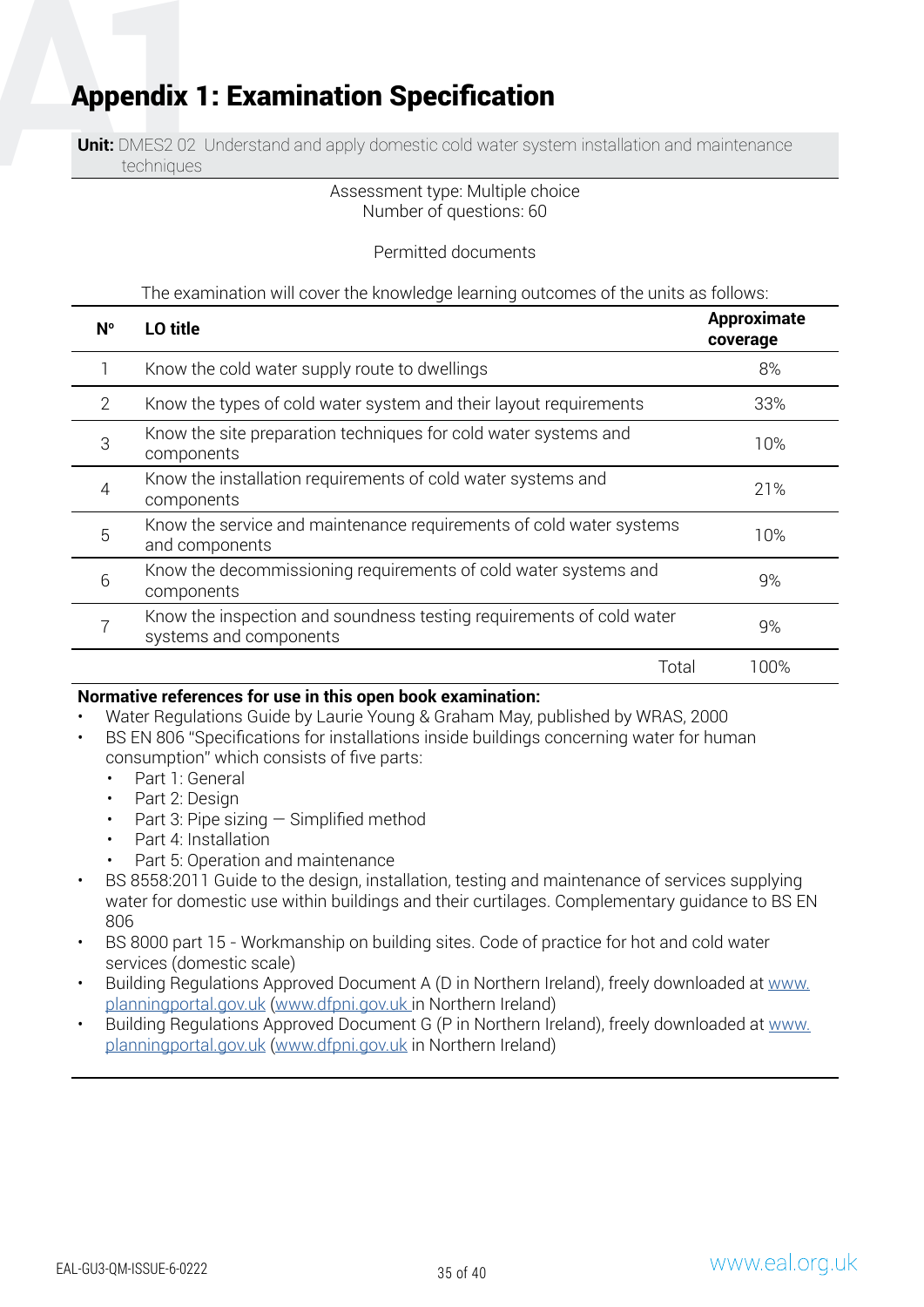**Unit:** DMES2 03 Understand and apply domestic hot water system installation and maintenance techniques

> Assessment type: Multiple choice Number of questions: 60

#### Permitted documents

The examination will cover the knowledge learning outcomes of the units as follows:

| $N^{\circ}$   | LO title                                                                                      | Approximate<br>coverage |
|---------------|-----------------------------------------------------------------------------------------------|-------------------------|
|               | Know the types of hot water system and their layout requirements                              | 43%                     |
| $\mathcal{P}$ | Know the site preparation techniques for hot water systems and<br>components                  | 10%                     |
| 3             | Know the installation requirements of hot water systems and<br>components                     | 20%                     |
| 4             | Know the service and maintenance requirements of hot water systems<br>and components          | 10%                     |
| 5             | Know the decommissioning requirements of hot water systems and<br>components                  | 9%                      |
| 6             | Know the inspection and soundness testing requirements of hot water<br>systems and components | 8%                      |
|               | Total                                                                                         | 100%                    |

#### **Normative references for use in this open book examination:**

- Water Regulations Guide by Laurie Young & Graham May, published by WRAS, 2000
- BS EN 806 "Specifications for installations inside buildings concerning water for human consumption" which consists of five parts:
	- Part 1: General
	- Part 2: Design
	- Part 3: Pipe sizing  $-$  Simplified method
	- Part 4: Installation
	- Part 5: Operation and maintenance
- BS 8558:2011 Guide to the design, installation, testing and maintenance of services supplying water for domestic use within buildings and their curtilages. Complementary guidance to BS EN 806
- BS 8000 part 15 Workmanship on building sites. Code of practice for hot and cold water services (domestic scale)
- Building Regulations Approved Document A (D in Northern Ireland), freely downloaded at [www.](http://www.planningportal.gov.uk) [planningportal.gov.uk](http://www.planningportal.gov.uk) [\(www.dfpni.gov.uk](http://www.dfpni.gov.uk ) in Northern Ireland)
- Building Regulations Approved Document G (P in Northern Ireland), freely downloaded at [www.](http://www.planningportal.gov.uk) [planningportal.gov.uk](http://www.planningportal.gov.uk) [\(www.dfpni.gov.uk](http://www.dfpni.gov.uk) in Northern Ireland)
- Domestic Building Services Compliance Guide, freely downloaded at [www.planningportal.gov.uk](http://www.planningportal.gov.uk )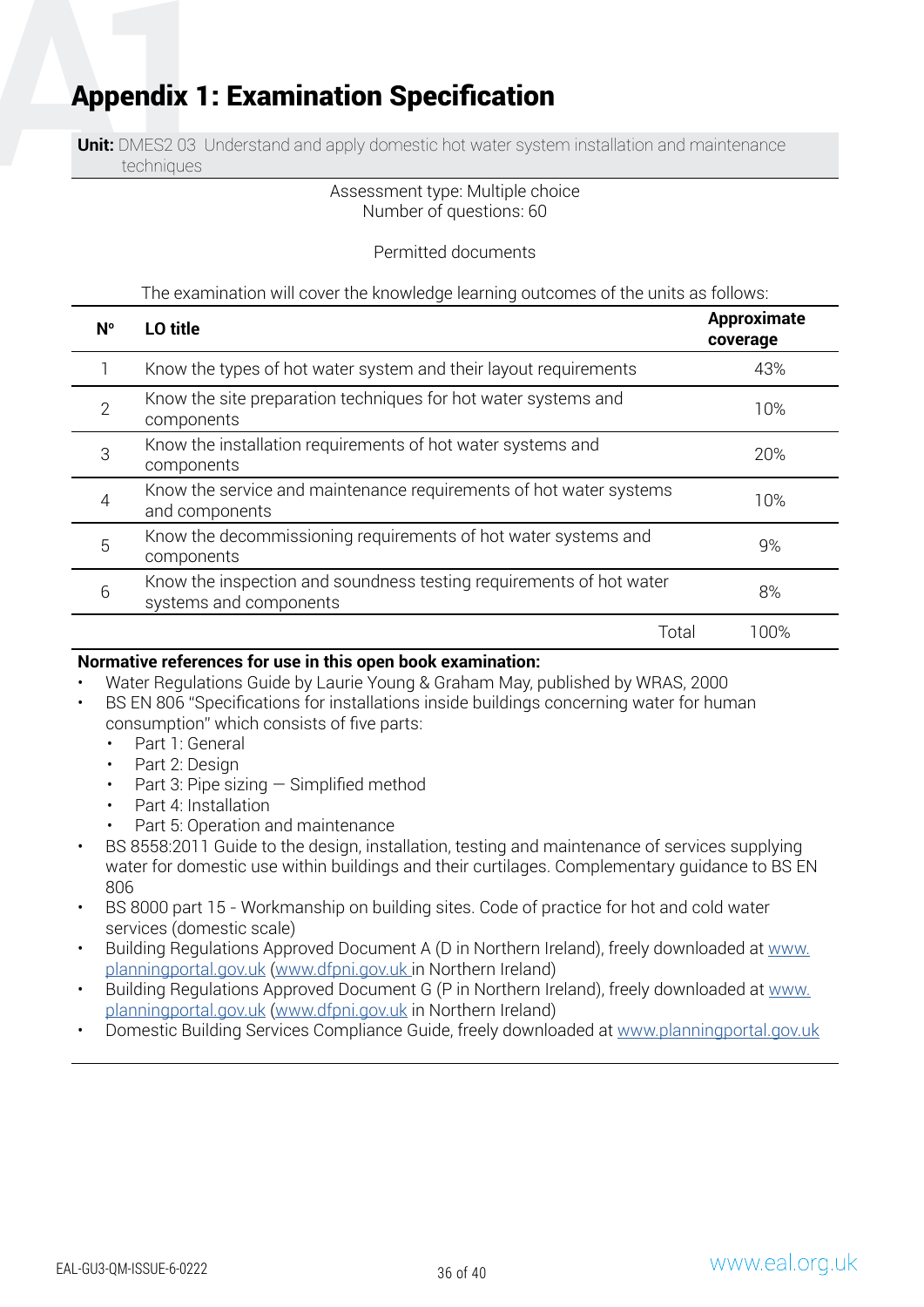**Unit:** DMES2 04 Understand and apply domestic central heating system installation and maintenance techniques

> Assessment type: Multiple choice Number of questions: 60

#### Permitted documents

The examination will cover the knowledge learning outcomes of the units as follows:

| $N^{\circ}$ | LO title                                                                                            | Approximate<br>coverage |
|-------------|-----------------------------------------------------------------------------------------------------|-------------------------|
|             | Know the uses of central heating systems in dwellings                                               | 5%                      |
| 2           | Know the types of central heating system and their layout requirements                              | 33%                     |
| 3           | Know the site preparation techniques for central heating systems and<br>components                  | 10%                     |
| 4           | Know the installation requirements of central heating systems and<br>components                     | 25%                     |
| 5           | Know the service and maintenance requirements of central heating<br>systems and components          | 10%                     |
| 6           | Know the decommissioning requirements of central heating systems and<br>components                  | 10%                     |
|             | Know the inspection and soundness testing requirements of central<br>heating systems and components | 7%                      |
|             | Total                                                                                               | 100%                    |

#### **Normative references for use in this open book examination:**

• Water Regulations Guide by Laurie Young & Graham May, published by WRAS, 2000

Building Regulations Approved Document A (D in Northern Ireland), freely downloaded at [www.](http://www.planningportal.gov.uk) [planningportal.gov.uk](http://www.planningportal.gov.uk) [\(www.dfpni.gov.uk](http://www.dfpni.gov.uk ) in Northern Ireland)

- CIBSE Domestic Heating Design Guide, published by CIBSE, 2007
- Domestic Building Services Compliance Guide, freely downloaded at [www.planningportal.gov.uk](http://www.planningportal.gov.uk )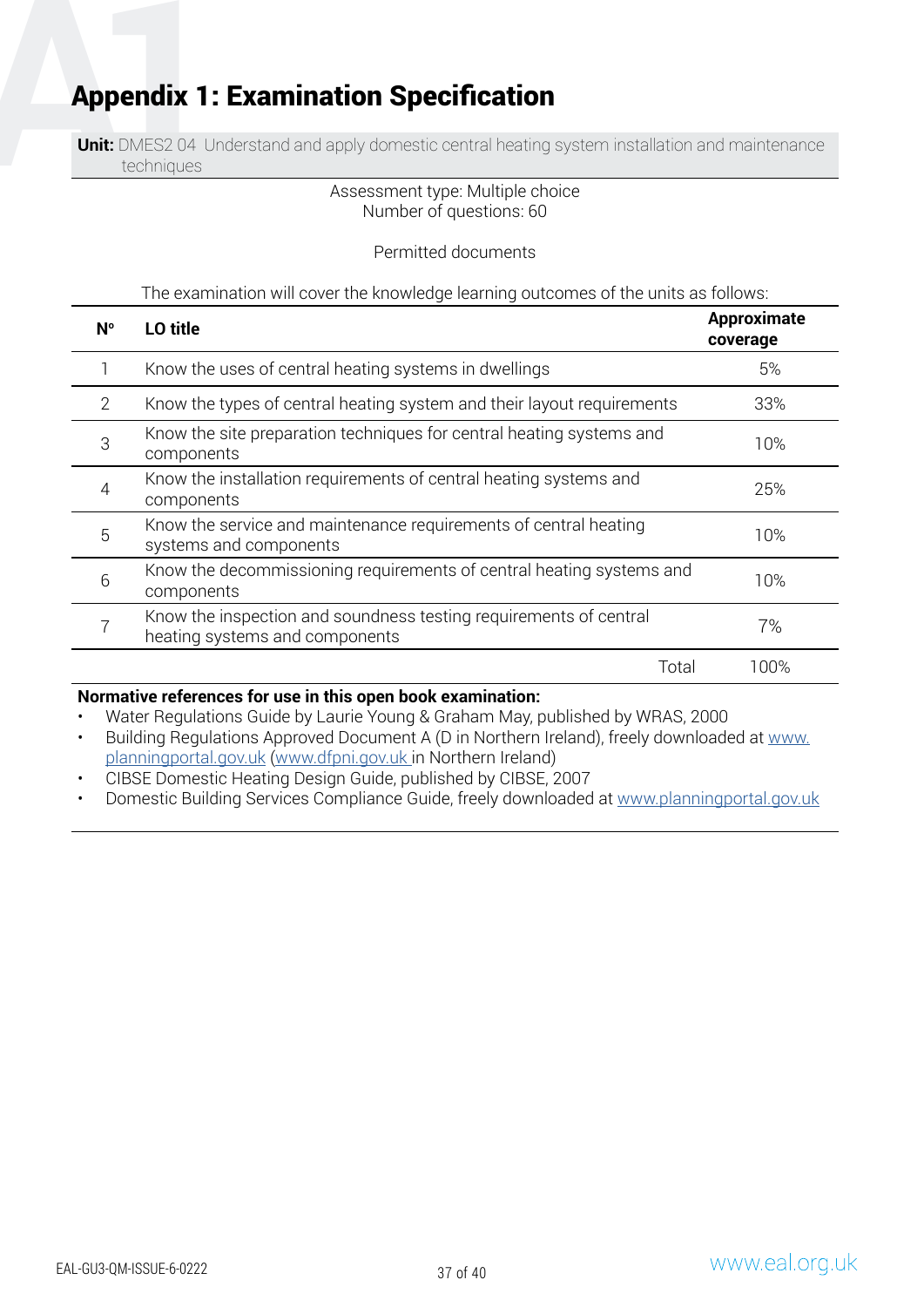**Unit:** DMES3 05 Understand and Apply Domestic Cold Water System Installation, Commissioning, Service and Maintenance Techniques

> Assessment type: Multiple choice Number of questions: 40

> > Closed book

The examination will cover the knowledge learning outcomes of the units as follows:

| Ν°             | LO title                                                                                                          | <b>Approximate</b><br>coverage |
|----------------|-------------------------------------------------------------------------------------------------------------------|--------------------------------|
|                | Know the legislation relating to the installation and maintenance of cold<br>water supplied for domestic purposes | 8%                             |
| $\overline{2}$ | Know the types of cold water system layout used in multi-storey<br>dwellings                                      | 15%                            |
| 3              | Know the types of cold water system layout used with single<br>occupancy dwellings fed by private water supplies  | 10%                            |
| $\overline{4}$ | Know the requirements for backflow protection in plumbing<br>systems                                              | 27%                            |
| 5              | Know the uses of specialist components in cold water systems                                                      | 12%                            |
| 6              | Know the design techniques for cold water systems                                                                 | Assignment                     |
|                | Know the fault diagnosis and rectification procedures for cold water<br>systems and components                    | Assignment                     |
| 8              | Know the commissioning requirements of cold water systems and<br>components                                       | 28%                            |
|                | Total                                                                                                             | 100%                           |

**Unit:** DMES3 06 - Understand and Apply Domestic Hot Water System Installation, Commissioning, Service and Maintenance Techniques

> Assessment type: Multiple choice Number of questions: 50

> > Closed book

| $N^{\circ}$ | LO title                                                                                      |       | Approximate<br>coverage |
|-------------|-----------------------------------------------------------------------------------------------|-------|-------------------------|
|             | Know the types of hot water system and their layout requirements                              |       | 32%                     |
| 2           | Know the uses of specialist components in hot water systems                                   |       | 10%                     |
| 3           | Know the design techniques for hot water systems                                              |       | Assignment              |
| 4           | Know the installation requirements of hot water systems and<br>components                     |       | 16%                     |
| 5           | Know the fault diagnosis and rectification procedures for hot water<br>systems and components |       | 20%                     |
| 6           | Know the commissioning requirements of hot water systems and<br>components                    |       | 22%                     |
|             |                                                                                               | Total | 100%                    |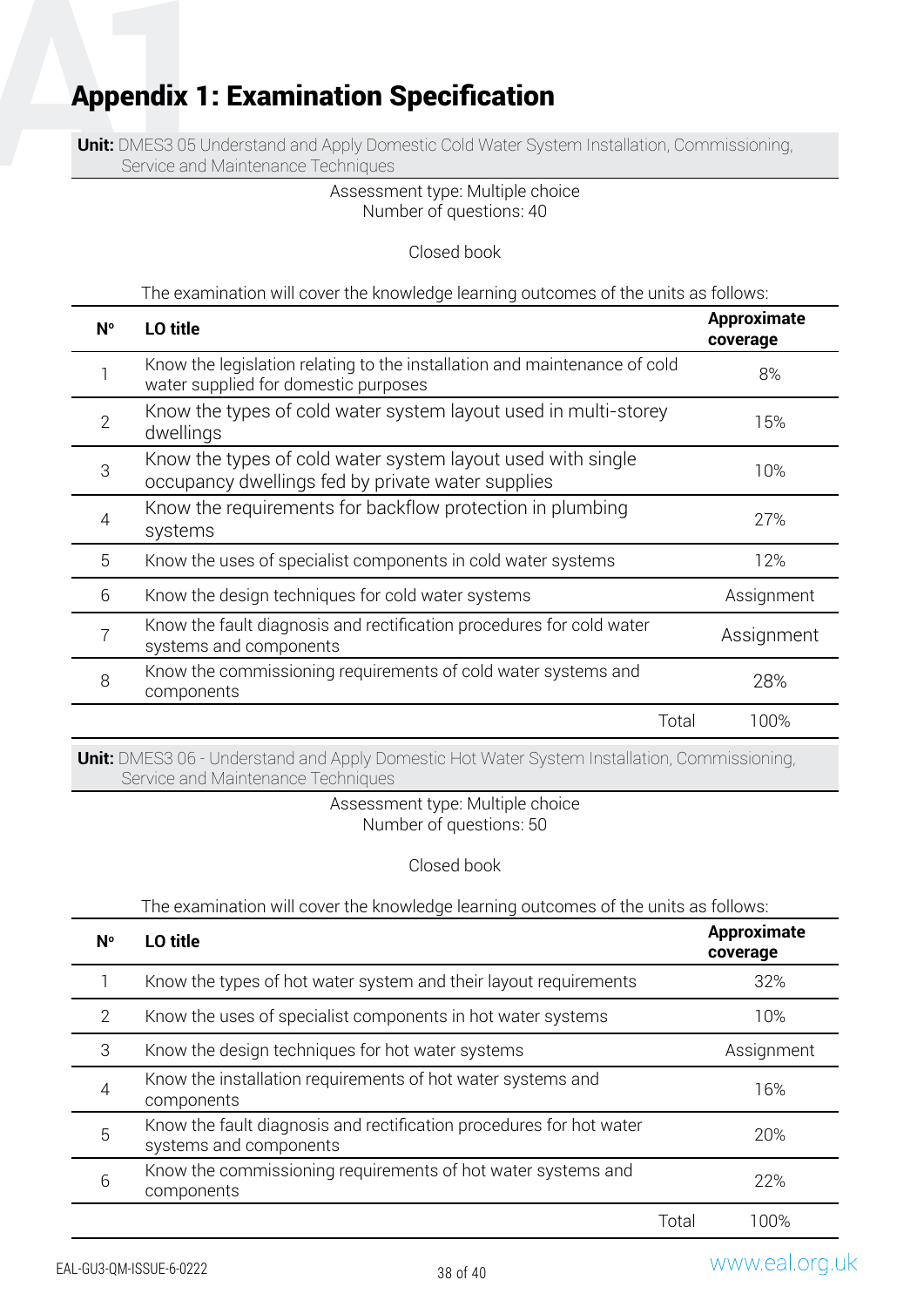**Unit:** DMES3 07 - Understand and Apply Domestic Central Heating System Installation, Commissioning, Service and Maintenance Techniques

#### Assessment type: Multiple choice Number of questions: 30

#### Closed book

The examination will cover the knowledge learning outcomes of the units as follows:

| N°             | LO title                                                                                            | Approximate<br>coverage |
|----------------|-----------------------------------------------------------------------------------------------------|-------------------------|
|                | Know the types of central heating system and their layout requirements                              | 30%                     |
| $\overline{2}$ | Know the design techniques for central heating systems                                              | Assignment              |
| 3              | Know the installation requirements of central heating systems and<br>components                     | Assignment              |
| 4              | Know the fault diagnosis and rectification procedures for central heating<br>systems and components | 30%                     |
| 5              | Know the commissioning requirements of central heating systems and<br>components                    | 40%                     |
|                | Total                                                                                               | 1በበ%                    |

**Unit:** QMES3/02 - Understand and Carry out Electrical Work on Domestic Plumbing and Heating Systems and Components

> Assessment type: Multiple choice Number of questions: 55

#### Permitted documents

The examination will cover the knowledge learning outcomes of the units as follows:

| $N^{\circ}$    | LO title                                                                                                                   | <b>Approximate</b><br>coverage |
|----------------|----------------------------------------------------------------------------------------------------------------------------|--------------------------------|
|                | Know the electrical standards that apply to the mechanical services<br>industry                                            | 7%                             |
| $\overline{2}$ | Know the principles of electricity supply to buildings                                                                     | 7%                             |
| 3              | Know the layout features of electrical circuits in buildings                                                               | 25%                            |
| 4              | Know the site preparation techniques for the electrical connection of<br>Mechanical services components                    | 11%                            |
| 5              | Know the inspection and testing requirements of electrically operated<br>mechanical services components                    | 11%                            |
| 6              | Know the procedures for safely diagnosing and rectifying faults in<br>electrically operated mechanical services components | 16%                            |
|                | Understand the electrical industry safe isolation procedure                                                                | 7%                             |
| 8              | Understand the installation and connection requirements of electrically<br>operated mechanical services components         | 16%                            |
|                | Total                                                                                                                      | 100%                           |

#### **Normative references for use in this open book examination:**

**IET On Site Guide**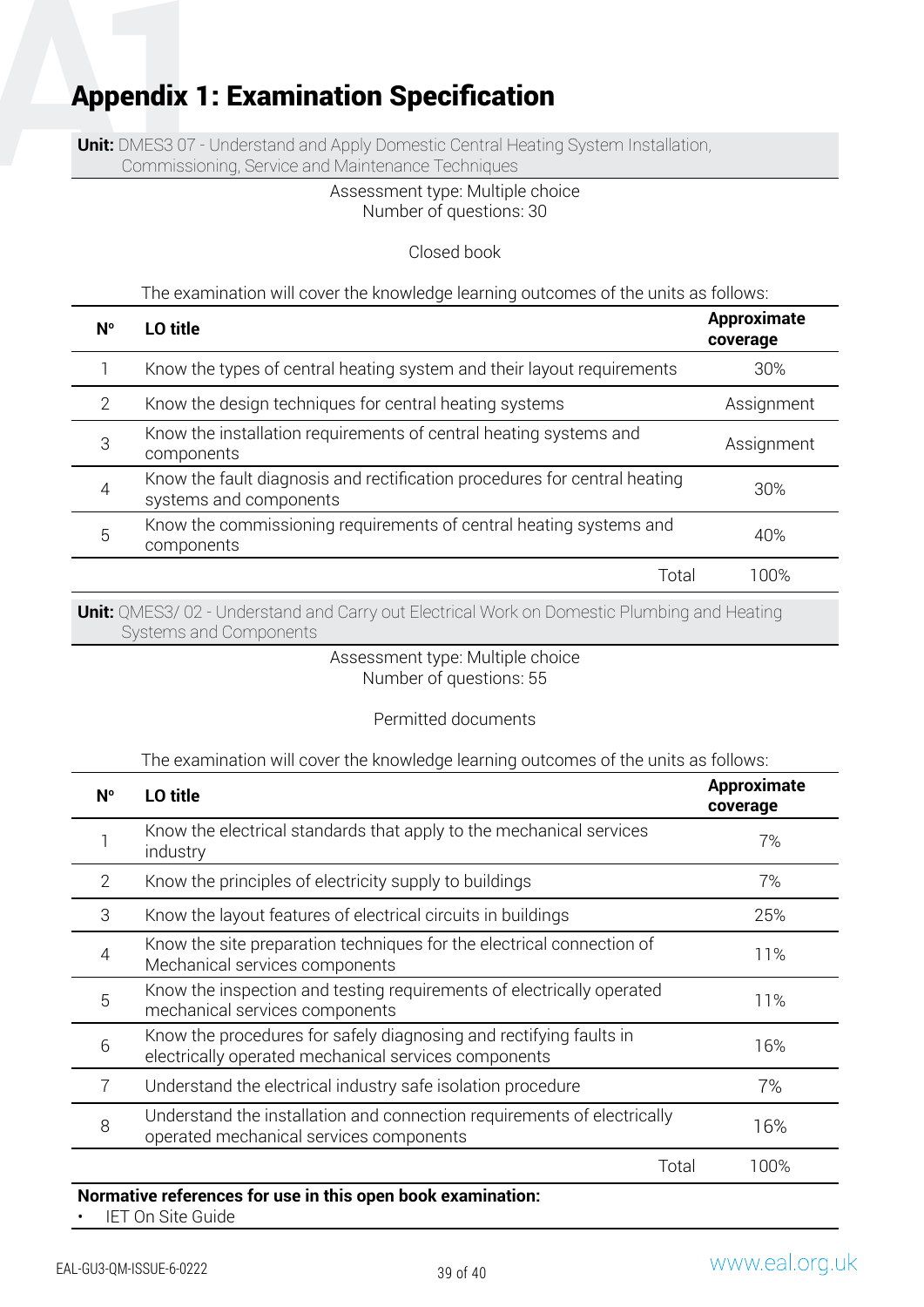**Appendix 2: Occupational Competence for Assessors**<br>Assessors must either be able to demonstrate that they are registered and up-to-date with th<br>with an appropriate approved industry registration body or have one or more o Assessors must either be able to demonstrate that they are registered and up-to-date with their registration with an appropriate approved industry registration body or have one or more of a **relevant** occupational qualification (See example list below) to ensure that they can be regarded as occupational competent in terms of assessing or verifying this qualification, and units therein.

#### **NVQs/SVQs at the appropriate level or their equivalents in the Qualifications and Credit Framework:**

- Plumbing
- Plumbing (Domestic) (SVQ)
- Heating and Ventilating (Rectification of Systems)
- Heating and Ventilating Installation (Domestic, Ductwork or Industrial & Commercial)

#### **Other certificates in competences that have been aligned, and are supplemental, where relevant, to the above:**

- A relevant brazing or pipe-fitting qualification
	- Accredited Certification Scheme(ACS)
		- o CCN1: General Gas Safety
		- o CEN1: Installation of central heating boilers
		- o HTR1: Installation of gas fired heaters
		- o CKR1: Installation of gas cookers
		- o WAT1: Installation of gas water heaters
- BRA/CITB Brazing Assessment
- Level 3 NVQ in Gas Emergency Service Operations
- Level 2 NVQ in Domestic Natural Gas Installation and Maintenance
- Level 3 NVQ in Domestic Natural Gas Installation and Maintenance
- Relevant OFTEC and/or HEATAS qualifications
- Qualifications recognised under DCLG Competent Person Schemes
- Unvented Hot Water external assessment to Building Regulations and/or Building Standards requirements
- Water Supply Regulations (1999)
- Water Byelaws (2000)

**Assessors and verifiers who have relevant qualifications pre-NVQ and post-NVQ which are not competence-based must provide verifiable evidence that they are occupationally competent. This evidence must demonstrate that the assessor/verifier has up-to-date knowledge of the industry/ occupation.**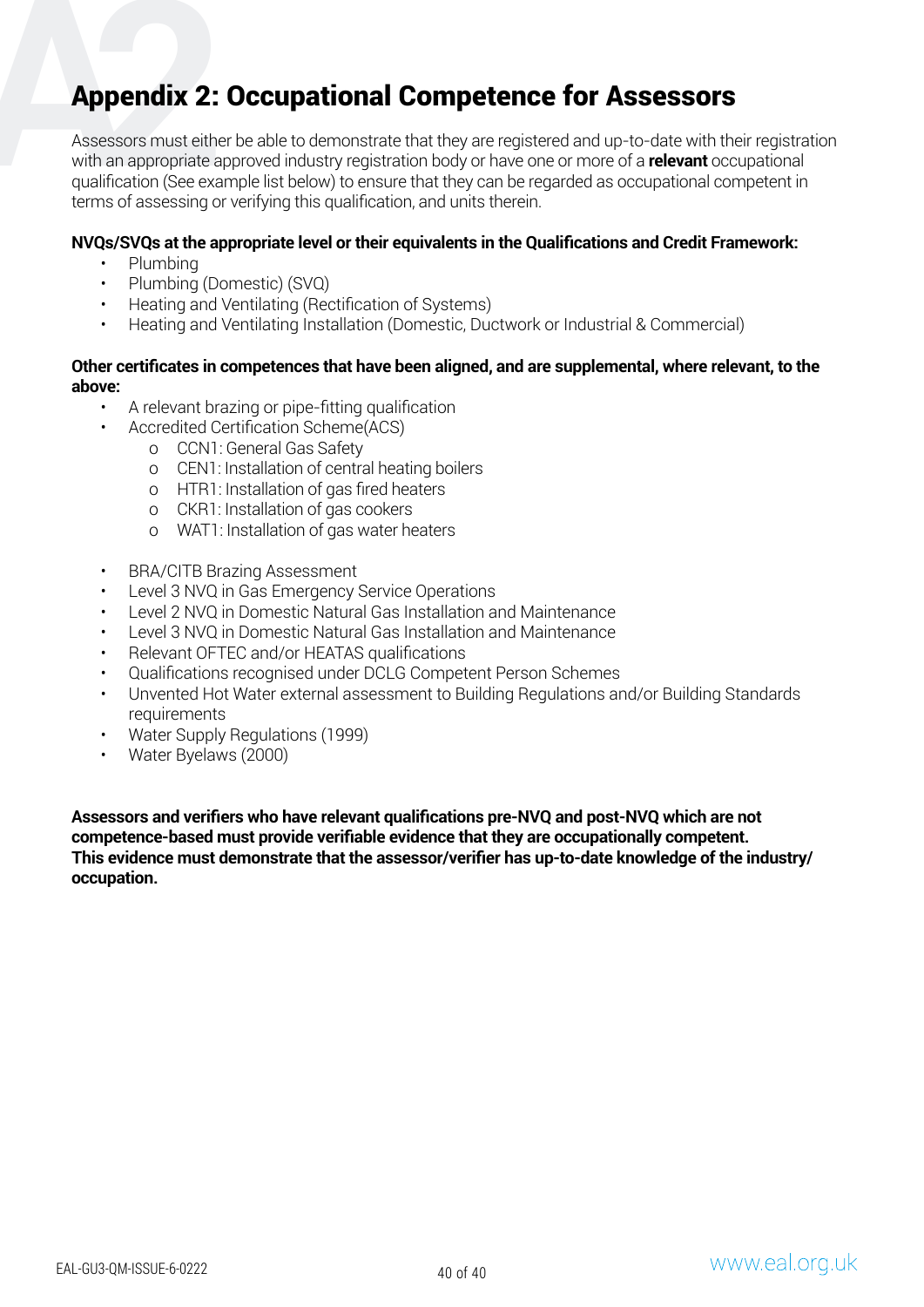# **Appendix 3: Learner Registration and Certification**

Learners must be registered with EAL on a code which relates to the qualification -this must be completed prior to assessment. Both learner registration and certification can be completed on line at the EAL Website www.eal.org.uk. For paper based registration and certification use forms LRF1 Learner registration form, and CAF1A Certificate application form.

#### **To Register the Learner on the Chosen Qualification Code:**

| <b>Qualification Title</b>                                                                                                         | <b>Code</b> |
|------------------------------------------------------------------------------------------------------------------------------------|-------------|
| EAL Level 3 Diploma in Gas Utilisation: Core Skills and Knowledge                                                                  | 600/0577/4  |
| EAL Level 3 Diploma in Gas Utilisation Installation and Maintenance:<br>Cookers, Tumble Dryers and Leisure                         | 600/0574/9  |
| EAL Level 3 Diploma in Gas Utilisation Installation and Maintenance: Water<br>Heating and Wet Central Heating                      | 600/1661/9  |
| EAL Level 3 Diploma in Gas Utilisation Installation and Maintenance:<br>Cookers, Tumble Dryers, Leisure and Domestic Space Heating | 600/0576/2  |
| EAL Level 3 Diploma for Gas Emergency First Call Operative                                                                         | 600/0575/0  |